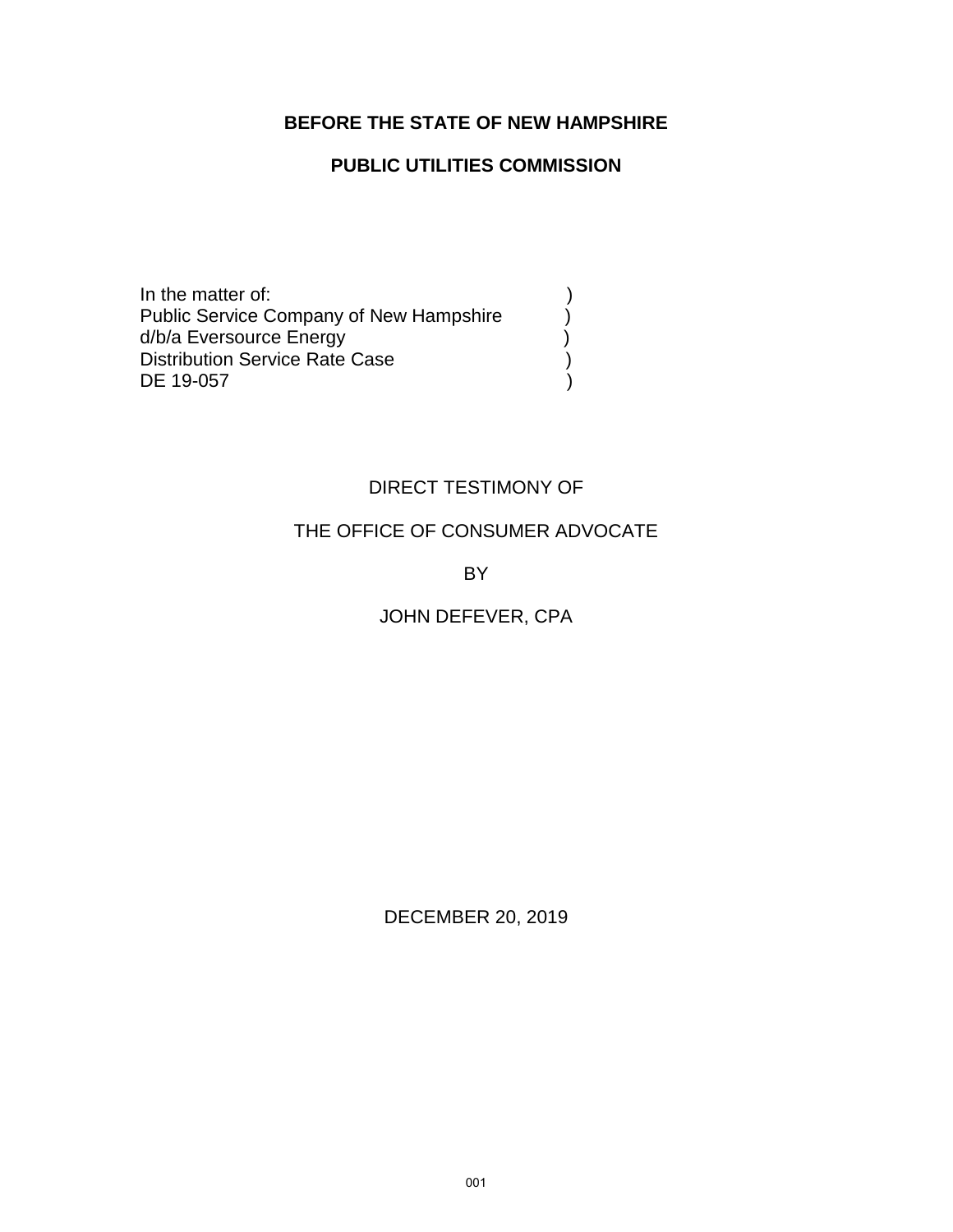# TABLE OF CONTENTS

| L.       |       |                                                   |  |
|----------|-------|---------------------------------------------------|--|
| II.      |       |                                                   |  |
| III.     |       |                                                   |  |
| $IV_{-}$ |       |                                                   |  |
| V.       |       |                                                   |  |
|          |       |                                                   |  |
| A.       |       |                                                   |  |
| B.       |       |                                                   |  |
|          |       |                                                   |  |
| A.       |       |                                                   |  |
| B.       |       |                                                   |  |
| C.       |       |                                                   |  |
| D.       |       |                                                   |  |
|          | (i).  |                                                   |  |
|          | (ii). | DIRECTORS AND OFFICERS LIABILITY INSURANCE 31     |  |
| Е.       |       | SUPPLEMENTAL EXECUTIVE RETIREMENT PLAN ("SERP")33 |  |
| F.       |       |                                                   |  |
| G.       |       |                                                   |  |
| Н.       |       |                                                   |  |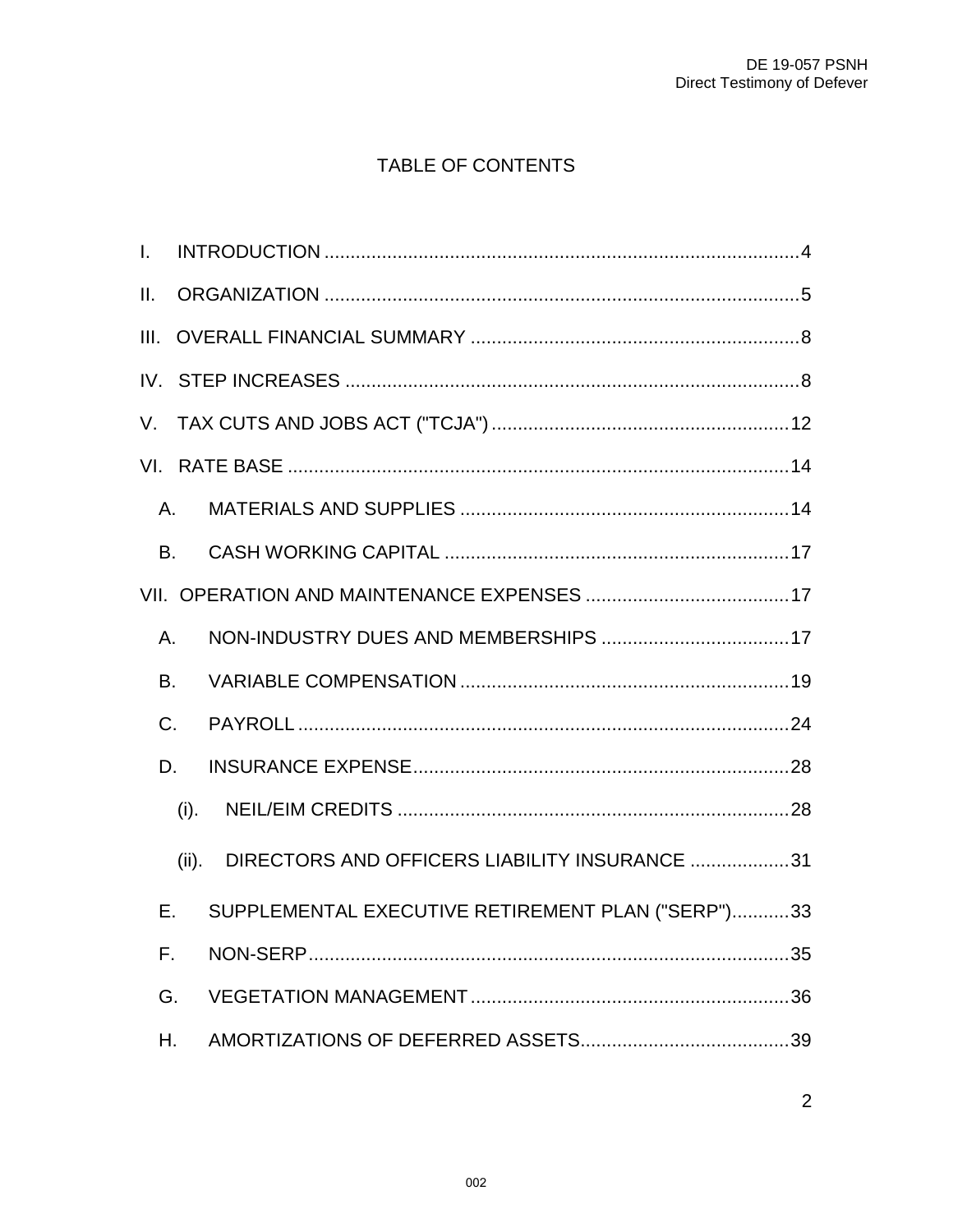| М.             | AUTOMATED METER READING TECHNOLOGY 44 |  |
|----------------|---------------------------------------|--|
| $N_{\rm{eff}}$ |                                       |  |
|                |                                       |  |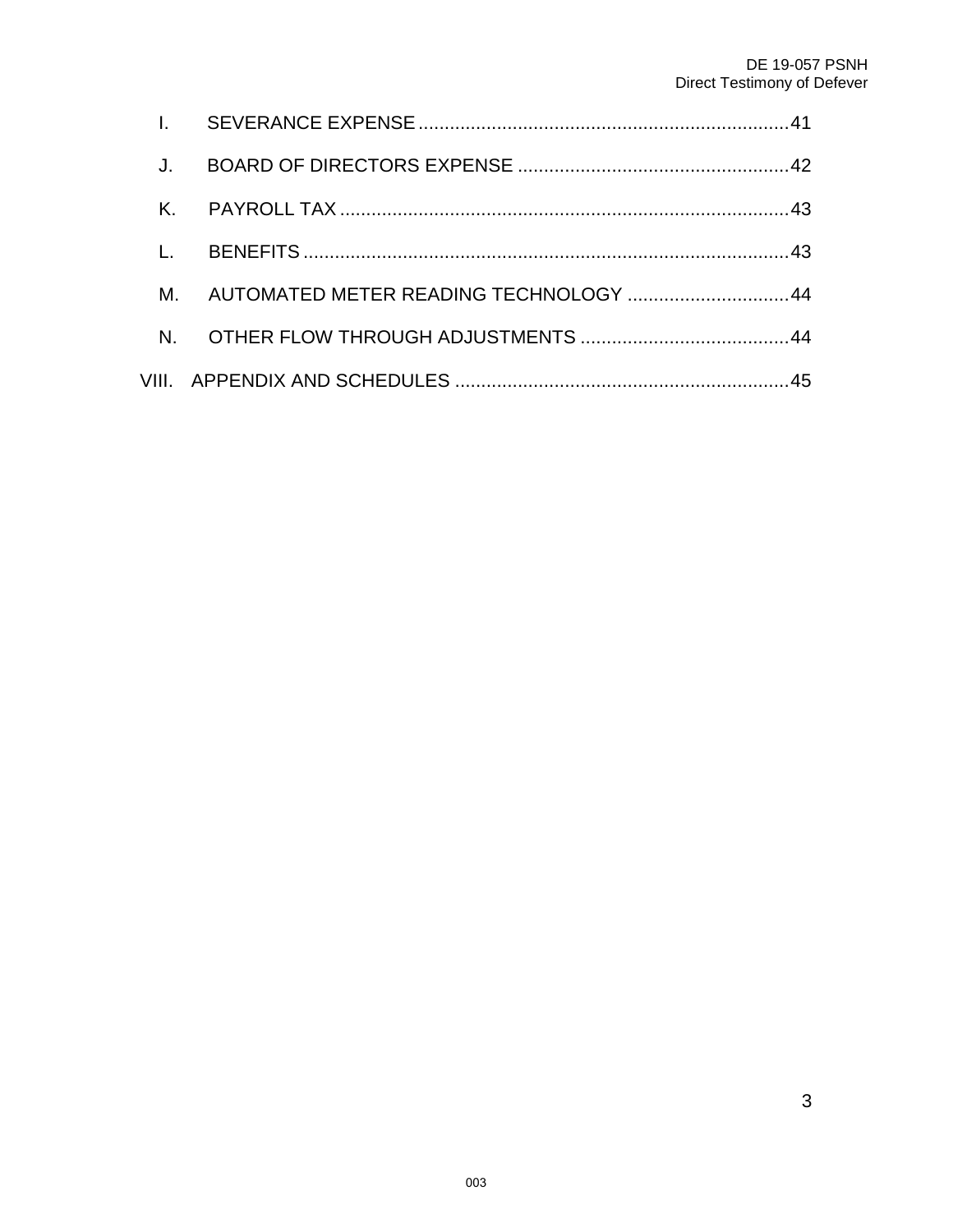<span id="page-3-0"></span>

| 1              |    | ON BEHALF OF THE OFFICE OF CONSUMER ADVOCATE                                 |
|----------------|----|------------------------------------------------------------------------------|
| $\overline{2}$ |    | OF THE STATE OF NEW HAMPSHIRE                                                |
| 3              |    | <b>DIRECT TESTIMONY OF</b>                                                   |
| 4              |    | <b>JOHN DEFEVER, CPA</b>                                                     |
| 5              |    | DOCKET NO. DE 19-057                                                         |
| 6              |    |                                                                              |
| $\overline{7}$ | L. | <b>INTRODUCTION</b>                                                          |
| 8              | Q. | WHAT IS YOUR NAME, OCCUPATION AND BUSINESS ADDRESS?                          |
| 9              | Α. | My name is John Defever. I am a Certified Public Accountant, licensed in     |
| 10             |    | the State of Michigan. I am a regulatory consultant in the firm of Larkin &  |
| 11             |    | Associates, PLLC, Certified Public Accountants, registered in Michigan,      |
| 12             |    | with offices at 15728 Farmington Road, Livonia, Michigan 48154.              |
| 13             |    |                                                                              |
| 14             | Q. | PLEASE DESCRIBE THE FIRM LARKIN & ASSOCIATES, PLLC.                          |
| 15             | А. | Larkin & Associates, PLLC is a Certified Public Accounting and Regulatory    |
| 16             |    | Consulting Firm. The firm performs independent regulatory consulting         |
| 17             |    | primarily for public service/utility commission staffs and consumer interest |
| 18             |    | groups (public counsels, public advocates, consumer counsels, attorneys      |
| 19             |    | general, etc.). Larkin & Associates, PLLC, has extensive experience in       |
| 20             |    | the utility regulatory field as expert witnesses in over 600 regulatory      |
| 21             |    | proceedings including numerous electric, gas, water and sewer, and           |
| 22             |    | telephone utilities.                                                         |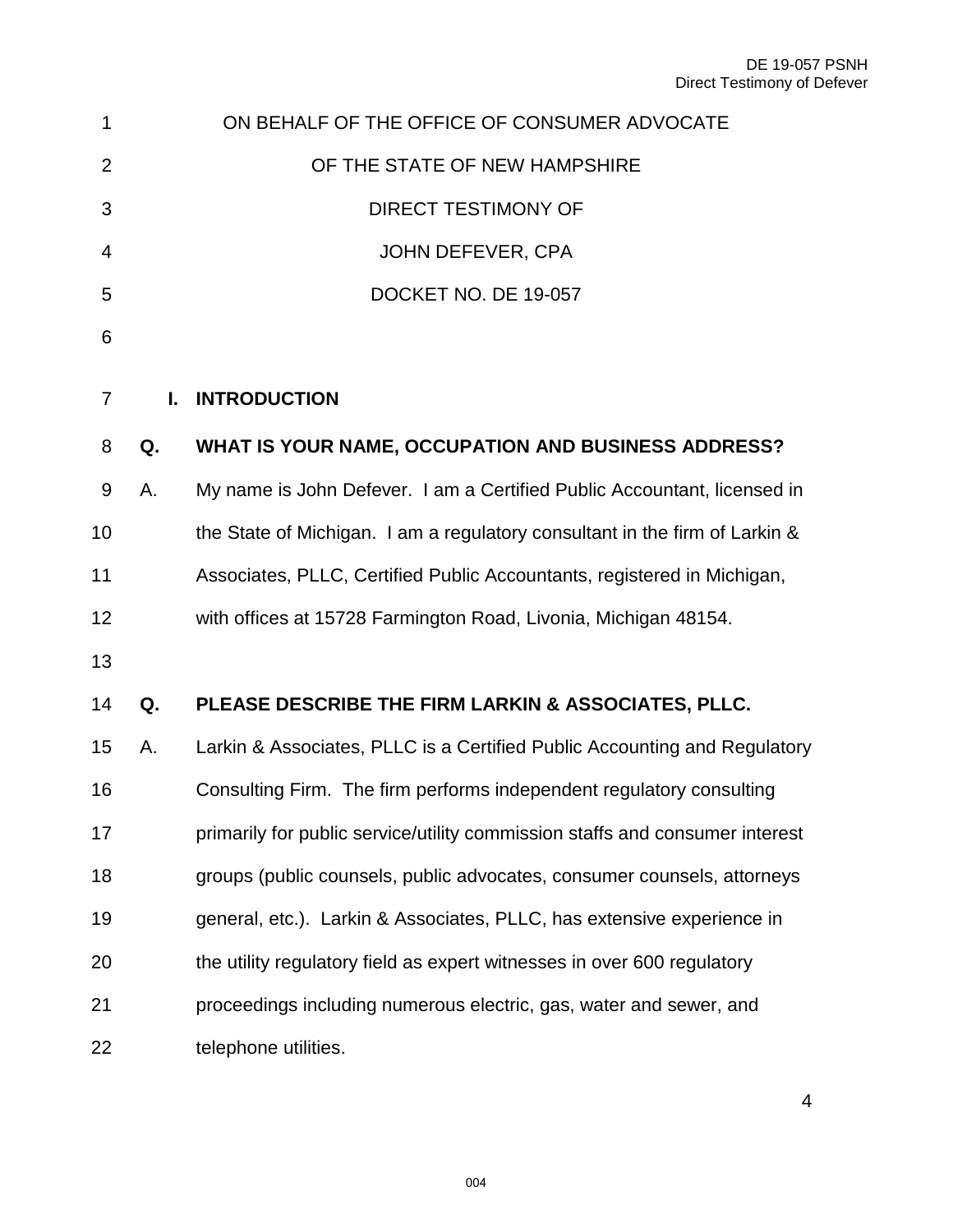| 1                |    |                                                                             |
|------------------|----|-----------------------------------------------------------------------------|
| $\overline{2}$   | Q. | HAVE YOU PREPARED AN EXHIBIT DESCRIBING YOUR                                |
| 3                |    | <b>QUALIFICATIONS AND EXPERIENCE?</b>                                       |
| 4                | А. | Yes. I have attached Appendix I, which is a summary of my experience        |
| 5                |    | and qualifications.                                                         |
| 6                |    |                                                                             |
| $\overline{7}$   | Q. | ON WHOSE BEHALF ARE YOU APPEARING?                                          |
| 8                | Α. | Larkin & Associates, PLLC was retained by the Office of Consumer            |
| $\boldsymbol{9}$ |    | Advocate ("OCA") of the State of New Hampshire to conduct a review of       |
| 10               |    | Public Service Company of New Hampshire's ("PSNH" or "Company")             |
| 11               |    | application for an increase in rates. Accordingly, I am appearing on behalf |
| 12               |    | of the OCA.                                                                 |
| 13               |    |                                                                             |
| 14               | Q. | PLEASE SUMMARIZE THE PURPOSE OF YOUR TESTIMONY.                             |
| 15               | Α. | My responsibilities in this case are to review revenue requirement issues   |
| 16               |    | and to sponsor the OCA's overall revenue requirement. My silence on         |
| 17               |    | issues proposed by the Company in this rate case does not indicate that I   |
| 18               |    | agree with the Company's request.                                           |
| 19               |    |                                                                             |
| 20               |    | <b>II. ORGANIZATION</b>                                                     |
|                  |    |                                                                             |

<span id="page-4-0"></span>**Q. HOW WILL YOUR TESTIMONY BE ORGANIZED?**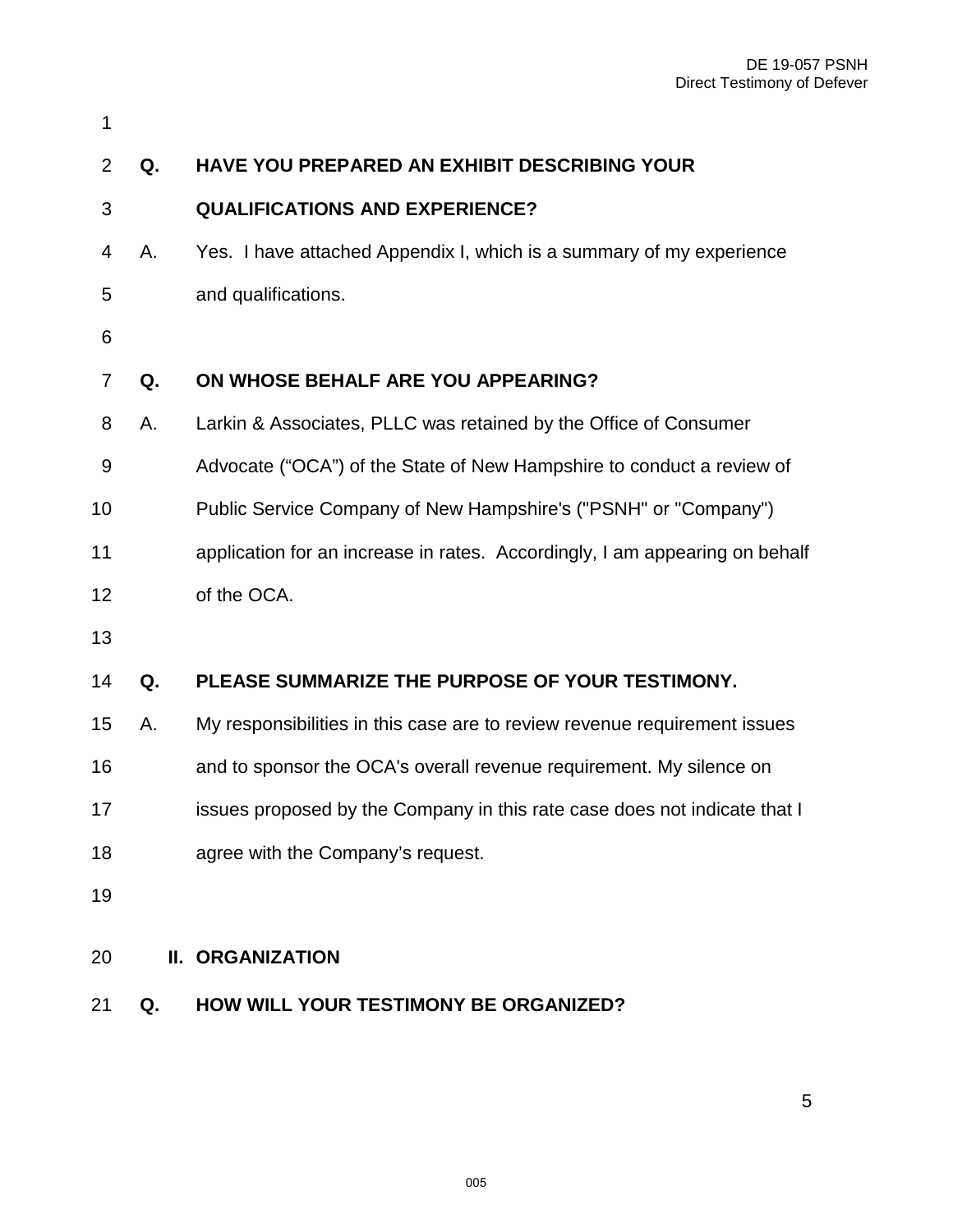| 1              | А. | The testimony is organized in the following manner: Step Increases, Tax     |
|----------------|----|-----------------------------------------------------------------------------|
| $\overline{2}$ |    | Cuts and Jobs Act of 2017 ("TCJA"), issues with the Company's rate base     |
| 3              |    | requests, and issues with the Company's operating and maintenance           |
| 4              |    | expense requests.                                                           |
| 5              |    |                                                                             |
| 6              | Q. | <b>HAVE YOU PREPARED EXHIBITS SUPPORTING YOUR TESTIMONY?</b>                |
| 7              | Α. | Yes. I have prepared Exhibit ___(L&A-1), which consists of Schedules A      |
| 8              |    | through D.                                                                  |
| $9\,$          |    |                                                                             |
| 10             | Q. | <b>HAVE YOU INCORPORATED THE RECOMMENDATIONS OF OTHER</b>                   |
| 11             |    | OCA WITNESSES IN YOUR SUMMARY SCHEDULES?                                    |
| 12             | Α. | Yes. I have incorporated the removal of the Automated Meters (AMR)          |
| 13             |    | technology from rate base as recommended by OCA witness Paul Alvarez        |
| 14             |    | on Schedule B-2 as well as the corresponding flow through adjustments to    |
| 15             |    | accumulated depreciation and depreciation expense on Schedules B-3          |
| 16             |    | and C-13, respectively. I have also reflected the return on equity in OCA   |
| 17             |    | witness Pradip Chattopadhyay's testimony in the Company's requested         |
| 18             |    | capital structure on Schedule D.                                            |
| 19             |    |                                                                             |
| 20             | Q. | PLEASE PROVIDE A BRIEF SUMMARY OF YOUR EXHIBITS.                            |
| 21             | Α. | Schedule A presents the overall financial summary for the rate year in this |
| 22             |    | case, giving effect to all the adjustments I am recommending in my          |
| 23             |    | testimony as well as adjustments sponsored by other OCA witnesses.          |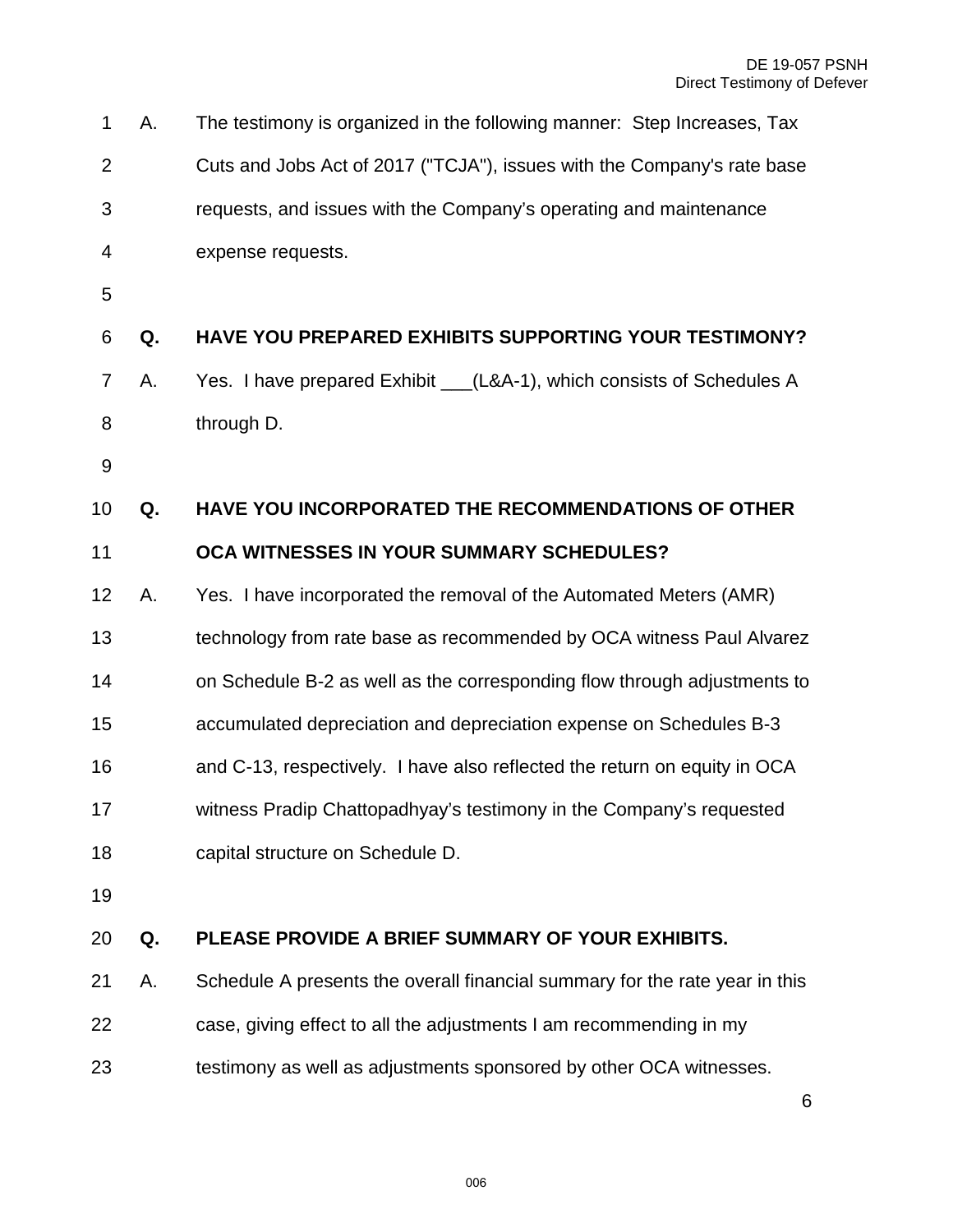| 1              |    |                                                                             |
|----------------|----|-----------------------------------------------------------------------------|
| 2              |    | Schedule B contains the rate year rate base amounts resulting from my       |
| 3              |    | and other OCA witness recommended rate base adjustments. Schedules          |
| 4              |    | B-1 through B-4 provide the supporting calculations used to derive the rate |
| 5              |    | base adjustments.                                                           |
| 6              |    |                                                                             |
| $\overline{7}$ |    | Schedule C reflects the OCA's recommended net operating income based        |
| 8              |    | on the adjustments I and other OCA witnesses are recommending.              |
| 9              |    | Schedules C-1 through C-16 provide the supporting calculations for the      |
| 10             |    | O&M adjustments the OCA is recommending.                                    |
| 11             |    |                                                                             |
| 12             | Q. | WERE THESE EXHIBITS PREPARED BY YOU OR UNDER YOUR                           |
| 13             |    | <b>SUPERVISION?</b>                                                         |
| 14             | Α. | Yes, and they are correct to the best of my knowledge.                      |
| 15             |    |                                                                             |
| 16             | Q. | BASED ON THE OCA'S REVIEW OF PSNH'S FILING, WHAT CHANGE                     |
| 17             |    | IN REVENUE REQUIREMENT IS THE OCA RECOMMENDING AT THIS                      |
| 18             |    | TIME?                                                                       |
| 19             | А. | Based on the adjustments that have been quantified to date, the result is a |
| 20             |    | revenue deficiency of \$23,452,776 for the rate year ending June 30, 2021.  |
| 21             |    |                                                                             |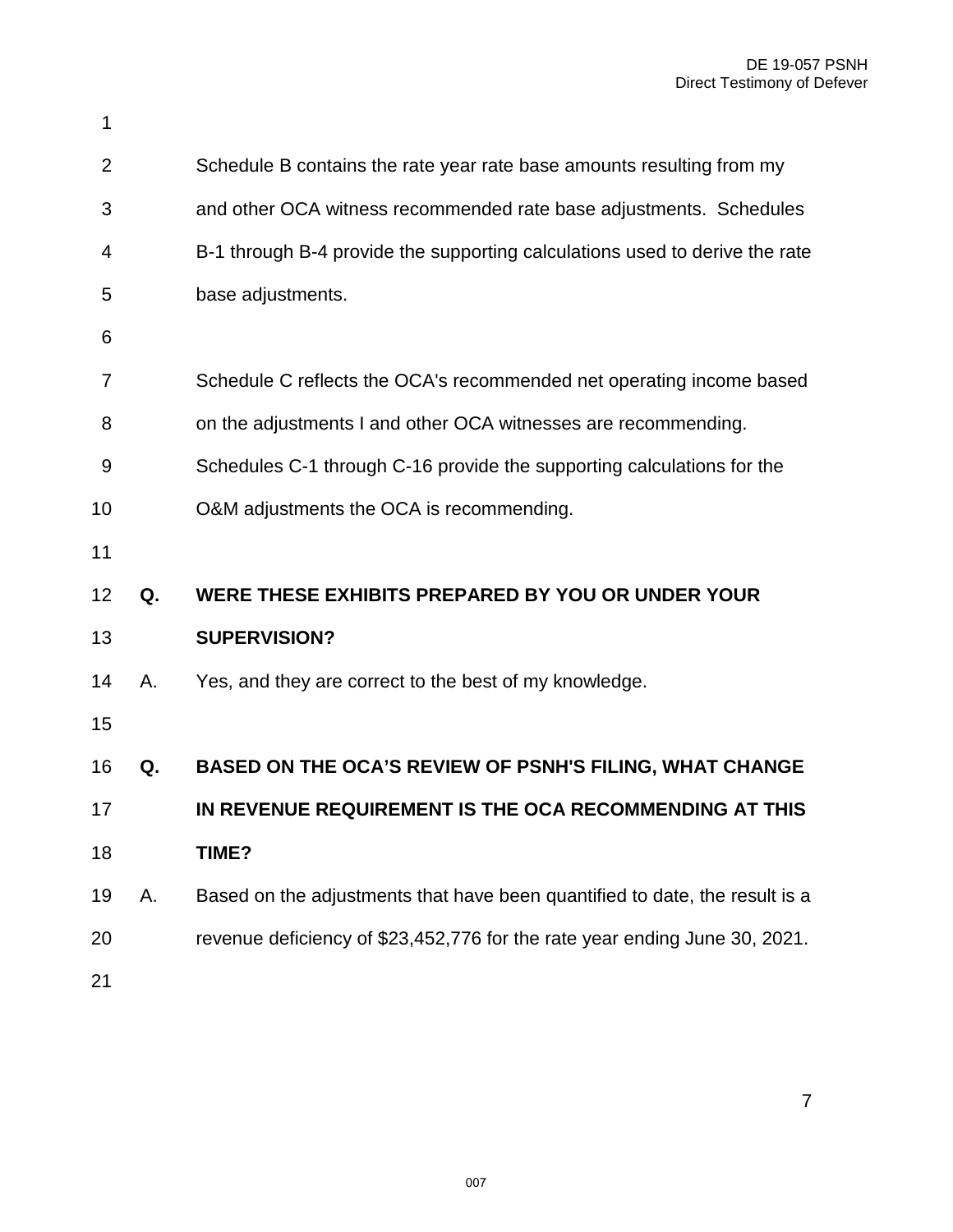# <span id="page-7-0"></span>**III. OVERALL FINANCIAL SUMMARY Q. WHAT AMOUNT OF INCREASED REVENUES DID PSNH REQUEST IN ITS INITIAL PERMANENT FILING?**  4 A. In its Petition for Permanent Rates submitted on May 28, 2019, the 5 Company requested a permanent rate increase of \$69.9 million (inclusive 6 of the \$33 million temporary rate increase) for the test year ended 7 December 31, 2018. The "Rate Year" is the first 12 months during which 8 the rates established in this proceeding will be in effect (July 1, 2020 9 through June 30, 2021). The Company is also proposing to implement four annual Step Increases which are discussed below in my testimony. **Q. WHAT STARTING POINT DID YOU UTILIZE IN CALCULATING YOUR RATE BASE AND NET OPERATING INCOME ADJUSTMENTS?** A. I utilized the Company's original permanent filing as the starting point for OCA's adjustments for rate base changes and net operating income changes. **IV. STEP INCREASES Q. PLEASE DISCUSS THE COMPANY'S PROPOSED STEP INCREASES.**

<span id="page-7-1"></span> A. Attachment EHC/TMD-3 (Perm) Page 1 of 8, contains the following step adjustments: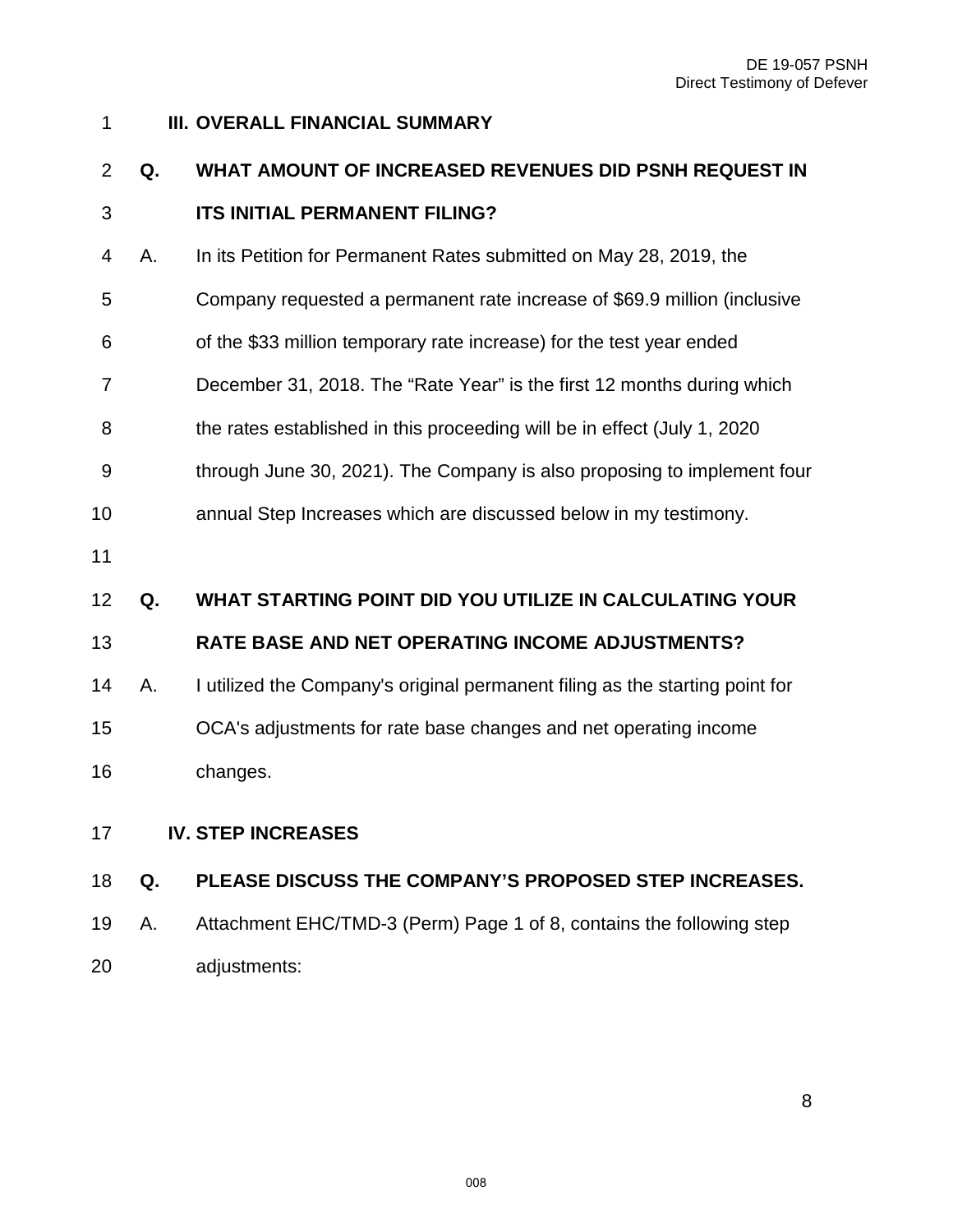|                |                                                                   |                                                                            |    | Step Adjustment #1       |                          | Step Adjustment #2                                                          |                           | Step Adjustment #3       |                    | Step Adjustment #4       |  |
|----------------|-------------------------------------------------------------------|----------------------------------------------------------------------------|----|--------------------------|--------------------------|-----------------------------------------------------------------------------|---------------------------|--------------------------|--------------------|--------------------------|--|
|                |                                                                   |                                                                            |    | (effective 7/1/20)       |                          | (effective 7/1/21)                                                          |                           | (effective 7/1/22)       | (effective 7/1/23) |                          |  |
|                |                                                                   |                                                                            |    | <b>Investment Year 1</b> | <b>Investment Year 2</b> |                                                                             |                           | <b>Investment Year 3</b> |                    | <b>Investment Year 4</b> |  |
|                |                                                                   |                                                                            |    | (Calendar 2019)          |                          | (Calendar 2020)                                                             |                           | (Calendar 2021)          | (Calendar 2022)    |                          |  |
| $\mathbf{1}$   |                                                                   | Revenue Requirement                                                        | \$ | 14,866,282               | $\sqrt[6]{\frac{1}{2}}$  | 20,774,394                                                                  | $\boldsymbol{\mathsf{S}}$ | 13,526,103               | \$                 | 15,626,629               |  |
|                |                                                                   |                                                                            |    |                          |                          |                                                                             |                           |                          |                    |                          |  |
| 2<br>3         |                                                                   |                                                                            |    |                          |                          |                                                                             |                           |                          |                    |                          |  |
| 4              | Q.                                                                | DO YOU AGREE WITH THE COMPANY'S PROPOSED STEP                              |    |                          |                          |                                                                             |                           |                          |                    |                          |  |
| 5              |                                                                   | <b>INCREASES?</b>                                                          |    |                          |                          |                                                                             |                           |                          |                    |                          |  |
| 6              | Α.                                                                | No. The Company's response to Staff 13-009 stated the following:           |    |                          |                          |                                                                             |                           |                          |                    |                          |  |
| $\overline{7}$ |                                                                   |                                                                            |    |                          |                          | In this proceeding the Company has calculated illustrative step             |                           |                          |                    |                          |  |
| 8              |                                                                   |                                                                            |    |                          |                          | adjustments based on the capital expenditure forecast currently             |                           |                          |                    |                          |  |
| 9              |                                                                   |                                                                            |    |                          |                          | available which, for the out years is still at the major category level and |                           |                          |                    |                          |  |
| 10             |                                                                   |                                                                            |    |                          |                          | is not yet developed at the specific project level detail that              |                           |                          |                    |                          |  |
|                |                                                                   |                                                                            |    |                          |                          |                                                                             |                           |                          |                    |                          |  |
| 11             |                                                                   |                                                                            |    |                          |                          | accompanies the one year plan. However, please note that the                |                           |                          |                    |                          |  |
| 12             |                                                                   |                                                                            |    |                          |                          | calculations included in this proceeding are for illustrative purposes.     |                           |                          |                    |                          |  |
| 13             |                                                                   |                                                                            |    |                          |                          | The Company is not at this time requesting that the PUC authorize the       |                           |                          |                    |                          |  |
| 14             |                                                                   |                                                                            |    |                          |                          | precise step adjustment in future years that has been calculated in this    |                           |                          |                    |                          |  |
| 15             |                                                                   |                                                                            |    |                          |                          | case. Here, the Company is requesting to implement step adjustments         |                           |                          |                    |                          |  |
| 16             |                                                                   |                                                                            |    |                          |                          | on a going forward basis that will be calculated based on actual plant      |                           |                          |                    |                          |  |
| 17             |                                                                   |                                                                            |    |                          |                          | placed in service through the end of the year prior to the year the step    |                           |                          |                    |                          |  |
| 18             |                                                                   |                                                                            |    |                          |                          | adjustment goes into rates (emphasis added).                                |                           |                          |                    |                          |  |
| 19             |                                                                   |                                                                            |    |                          |                          |                                                                             |                           |                          |                    |                          |  |
| 20             |                                                                   | To be recoverable from ratepayers, costs should meet the known and         |    |                          |                          |                                                                             |                           |                          |                    |                          |  |
| 21             | measurable standard. The Company's proposed increases do not meet |                                                                            |    |                          |                          |                                                                             |                           |                          |                    |                          |  |
| 22             |                                                                   | that standard because neither the projects nor the costs are known for the |    |                          |                          |                                                                             |                           |                          |                    |                          |  |
| 23             |                                                                   | step adjustments. It is the burden of the Company to provide satisfactory  |    |                          |                          |                                                                             |                           |                          |                    |                          |  |
| 24             |                                                                   | support for requested increases and that has not been done with regards    |    |                          |                          |                                                                             |                           |                          |                    |                          |  |
| 25             |                                                                   | to the step increases.                                                     |    |                          |                          |                                                                             |                           |                          |                    |                          |  |
| 26             |                                                                   |                                                                            |    |                          |                          |                                                                             |                           |                          |                    |                          |  |
| 27             | Q.                                                                | PLEASE EXPLAIN.                                                            |    |                          |                          |                                                                             |                           |                          |                    |                          |  |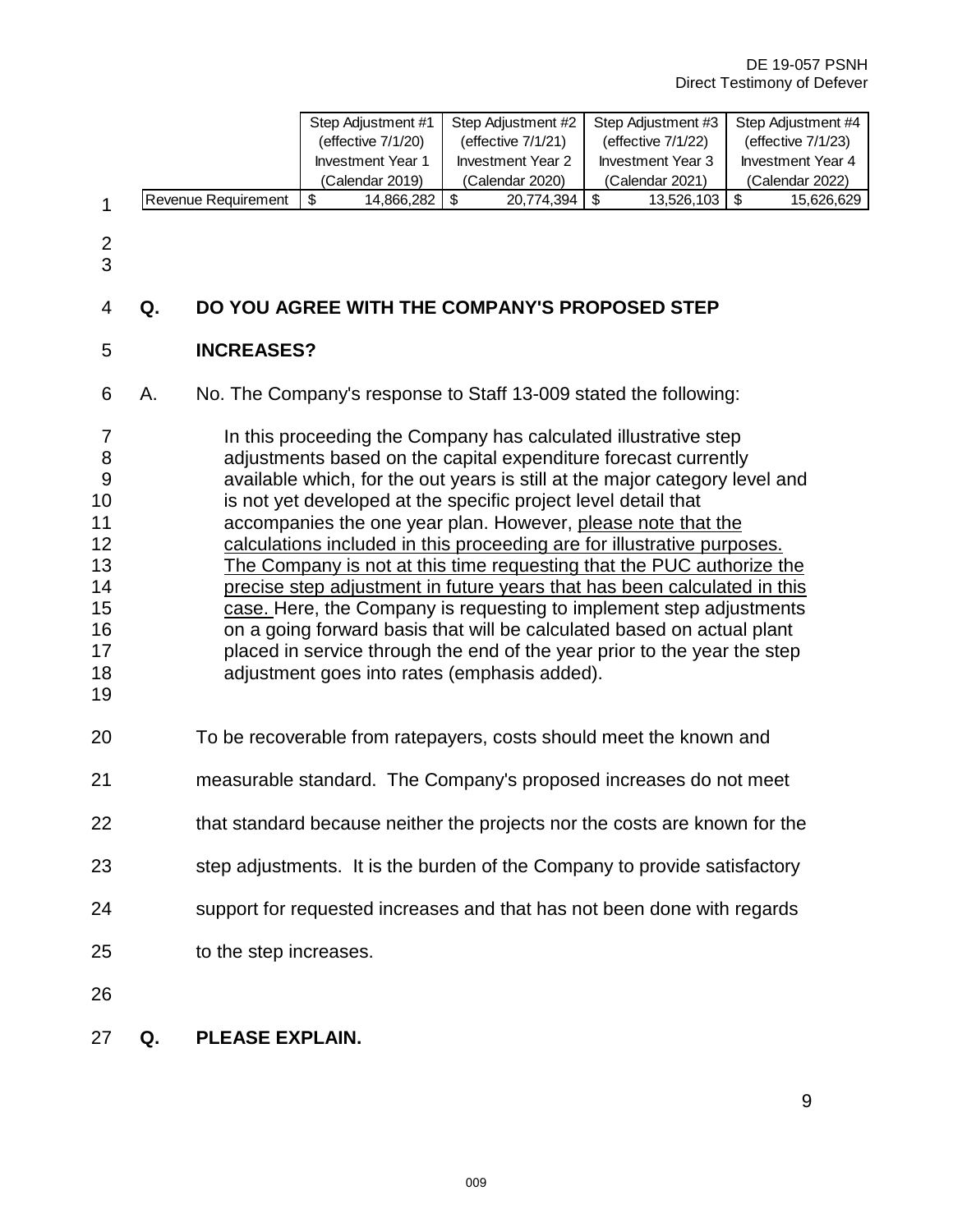- 1 A. OCA 8-003 requested a list of projects in the step years: The Company
- 2 stated in part in the response to OCA 8-003:

3 The Company's capital planning process begins with a high-level, long-4 range (5 year) capital expenditure and capital addition forecast by 5 major category of investment developed in the spring of each year. 6 The 5-year forecast is also referred to as the strategic plan. Toward 7 the end of each year, a detailed one-year capital expenditure plan is 8 developed at the specific project level for the coming year. This one-9 year capital expenditure plan forms the basis of the Company's capital budget for the upcoming year. This capital budget includes capital additions and cost of removal.

 The step adjustments proposed in this case are based on the high- level, long-range capital additions forecast, which is produced by category of investment and is not developed to encompass a specific project level because this level of detail comes later in the process and 17 is designed to pertain specifically to an upcoming investment year. Therefore, a detailed plan by project is not available for the step adjustments.

- Clearly, the Company's proposal does not meet the known and
- measurable standard. To allow the Company to recover costs without any
- support is basically to give them a blank check. This would be
- inappropriate with obvious possible negative consequences for
- ratepayers.
- 

#### **Q. THE COMPANY STATES IN THE RESPONSE TO OCA 8-003 "THE**

- **ACTUAL STEP INCREASES WILL BE BASED ON ACTUAL PLANT**
- **ADDITIONS WITHIN THE STEP ADJUSTMENT YEAR." DOESN'T**
- **THIS PROTECT RATEPAYERS?**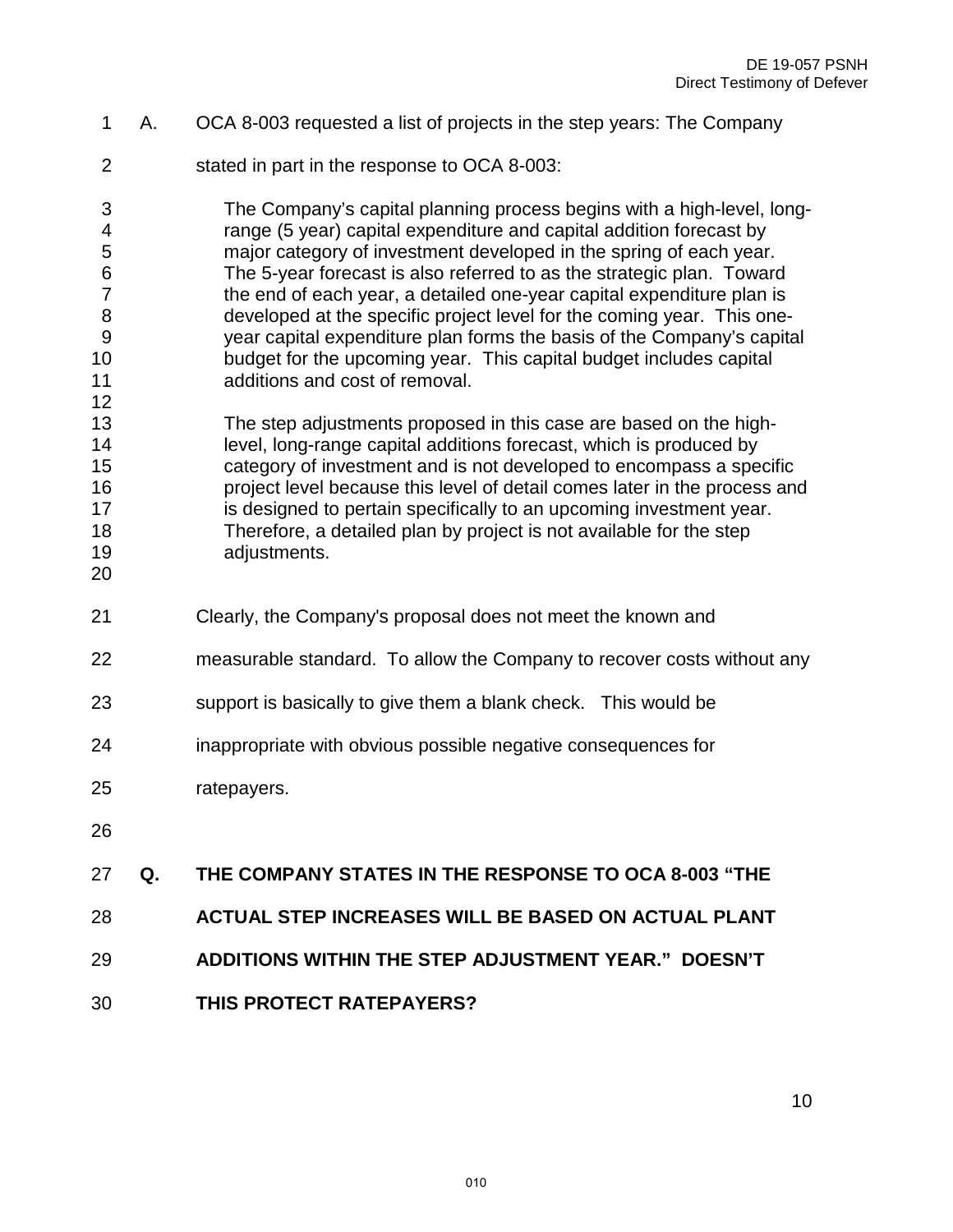| 1              | А. | No. The blank check approach removes critical incentives for the             |
|----------------|----|------------------------------------------------------------------------------|
| $\overline{2}$ |    | Company to choose the right projects, accurately and economically            |
| 3              |    | budget projects, and importantly, stay on budget. The Company is             |
| 4              |    | protected from errors it may make in these processes while the ratepayer     |
| 5              |    | is left paying the bill.                                                     |
| 6              |    |                                                                              |
| $\overline{7}$ | Q. | DO YOU HAVE ANY OTHER CONCERNS REGARDING THE                                 |
| 8              |    | <b>COMPANY'S REQUEST?</b>                                                    |
| 9              | Α. | Yes. During the second Technical Session, Staff inquired about the           |
| 10             |    | differences in the initial project estimates and the final project costs for |
| 11             |    | numerous completed projects. The Company explained that a work order         |
| 12             |    | may be "supplemented" a number of times. As projects go along, the           |
| 13             |    | project manager will seek additional funding. The Company did not            |
| 14             |    | consider the requests for additional funding to be cost overruns but rather  |
| 15             |    | "project supplements." The Company also stated that it calculates the        |
| 16             |    | project cost variance based on the most recent revised cost, not the         |
| 17             |    | original estimate. OCA is concerned with the Company's process for           |
| 18             |    | capital project funding. When initiating a project, the Company submits a    |
| 19             |    | work order which it referred to as a "seed request" as opposed to a          |

complete project cost estimate. Then additional funding can be requested

or "supplemented" a number of times as the project goes along, and in

some cases with little description or support for the additional dollars.

Based on the number of project cost variances, and the Company's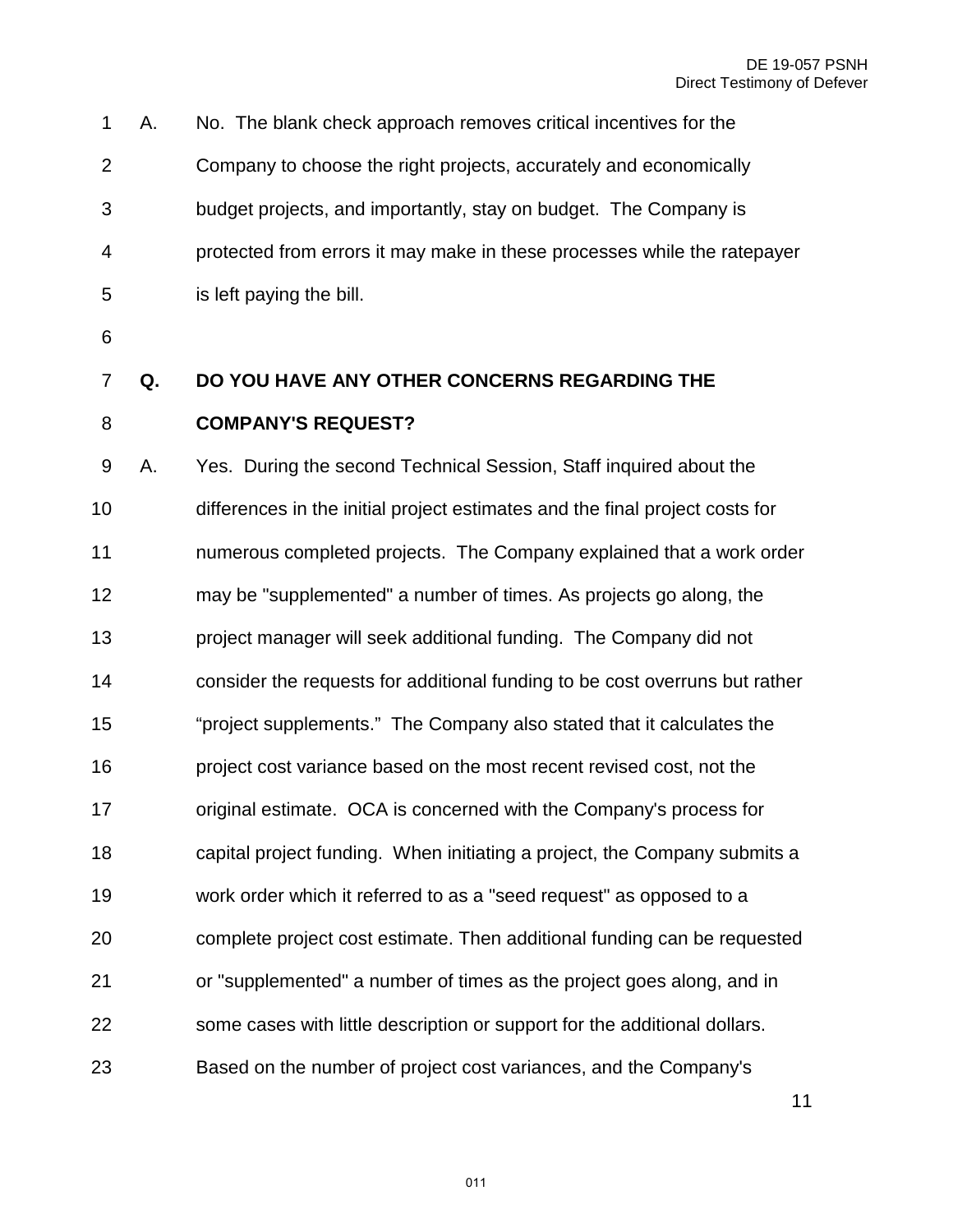- 1 position that it doesn't consider the "supplements" to be cost overruns,
- 2 there does not appear to be sufficient incentive to contain project costs,
- 3 especially if the costs are being fully borne by ratepayers.
- 

#### **Q. WHAT IS YOUR RECOMMENDATION?**

- 6 A. The OCA recommends that the Company's request for the STEP
- 7 increases be rejected because they are not known and measurable.
- 8 Allowing the Company's proposed blank check approach coupled with its
- 9 current methodology of capital budgeting will put ratepayers at risk for
- project cost overspending.
- <span id="page-11-0"></span>**V. TAX CUTS AND JOBS ACT ("TCJA")**
- **Q. PLEASE DISCUSS THE COMPANY'S PLANNED USE OF EXCESS**

#### **ACCUMULATED DEFERRED INCOME TAXES ("EADIT") RESULTING**

# **FROM THE TCJA.**

- A. Company witnesses Eric H. Chung and Troy M. Dixon state on page 101
- 16 of their direct testimony that the Company has proposed to utilize the
- EDIT as an offset to the revenue requirements of the Grid Transformation
- and Enablement Program ("GTEP").
- 

# **Q. HOW DOES THE TCJA IMPACT ACCUMULATED DEFERRED INCOME**

- **TAXES?**
- A. The Company collects an amount of income tax expense that was
- authorized by the Commission as part of the revenue requirement from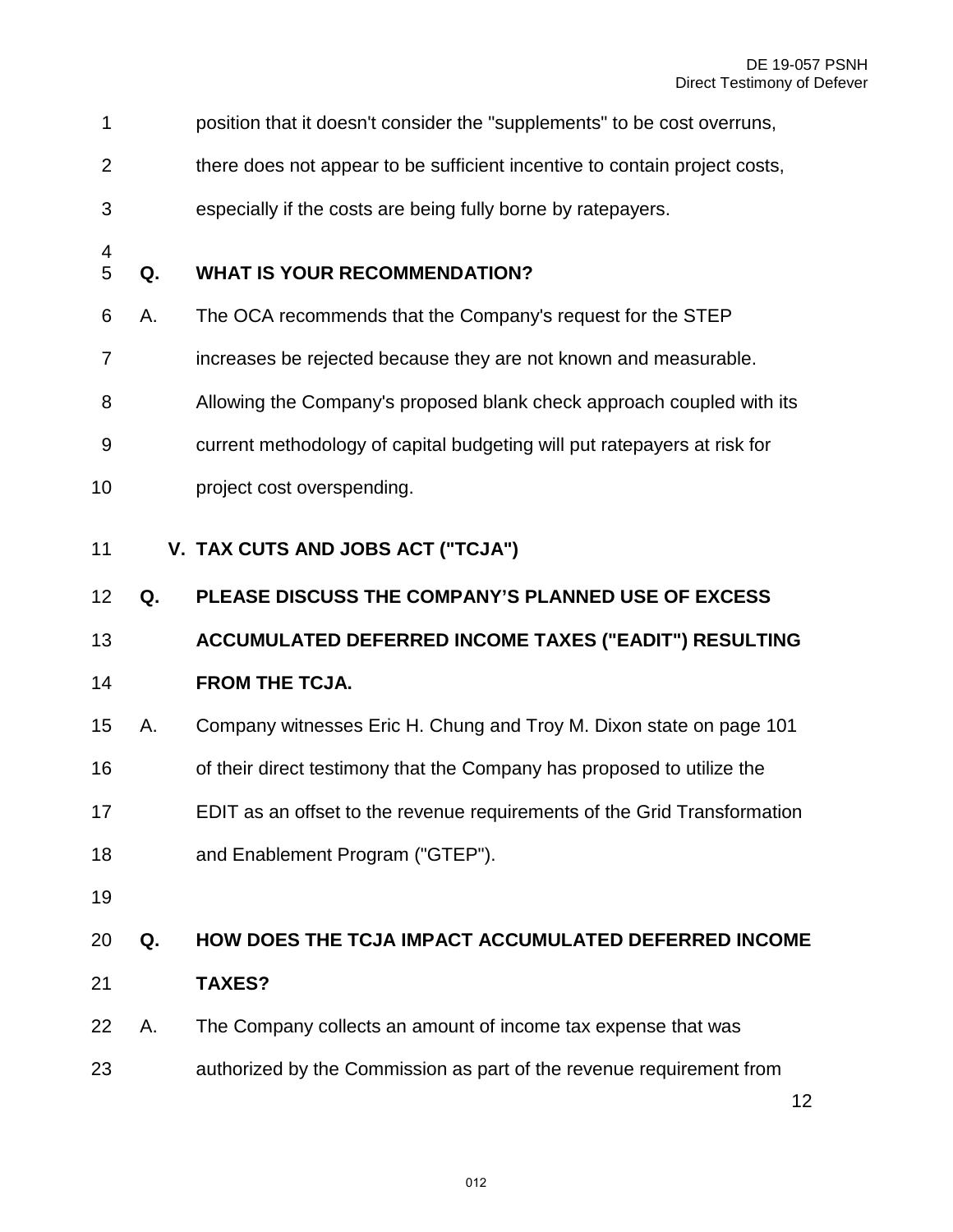| 1              | ratepayers. Accumulated deferred income taxes ("ADIT") arise from timing   |
|----------------|----------------------------------------------------------------------------|
| 2              | differences between the amount of taxes recorded on the Company's          |
| 3              | books and the amounts that are filed on the Company's tax return,          |
| 4              | Accumulated deferred income taxes are reflected as a reduction to the      |
| 5              | Company's rate base for these funds that it has collected, but it will not |
| 6              | have to pay until a later date. Prior to the TCJA, the Company's ADIT      |
| $\overline{7}$ | balance was calculated based on the Federal income tax rate of 35          |
| 8              | percent. Now that the Federal income tax rate has been lowered to 21       |
| 9              | percent, the Company has collected and accumulated more money from         |
| 10             | ratepayers than it will have to pay to the government. The difference      |
| 11             | between the ADIT collected at the old rate and the new rate is the excess  |
| 12             | ADIT ("EADIT") which should be returned to ratepayers as soon as           |
| 13             | possible.                                                                  |

# 15 **Q. DO YOU AGREE WITH THE COMPANY'S PROPOSED USE OF THE**  16 **EADIT?**

13 A. No. As explained in Mr. Chung's and Mr. Dixon's testimony, EADIT represents funds that have been collected from ratepayers that are no longer owed to the government as a result of the TCJA. Their testimony states on page 99, "…which is instead owed to and to be returned to customers over time…" The Company's attempt to use the EADIT to offset the GTEP is inappropriate. This action would unnecessarily complicate the proceeding by connecting these two unrelated issues. The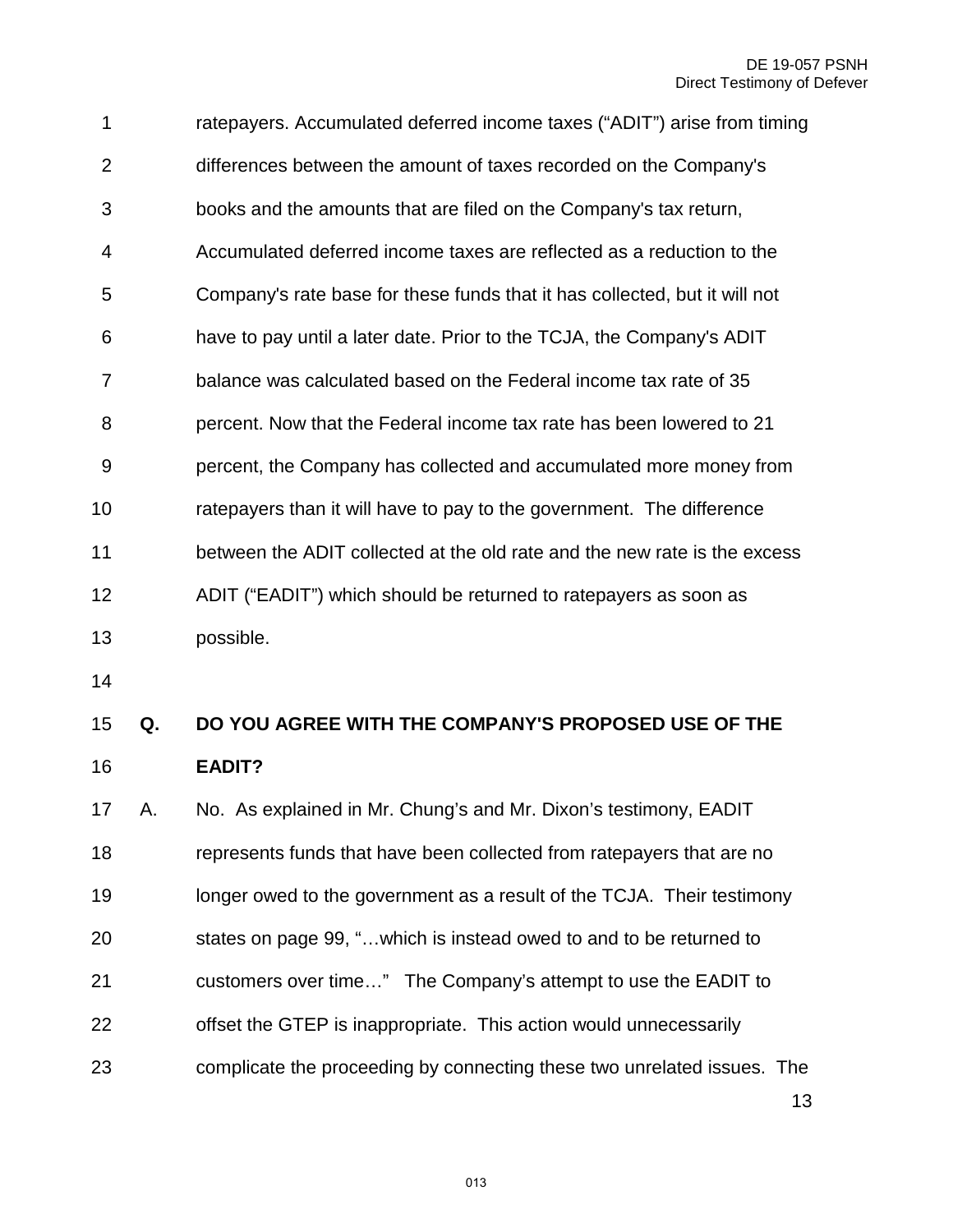<span id="page-13-1"></span><span id="page-13-0"></span>

| 1              |    | GTEP is a separate matter and there is no benefit to ratepayers from the |
|----------------|----|--------------------------------------------------------------------------|
| $\overline{2}$ |    | Company's proposal to tie the two together.                              |
| 3              |    |                                                                          |
| 4              | Q. | <b>WHAT IS YOUR RECOMMENDATION?</b>                                      |
| 5              | Α. | As acknowledged in the witnesses' testimony, the EADIT is owed to        |
| 6              |    | ratepayers and should be returned. The OCA's recommendation is that      |
| 7              |    | the Company's proposal to offset GTEP be rejected and the Company        |
| 8              |    | should be directed to return the EADIT to customers in a timely manner.  |
| 9              |    |                                                                          |
| 10             |    | <b>VI. RATE BASE</b>                                                     |
| 11             |    | A. MATERIALS AND SUPPLIES                                                |
|                |    |                                                                          |
| 12             | Q. | WHAT AMOUNT HAS THE COMPANY INCLUDED FOR MATERIALS                       |
| 13             |    | AND SUPPLIES IN RATE BASE?                                               |
| 14             | Α. | Attachment EHC/TMD-1 (Perm), Schedule EHC/TMD-36 (Perm) shows a          |
| 15             |    | balance of \$12,213,448 for materials and supplies in rate base.         |
| 16             |    |                                                                          |
| 17             | Q. | <b>HOW WAS THIS AMOUNT DERIVED?</b>                                      |
| 18             | Α. | The Company has used the 2018 year-end balance for materials and         |
| 19             |    | supplies.                                                                |
| 20             |    |                                                                          |
| 21             | Q. | DO YOU AGREE WITH THE COMPANY'S USE OF THE 2018 YEAR                     |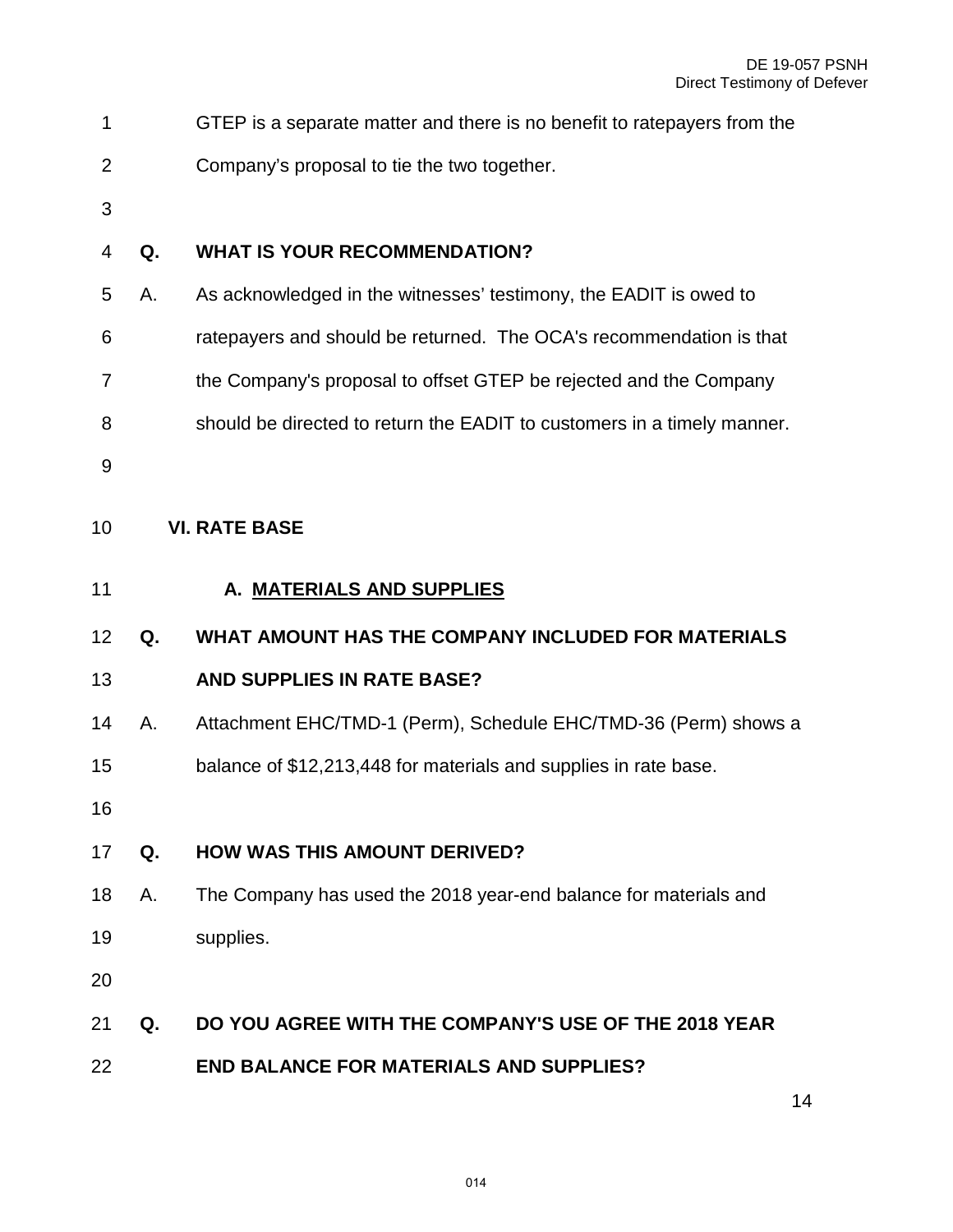- 1 A. No. As shown in the chart below, the balance fluctuates monthly and the
- 2 December 2018 balance used by the Company is much higher than the
- 3 balances in nearly every month since 2014.
- 4
- 5
- 
- 6

|            | 2014             |    | 2015       | 2016             | 2017             |    | 2018       |    | 2019       |
|------------|------------------|----|------------|------------------|------------------|----|------------|----|------------|
| <b>JAN</b> | \$<br>8,826,166  | \$ | 13.264.041 | \$<br>7.707.343  | \$<br>10,385,255 | \$ | 9.246.358  | \$ | 10.374.293 |
| <b>FEB</b> | \$<br>9,247,411  | S  | 12.416.171 | \$<br>8.933.031  | \$<br>7,846,880  | \$ | 5,098,839  | \$ | 9.749.347  |
| <b>MAR</b> | \$<br>8.177.483  | \$ | 8.832.625  | \$<br>8.635.168  | \$<br>9.375.968  | \$ | 10.512.278 | \$ | 9.944.878  |
| <b>APR</b> | \$<br>8,320,055  | \$ | 9,049,392  | \$<br>9,031,825  | \$<br>9,154,877  | \$ | 10,086,968 | \$ | 9,803,526  |
| <b>MAY</b> | \$<br>8.735.465  | \$ | 9.454.267  | \$<br>8.739.929  | \$<br>9,251,657  | S  | 10.453.809 | \$ | 9.514.264  |
| <b>JUN</b> | \$<br>8.516.772  | \$ | 8.687.023  | \$<br>9.409.437  | \$<br>9.457.105  | \$ | 9.293.068  | \$ | 9.404.607  |
| JUL        | \$<br>8.924.623  | \$ | 9.444.249  | \$<br>7.894.659  | \$<br>10.595.976 | \$ | 9.049.133  | \$ | 10.231.242 |
| <b>AUG</b> | \$<br>10.768.663 | \$ | 11,197,133 | \$<br>7.558.561  | \$<br>12.495.762 | \$ | 9,006,536  | S  | 10,005,883 |
| <b>SEP</b> | \$<br>8.620.655  | \$ | 8.504.063  | \$<br>10.705.049 | \$<br>10.827.113 | \$ | 10.094.752 |    |            |
| OCT        | \$<br>15.329.098 | \$ | 7.960.560  | \$<br>9.560.124  | \$<br>12.198.091 | \$ | 7,643,510  |    |            |
| <b>NOV</b> | \$<br>11.304.804 | \$ | 6.888.457  | \$<br>9.286.399  | \$<br>9.035.999  | \$ | 8.814.487  |    |            |
| <b>DEC</b> | \$<br>7,761,004  | \$ | 8,345,449  | \$<br>11,221,521 | \$<br>10,425,211 | \$ | 12,213,448 |    |            |
|            |                  |    |            |                  |                  |    |            |    |            |

9 As can be seen, the balance has declined significantly in 2019 in contrast 10 to the 2018 year-end balance. The Company earns the authorized rate of 11 return on the balance of materials and supplies included in rate base and 12 it is not appropriate for ratepayers to pay a return on a much higher 13 balance that is not representative of the balance that will be carried in the 14 rate year and subsequent years.

15

#### 16 **Q. HAS ANOTHER METHOD BEEN APPROVED TO DETERMINE THE**

17 **RATE BASE LEVEL IN PRIOR CASES?**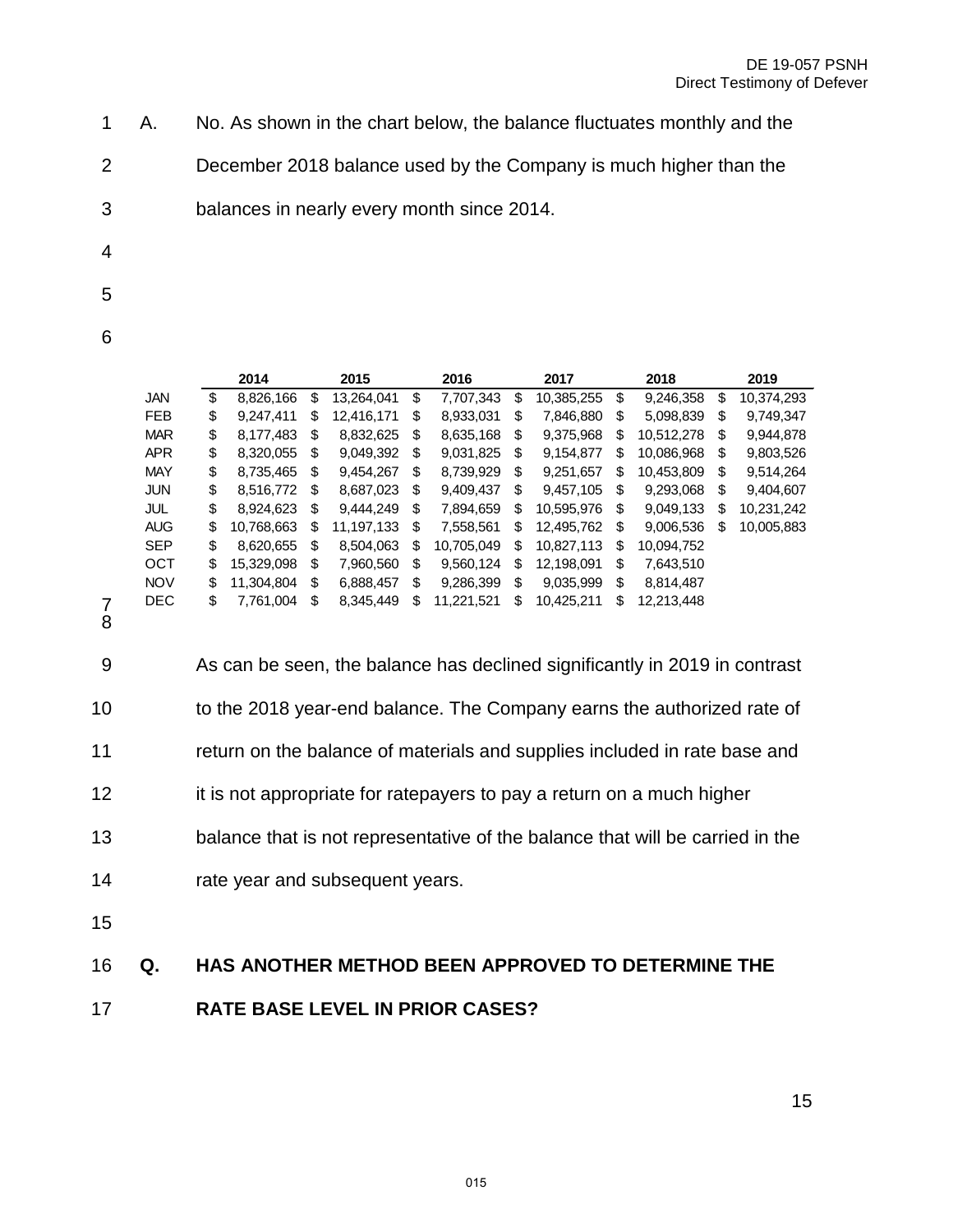|   | 1 A. In some prior cases, a five-quarter average has been approved as an |
|---|--------------------------------------------------------------------------|
|   | appropriate method for determining the amount to be included in rate     |
| 3 | base.                                                                    |

#### **Q. WHY IS A FIVE-QUARTER AVERAGE MORE APPROPRIATE THAN**

# **YEAR-END 2018 BALANCE?**

7 A. A five-quarter average is more appropriate because this expense

8 fluctuates from month-to-month. As such, using the balance from just one 9 month is more likely to be unrepresentative. In fact, the response to OCA

- 8-019 explains that the December 31, 2018 balance is significantly higher than other months in 2018 and 2019 due to two large purchases. In that
- month both a transformer and piping were purchased for \$1,014,605 and

13 \$2,995,149, respectively. This is a good example of why using a single month amount can be misleading and an average provides a better picture of the overall level for a given year.

#### **Q. WHAT IS YOUR RECOMMENDED ADJUSTMENT?**

 A. The OCA recommends using a five-quarter average to determine the amount to be included in rate base. The response to OCA 8-020 states that a five-quarter average would be \$10,507,751. This is a reduction of \$1,705,697 to rate base. The OCA's adjustment is shown on Exhibit \_\_\_(L&A-1) Schedule B-4.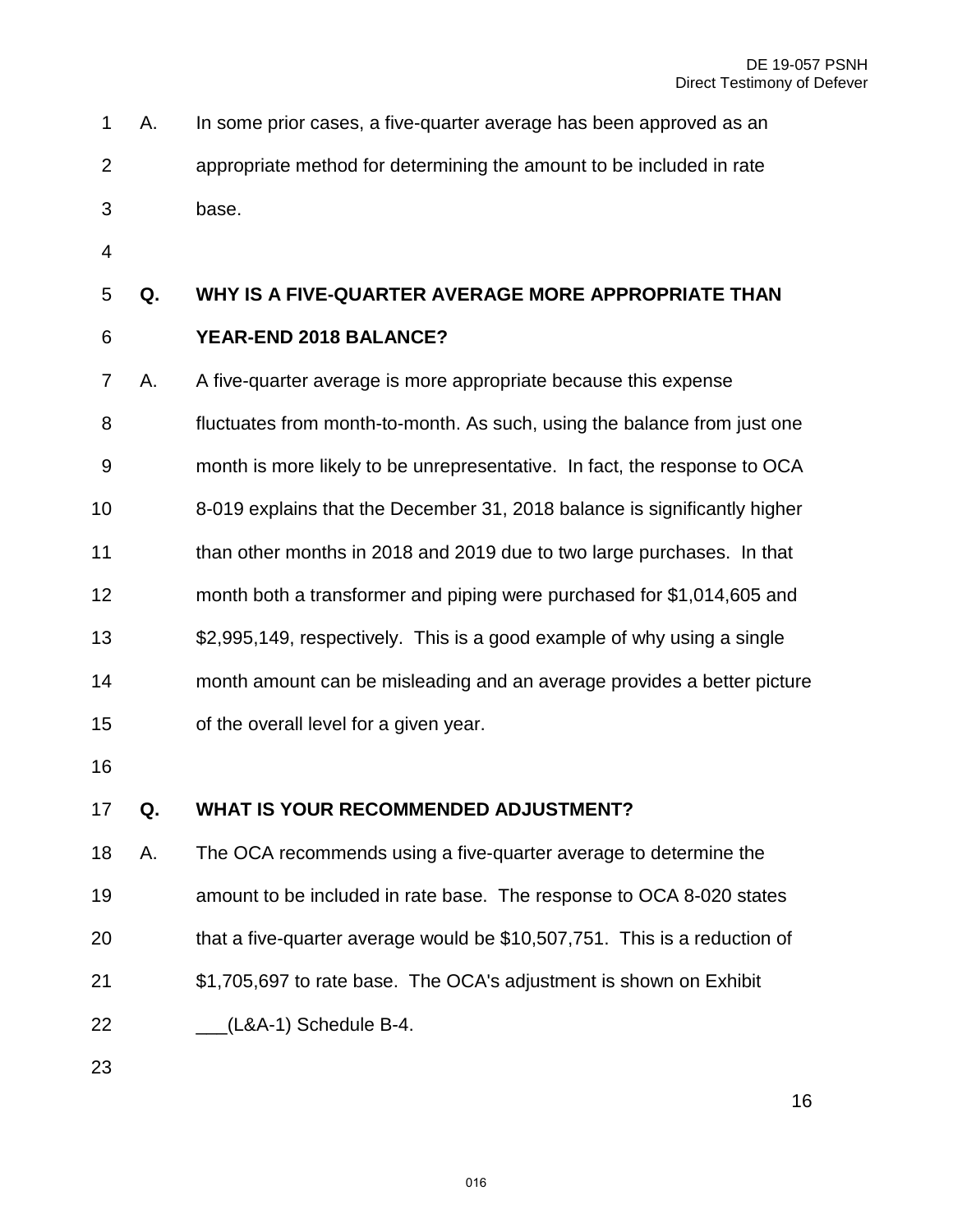<span id="page-16-2"></span><span id="page-16-1"></span><span id="page-16-0"></span>

| 1              |    | <b>B. CASH WORKING CAPITAL</b>                                          |
|----------------|----|-------------------------------------------------------------------------|
| $\overline{2}$ | Q. | PLEASE EXPLAIN YOUR ADJUSTMENT TO CASH WORKING                          |
| 3              |    | <b>CAPITAL.</b>                                                         |
| 4              | А. | The adjustment to cash working capital is a flow through adjustment     |
| 5              |    | resulting from the OCA's adjustments to O&M expenses and is shown on    |
| 6              |    | Exhibit ___(L&A-1) Schedule B-1.                                        |
| 7              |    |                                                                         |
| 8              |    | VII.<br><b>OPERATION AND MAINTENANCE EXPENSES</b>                       |
| 9              |    | A. NON-INDUSTRY DUES AND MEMBERSHIPS                                    |
| 10             | Q. | HAS THE COMPANY INCLUDED COSTS IN THE RATE YEAR FOR                     |
| 11             |    | <b>NON-INDUSTRY DUES AND MEMBERSHIPS?</b>                               |
| 12             | А. | Yes. Schedule EHC/TMD-11 (Perm) shows that the Company has              |
| 13             |    | included \$104,950 for dues for a number of non-industry organizations. |
| 14             |    |                                                                         |
| 15             | Q. | SHOULD THESE COSTS BE FULLY RECOVERABLE FROM                            |
| 16             |    | <b>RATEPAYERS?</b>                                                      |
| 17             | А. | No. Attachment EHC/TMD-1 (Perm) Schedule EHC/TMD-11 (Perm) page         |
| 18             |    | 2 of 2 shows that these organizations are for chambers of commerce and  |
| 19             |    | other non-industry business organizations such as the NH Grocers        |
| 20             |    | Association and the NH Lodging and Restaurant Association. Ratepayers   |
| 21             |    | receive very little benefit from these memberships.                     |
| 22             |    |                                                                         |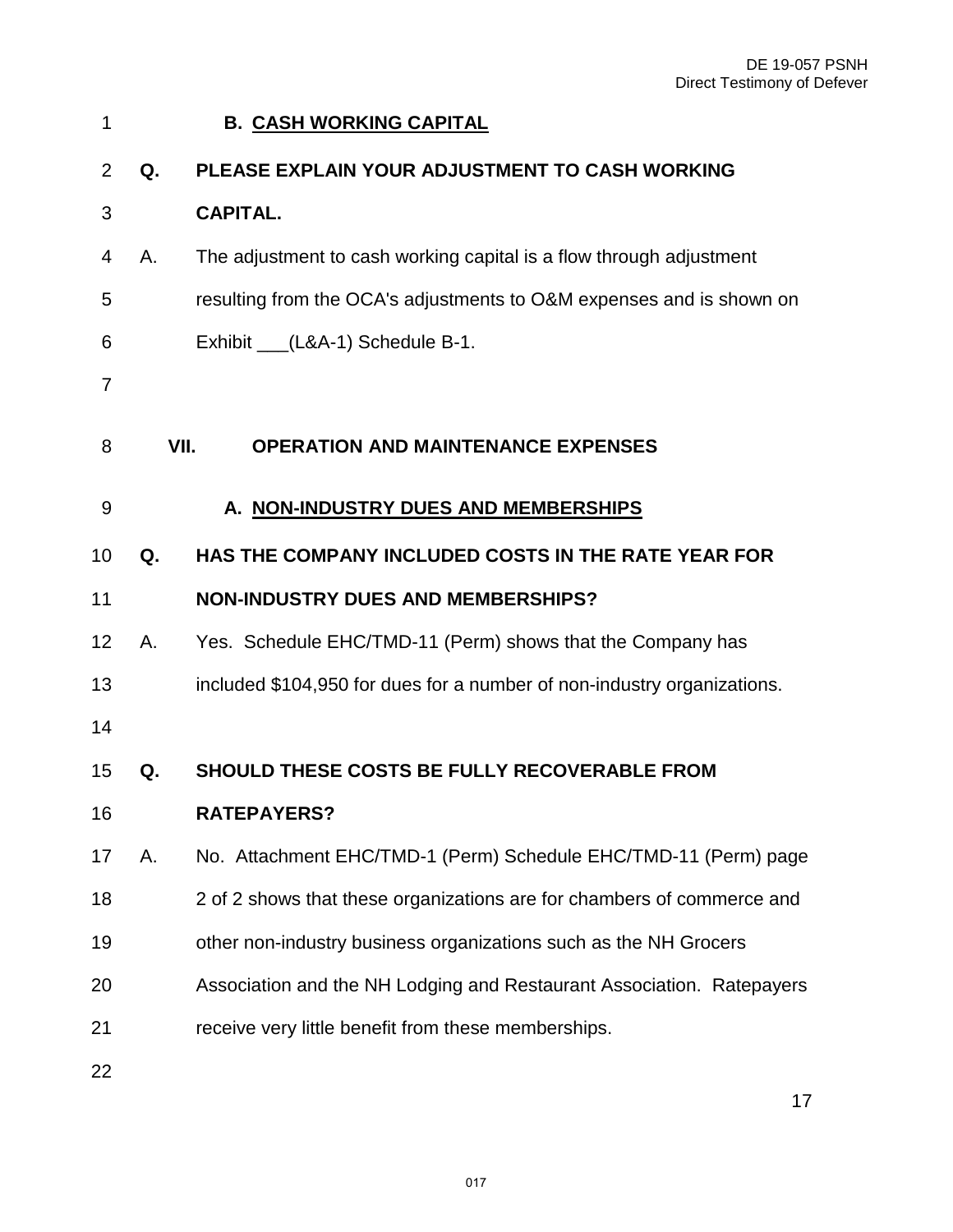DE 19-057 PSNH Direct Testimony of Defever

| 1              | Q. | WHO ARE THE BENEFICIARIES OF THESE MEMBERSHIPS?                            |
|----------------|----|----------------------------------------------------------------------------|
| $\overline{2}$ | А. | These memberships are not necessary for the provision of service but       |
| 3              |    | instead provide image building and networking opportunities. Therefore, it |
| 4              |    | is the Company and its shareholders that derive the lion's share of the    |
| 5              |    | benefits. As such, the Company's customers should not bear the full        |
| 6              |    | burden of the expense.                                                     |
| $\overline{7}$ |    |                                                                            |
| 8              | Q. | <b>WHAT IS YOUR RECOMMENDED ADJUSTMENT?</b>                                |
| 9              | Α. | The OCA recommends a 50/50 sharing of this expense between                 |
| 10             |    | shareholders and ratepayers. The disallowance of 50% of these costs is a   |
| 11             |    | reduction of \$52,475. The OCA's adjustment is shown on Exhibit            |
| 12             |    | $(L&A-1)$ Schedule C-5.                                                    |
| 13             |    |                                                                            |
| 14             | Q. | HAVE DUES THAT WERE UNRELATED TO PROVIDING UTILITY                         |
| 15             |    | <b>SERVICE BEEN REMOVED IN OTHER JURISDICTIONS?</b>                        |
| 16             |    |                                                                            |
| 17             | А. | Yes, for example in Connecticut, the Public Utilities Regulatory Authority |
| 18             |    | removed 50 percent of non-industry dues in Docket Nos. 13-02-20, 10-02-    |
| 19             |    | 13 and 07-05-19. I am aware that Arkansas has also removed dues that       |
| 20             |    | were not related to providing utility service.                             |
| 21             |    |                                                                            |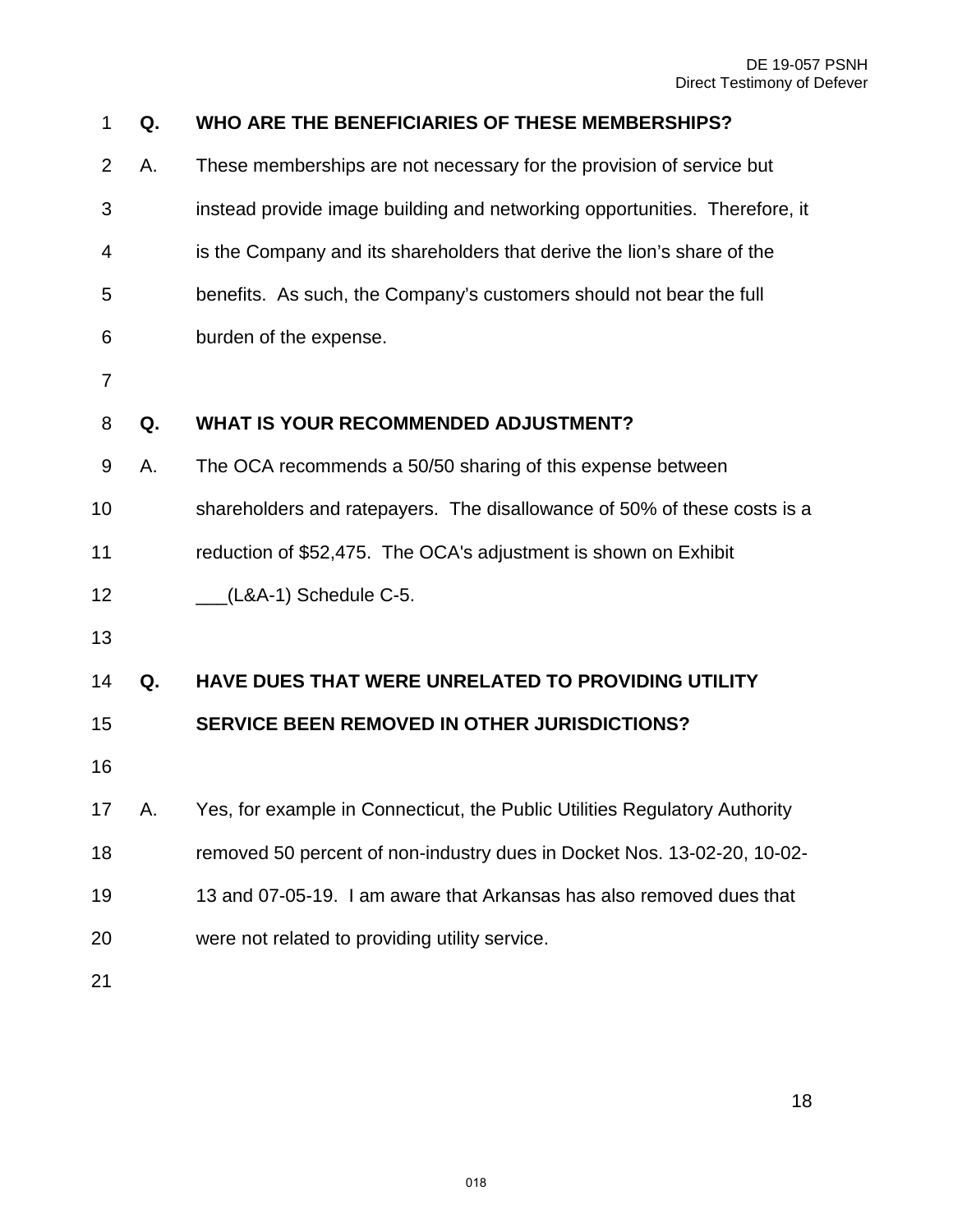<span id="page-18-0"></span>

| 1              |    | <b>B. VARIABLE COMPENSATION</b>                                          |
|----------------|----|--------------------------------------------------------------------------|
| $\overline{2}$ |    |                                                                          |
| 3              | Q. | <b>HAS THE COMPANY INCLUDED VARIABLE COMPENSATION IN THE</b>             |
| 4              |    | <b>RATE YEAR?</b>                                                        |
| 5              | А. | Yes. According to the Company's Attachment EHC/TMD-1 (Perm)              |
| 6              |    | Attachment EHC/TMD-15 (Perm), the Company has included \$7,613,826       |
| 7              |    | of variable compensation in the rate year.                               |
| 8              |    |                                                                          |
| 9              | Q. | <b>WHAT IS VARIABLE COMPENSATION?</b>                                    |
| 10             | Α. | Variable Compensation is the Company's incentive compensation            |
| 11             |    | program. Incentive compensation is provided to employees in addition to  |
| 12             |    | their base pay.                                                          |
| 13             |    |                                                                          |
| 14             | Q. | DO YOU TAKE ISSUE WITH THE INCLUSION OF THIS EXPENSE?                    |
| 15             | А. | Yes. The first issue is that the Company's variable compensation appears |
| 16             |    | to be an opportunity to provide extra pay to all of its employees.       |
| 17             |    |                                                                          |
| 18             | Q. | PLEASE EXPLAIN.                                                          |
| 19             | Α. | The Company was asked in OCA 1-032 to provide the number of              |
| 20             |    | employees eligible for incentive compensation and the number of eligible |
| 21             |    | employees that did not receive incentive compensation. The following     |
| 22             |    | chart is based on the response.                                          |
| 23             |    |                                                                          |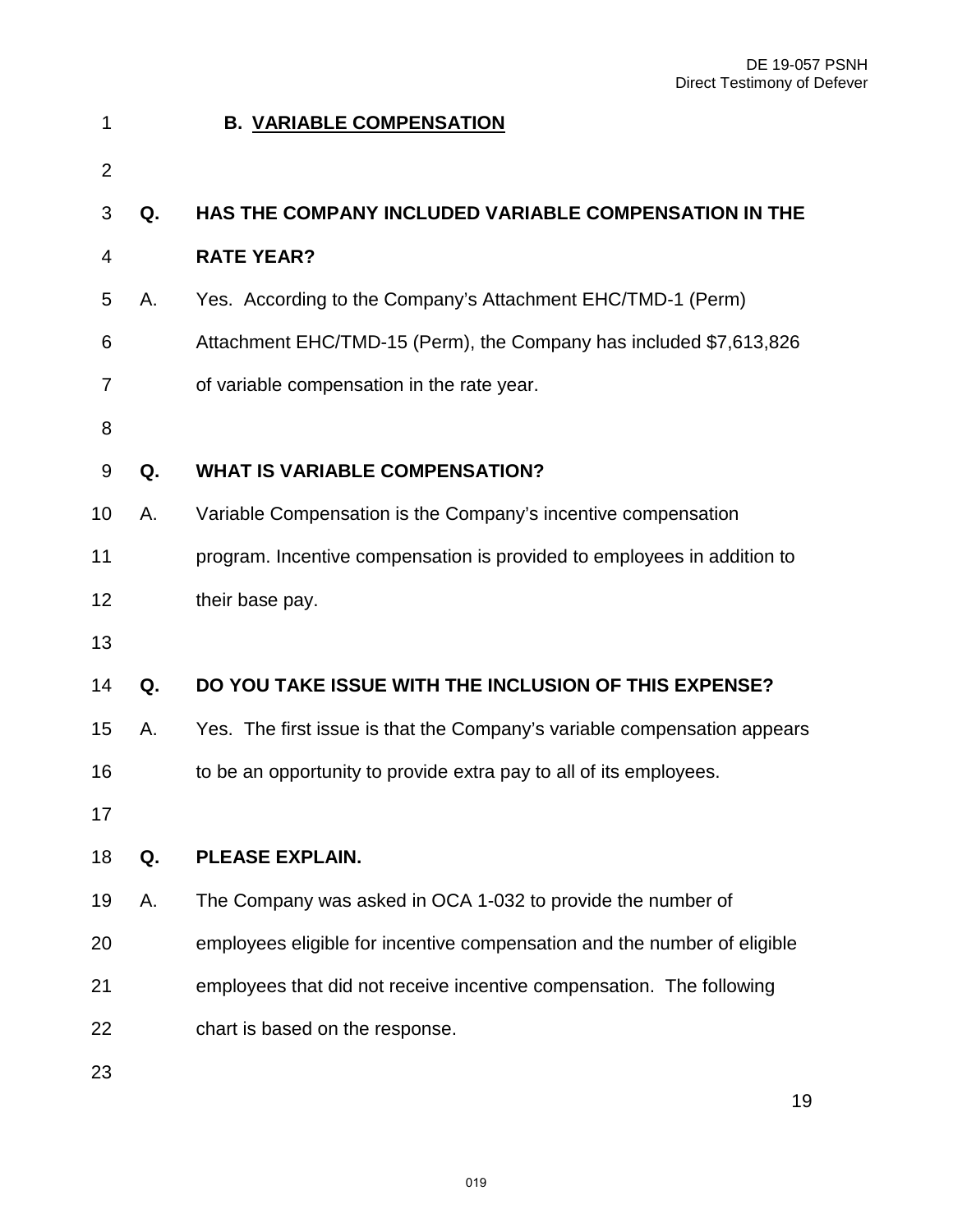| Performance |          | Employees   Employees Not Receiving |
|-------------|----------|-------------------------------------|
| Year        | Eligible | Any Variable Pay                    |
| 2014        | 1035     |                                     |
| 2015        | 968      |                                     |
| 2016        | 906      |                                     |
| 2017        | 428      |                                     |
| 2018        | 421      |                                     |

2

| 13 | Q. | WHAT IS YOUR SECOND ISSUE WITH THE INCENTIVE                             |
|----|----|--------------------------------------------------------------------------|
| 12 |    |                                                                          |
| 11 |    | bonus but the amounts differ.                                            |
| 10 |    | program functions more like a bonus program, in which everyone gets a    |
| 9  |    | underperform. As currently configured, the variable compensation         |
| 8  |    | a year of unacceptable work, it could even be considered an incentive to |
| 7  |    | should be received. If an employee receives incentive compensation after |
| 6  |    | employee's performance is unsatisfactory or worse, no incentive pay      |
| 5  |    | provide motivation to employees to put forth an extra effort. If an      |
| 4  |    | an incentive program should function. An incentive program should        |
| 3  |    | As seen, the program rewards just about every employee. This isn't how   |
|    |    |                                                                          |

14 **COMPENSATION PROGRAM?** 

 A. The second issue is with the goals upon which the compensation is based. The goals upon which the payments are predicated are heavily weighted towards financial goals. The Company was asked in OCA 8-042 to provide the plan's financial and performance goals for the rate year. The response stated: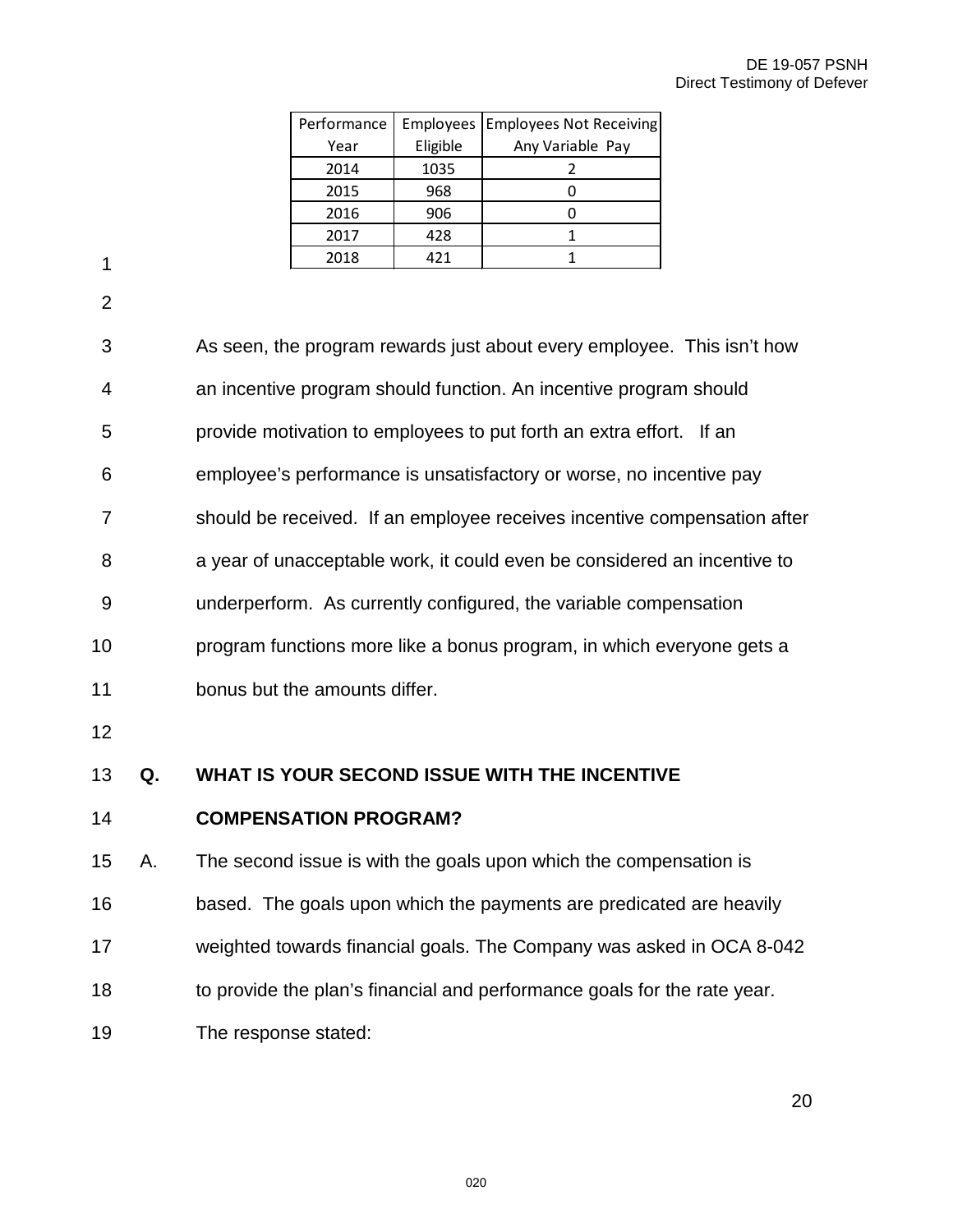3 incentive compensation for all employees will be based for each of 4 the rate years. 

6 The page indicated in the response shows financial goals weighted 70

1 The financial and performance goals shown on page 12 of 20 in 2 Attachment OCA 1-029 B are the same goals upon which the

- 7 percent and operational goals weighted 30 percent.
- 
- **Q. DO YOU TAKE ISSUE WITH THESE GOALS?**

 A. If the Company's customers are responsible for the costs, yes. A further breakdown of the financial and operational goals shows why shareholders, not ratepayers should be responsible. According to the response to OCA 1-029 B page 12 of 20, the financial performance goals which again make up 70 percent of the total include Earnings Per Share, Dividend Growth, and Credit Rating. The operational performance goals which make up only 30 percent of the weighted total include categories labeled as Reliability, Average Restoration Duration, Safety Rate, Gas Service Response, Diverse Leadership, Improve the Customer Experience, Positive Regulatory Outcomes, and Positive Outcomes on Key Strategic Initiatives. As can be seen, 70 percent of the goals are heavily weighted towards shareholders and, of the remaining 30 percent, some of the goals are aimed at benefitting the Company and its shareholders as opposed to ratepayers. That is not to say that ratepayers receive no benefit but that the Company and its shareholders are the primary recipients of the benefits resulting from the goals.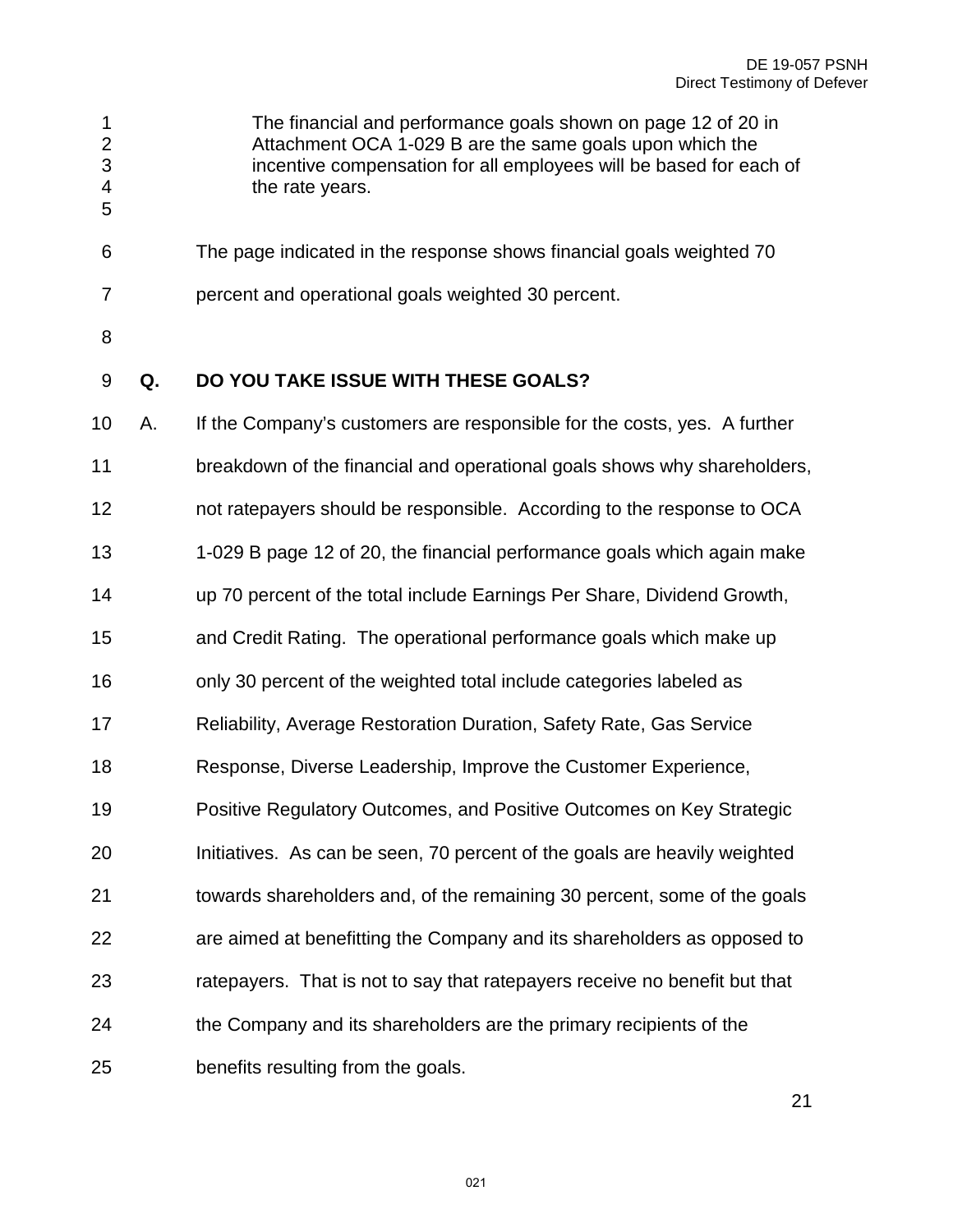| 1              |    |                                                                           |
|----------------|----|---------------------------------------------------------------------------|
| $\overline{2}$ | Q. | IS IT INAPPROPRIATE FOR A COMPANY'S GOALS TO BE FOCUSED                   |
| 3              |    | <b>ON FINANCIAL REWARDS?</b>                                              |
| 4              | А. | Again, the issue is not the program or its rewards but the fact that the  |
| 5              |    | Company proposes that ratepayers be fully responsible for the costs. As   |
| 6              |    | the plan is more focused on the Company and its shareholders, they        |
| 7              |    | should bear more of the costs.                                            |
| 8              |    |                                                                           |
| 9              | Q. | WHAT IS YOUR RECOMMENDED ADJUSTMENT?                                      |
| 10             | Α. | It could be argued that a complete disallowance of the costs would be     |
| 11             |    | appropriate. However, based on decisions in other jurisdictions that have |
| 12             |    | disallowed amounts related to financial goals, the OCA recommends that    |
| 13             |    | the costs be shared 70/30 between shareholders and ratepayers,            |
| 14             |    | respectively. This is a reduction of \$5,329,678. (\$7,613,826 x 70%) The |
| 15             |    | OCA's adjustment is shown on Exhibit __(L&A-1) Schedule C-11.             |
| 16             |    |                                                                           |
| 17             | Q. | PLEASE PROVIDE EXAMPLES OF THE DISALLOWANCE OF                            |
| 18             |    | <b>INCENTIVE COMPENSATION IN OTHER JURISDICTIONS.</b>                     |
| 19             | Α. | The OCA has not done an exhaustive search on the                          |
| 20             |    | allowance/disallowance of incentive compensation in other jurisdictions.  |
| 21             |    | That said, the OCA is aware of the following examples of disallowances:   |
| 22             |    |                                                                           |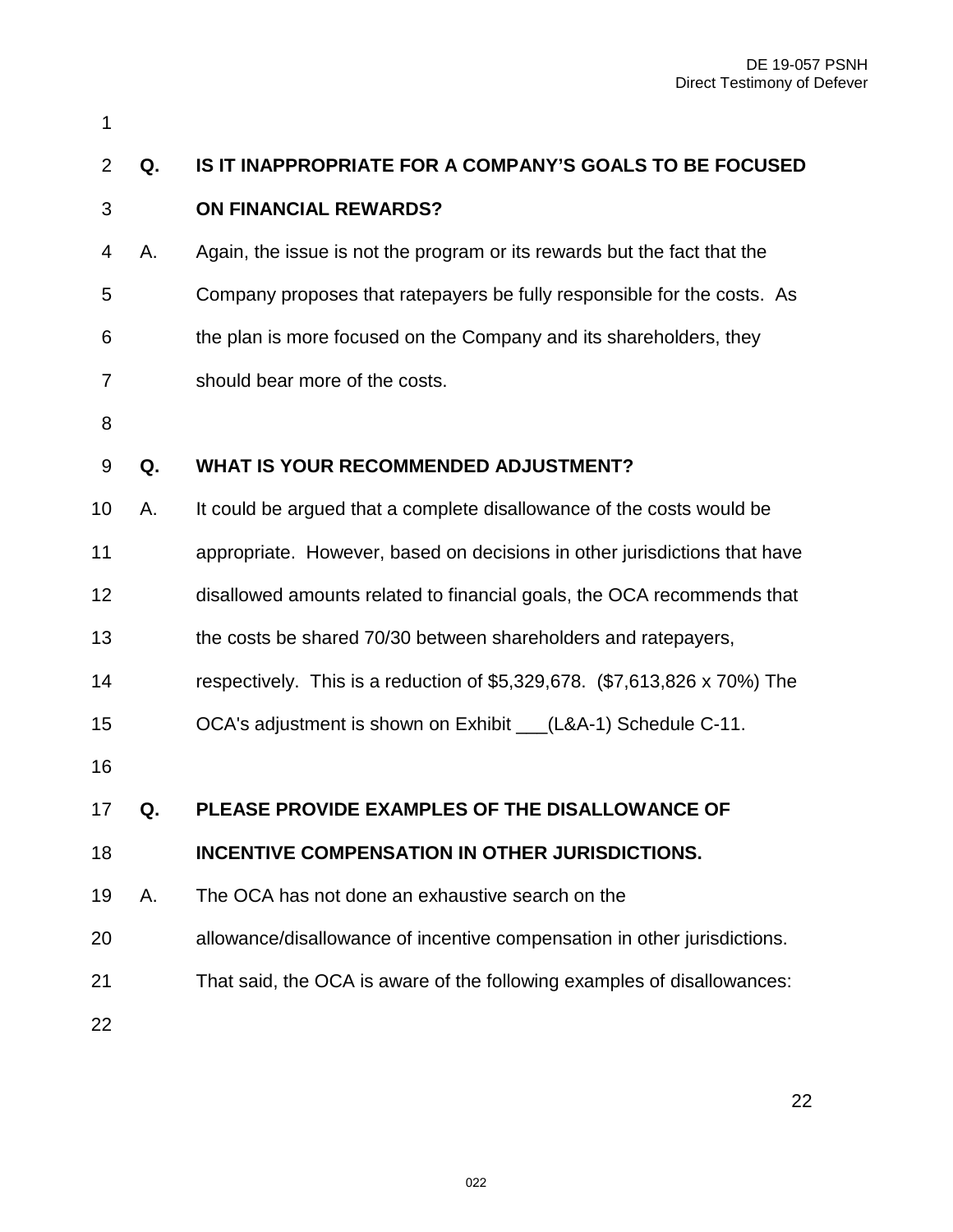1 • Missouri. The Amended Report and Order GR-2017-0215 issued March 2 7, 2018 disallowed equity-based employee incentive compensation in 3 rates. The Report stated the following on pages 119-122: 5 The Commission has a long history of removing earnings based 6 employee compensation from rates. Examples of cases in which 7 the Commission decided against allowing incentive compensation 8 tied to financial benchmarks include: EC-87-114, Union Electric; 9 TC-89-14, Southwestern Bell; TC-93-224, Southwestern Bell; GR- 96-285, Missouri Gas Energy; GR-2004-0209, Missouri Gas Energy; ER-2006-0314, Kansas City Power & Light; and ER-2007- 0291, Kansas City Power & Light. … The Commission has traditionally not allowed earnings based or equity based compensation to be recovered in rates because such incentives are primarily for the benefit of shareholders and not for the benefit of the ratepayers. As the Commission has said in the 20 **20** past, incentivizing employees to improve the company's bottom line<br>21 **parameters** aligns the employee interests with the shareholders and not with aligns the employee interests with the shareholders and not with 22 the ratepayers. Aligning interests in this way can negatively affect ratepayers. (citations omitted) • Arkansas. The Order in Docket No. 13-028-U dated December 30, 2013 states the following on pages 4-5: The Commission denies EAI's request to recover 100% of incentive pay and stock options for its employees from Arkansas ratepayers, and finds that EAI and Staff have failed to show that EAI's short- term, long-term, and stock-based incentive compensation provides ratepayer benefits justifying 100% inclusion in rates. The Commission recognizes that both shareholders and ratepayers benefit from the structure of EAI's short-term incentive plans and therefore finds that \$8,087,877 in annual short-term incentive costs should be removed from EAI's operating expenses. The Commission also agrees that EAI's long-term incentive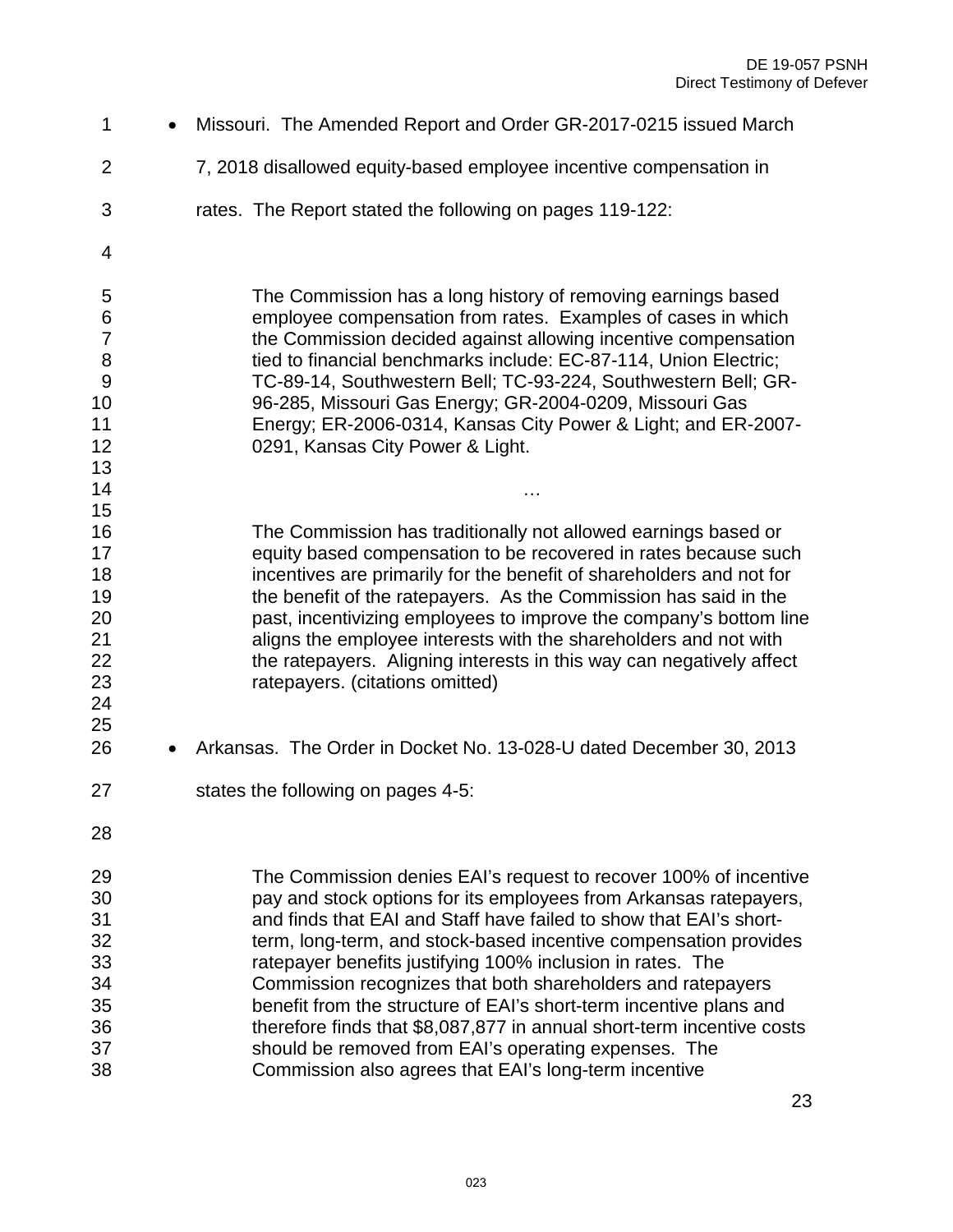<span id="page-23-0"></span>1 compensation is based entirely on the financial performance of EAI 2 and benefits shareholders. Therefore the Commission finds that 3 \$7,036,188 should be disallowed and removed from EAI's 4 operating expenses. • Texas. The Order in Docket No. 46449 dated January 11, 2011 stated the 7 following on pages 34: 8 The Commission has repeatedly ruled that a utility cannot recover 9 the cost of financially-based incentive compensation because financial measures are of more immediate benefit to shareholders and financial measures are not necessary or reasonable to provide utility services. 14 • Oklahoma. The Corporation Commission of Oklahoma in Cause No. PUD 201500208, Order No. 657877, dated May 31, 2016 stated the following on page 161: The ALJ adopts Staff and AG's recommendation that an adjustment be made to remove the portion of the Annual Incentive Program costs related to financial measures. In many jurisdictions, including Oklahoma, the cost of incentive plans tied to financial performance measures generally are excluded for ratemaking purposes for several reasons. **C. PAYROLL Q. HAVE YOU MADE AN ADJUSTMENT TO PAYROLL EXPENSE?**  A. Yes. An adjustment has been made to reduce the number of positions included in the rate year.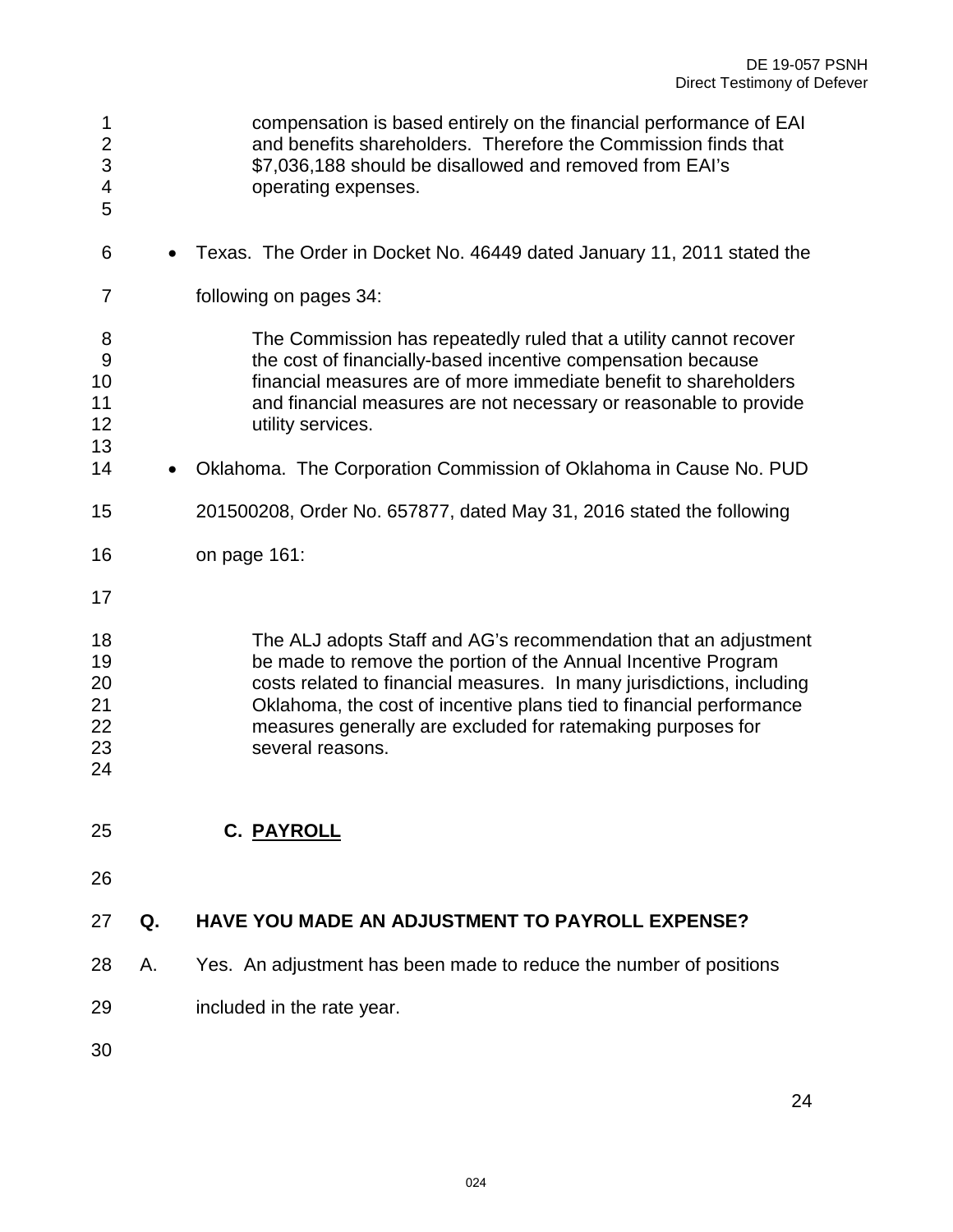#### **Q. PLEASE DISCUSS YOUR ISSUE WITH THE NUMBER OF POSITIONS**

### **IN THE RATE YEAR.**

- 3 A. The issue relates to un-hired personnel included in the rate year. The
- 4 testimony of Mr. Chung and Mr. Dixon states the following on pages 45-
- 5 46:

6 The payroll increase reflects 5 new incremental FTEs at PSNH and 7 PSNH's allocated share of 14 new Information Technology ("IT") 8 FTEs which are being hired by Eversource Energy Service 9 Company. The 5 PSNH employees are needed to support the Company's Expanded Troubleshooters Program. The additional 14 **IT FTEs are needed for a cyber security initiative to defend against**  cyber threats to the critical infrastructure of the Company and will allow for advanced security monitoring and operations support of 14 the Company's systems. 

- **Q. DO YOU DISAGREE WITH INCREASING THE NUMBER OF**
- **EMPLOYEES?**
- A. That isn't the point. What I disagree with is including costs for employees
- who have not been hired.
- 

# **Q. WHY IS THIS AN ISSUE?**

- A. It fails to meet the known and measurable standard. When it comes to
- hiring, companies are often overly optimistic. The plan to hire a certain
- number of employees by a particular date does not guarantee that the
- hiring will occur. If payroll costs are included in rates for un-hired workers,
- ratepayer may be paying for employees that do not exist. Ratepayers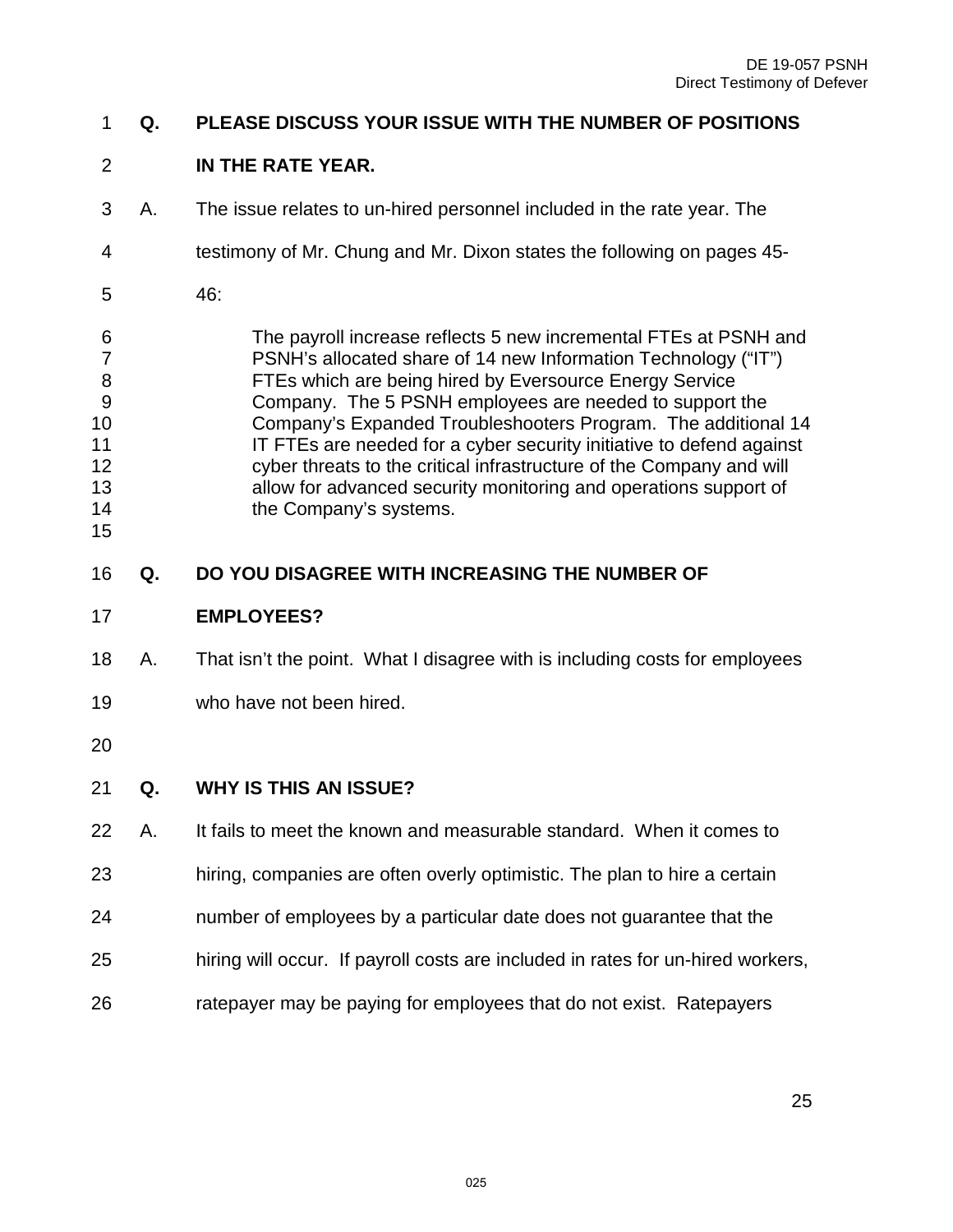| 1                                                   |    | cannot be expected to pay expenses for employees who have not been                                                                                                                                                                                         |
|-----------------------------------------------------|----|------------------------------------------------------------------------------------------------------------------------------------------------------------------------------------------------------------------------------------------------------------|
| $\overline{2}$                                      |    | hired and do not provide service.                                                                                                                                                                                                                          |
| 3                                                   |    |                                                                                                                                                                                                                                                            |
| 4                                                   | Q. | ARE THERE FURTHER ISSUES WITH THE COMPANY'S REQUEST?                                                                                                                                                                                                       |
| 5                                                   | А. | Yes. According to OCA 7-051, the Company has not applied a vacancy                                                                                                                                                                                         |
| 6                                                   |    | factor. The response states:                                                                                                                                                                                                                               |
| $\overline{7}$<br>8<br>$\boldsymbol{9}$<br>10<br>11 |    | The Company has not explicitly applied a vacancy factor in<br>calculating payroll for the Rate Year because the Company's Rate<br>Year payroll expense calculation was based upon actual (not<br>projected) payroll expense incurred during the test year. |
| 12                                                  | Q. | WHY IS THE LACK OF A VACANCY FACTOR AN ISSUE?                                                                                                                                                                                                              |
| 13                                                  | А. | Vacancies are a common issue for utilities. Without consideration of                                                                                                                                                                                       |
| 14                                                  |    | vacancies, the Company has taken the test year payroll expense and                                                                                                                                                                                         |
| 15                                                  |    | added costs for new hires. This formula doesn't account for any                                                                                                                                                                                            |
| 16                                                  |    | vacancies that may occur as current or new hires leave their positions.                                                                                                                                                                                    |
| 17                                                  |    | This is unrealistic, and overstates not only payroll expense but related                                                                                                                                                                                   |
| 18                                                  |    | expenses such as benefits and payroll taxes. The response to OCA 1-026                                                                                                                                                                                     |
| 19                                                  |    | provided the budgeted and actual FTEs which is summarized for 2017                                                                                                                                                                                         |
| 20                                                  |    | through 2019 year-to-date. As can be seen, vacant positions are not                                                                                                                                                                                        |
| 21                                                  |    |                                                                                                                                                                                                                                                            |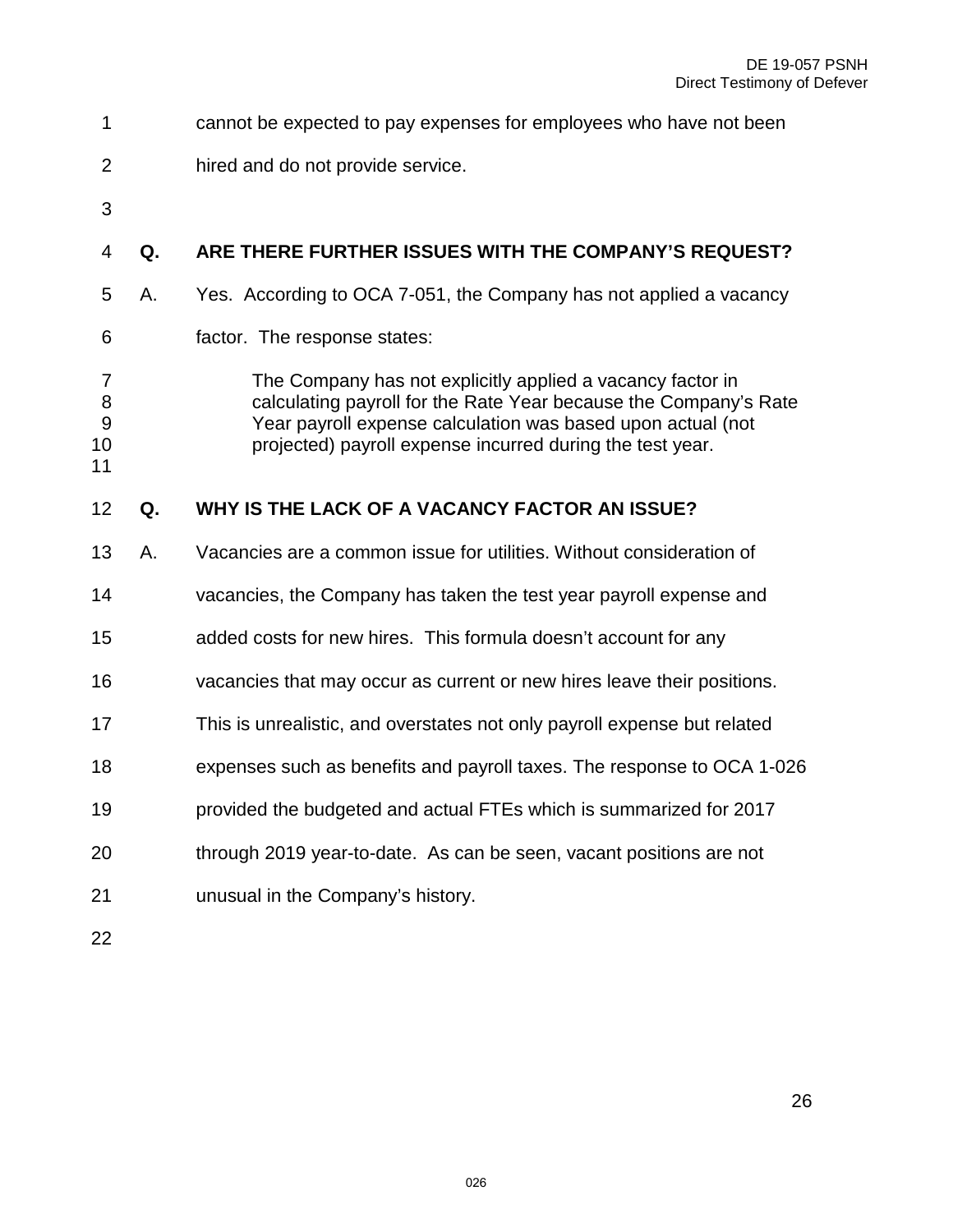|      |            |               |            | <b>Difference</b> |     |                      | <b>Difference</b>       |                      |                   | <b>Difference</b> |
|------|------------|---------------|------------|-------------------|-----|----------------------|-------------------------|----------------------|-------------------|-------------------|
|      |            | <b>Budget</b> | Actual     | (Vacancy)         |     |                      | Budget Actual (Vacancy) | Budget Actual        |                   | (Vacancy)         |
|      |            |               | Service Co |                   |     | <b>PSNH DIST</b>     |                         |                      | <b>PSNH TRANS</b> |                   |
|      |            |               |            |                   |     | 2017                 |                         |                      |                   |                   |
|      | Jan        | 2983.96       | 2824.06    | (159.90)          | 680 | 627                  | (53.00)                 | 60                   | 60                | 0.00              |
|      | Feb        | 2983.96       | 2827.06    | (156.90)          | 680 | 627                  | (53.00)                 | 62                   | 62                | 0.00              |
|      | Mar        | 3006.96       | 2852.03    | (154.93)          | 676 | 633                  | (43.00)                 | 62                   | 63                | 1.00              |
|      | Apr        | 2976.76       | 2871.76    | (105.00)          | 649 | 634                  | (15.00)                 | 64                   | 62                | (2.00)            |
|      | May        | 2993.76       | 2901.18    | (92.58)           | 649 | 637                  | (12.00)                 | 64                   | 63                | (1.00)            |
| 2017 | Jun        | 2991.76       | 2892.58    | (99.18)           | 647 | 632                  | (15.00)                 | 64                   | 69                | 5.00              |
|      | Jul        | 3003.76       | 2873.48    | (130.28)          | 646 | 628                  | (18.00)                 | 65                   | 69                | 4.00              |
|      | Aug        | 3004.76       | 2874.28    | (130.48)          | 646 | 629                  | (17.00)                 | 65                   | 70                | 5.00              |
|      | Sept       | 2996.76       | 2865.98    | (130.78)          | 641 | 628                  | (13.00)                 | 65                   | 71                | 6.00              |
|      | Oct        | 2992.76       | 2874.83    | (117.93)          | 641 | 633                  | (8.00)                  | 65                   | 71                | 6.00              |
|      | Nov        | 2997.76       | 2874.83    | (122.93)          | 641 | 629                  | (12.00)                 | 65                   | 72                | 7.00              |
|      | Dec        | 2996.76       | 2888.93    | (107.83)          | 638 | 633                  | (5.00)                  | 65                   | 71                | 6.00              |
|      |            |               |            | <b>Difference</b> |     |                      | <b>Difference</b>       |                      |                   | <b>Difference</b> |
|      |            | <b>Budget</b> | Actual     | (Vacancy)         |     |                      | Budget Actual (Vacancy) | Budget Actual        |                   | (Vacancy)         |
|      |            |               | Service Co |                   |     | <b>PSNH DIST</b>     |                         |                      | <b>PSNH TRANS</b> |                   |
|      |            |               |            |                   |     | 2018                 |                         |                      |                   |                   |
|      | Jan        | 3006.03       | 2915.76    | (90.27)           | 664 | 615                  | (49.00)                 | 96                   | 96                | 0.00              |
|      | Feb        | 2997.03       | 2940.41    | (56.62)           | 664 | 621                  | (43.00)                 | 96                   | 95                | (1.00)            |
|      | Mar        | 2992.03       | 2933.88    | (58.15)           | 672 | 625                  | (47.00)                 | 96                   | 93                | (3.00)            |
|      | Apr        | 3023.03       | 2931.83    | (91.20)           | 672 | 625                  | (47.00)                 | 96                   | 92                | (4.00)            |
|      | May        | 3045.03       | 2916.48    | (128.55)          | 672 | 626                  | (46.00)                 | 96                   | 91                | (5.00)            |
| 2018 | Jun        | 3051.03       | 2901.31    | (149.72)          | 681 | 627                  | (54.00)                 | 96                   | 92                | (4.00)            |
|      | Jul        | 3046.03       | 2891.13    | (154.90)          | 686 | 627                  | (59.00)                 | 96                   | 93                | (3.00)            |
|      | Aug        | 3056.03       | 2884.13    | (171.90)          | 686 | 638                  | (48.00)                 | 96                   | 97                | 1.00              |
|      | Sept       | 3047.03       | 2873.66    | (173.37)          | 686 | 633                  | (53.00)                 | 96                   | 97                | 1.00              |
|      | Oct        | 3041.03       | 2914.38    | (126.65)          | 686 | 635.5                | (50.50)                 | 96                   | 96                | 0.00              |
|      | Nov        | 3034.03       | 2914.75    | (119.28)          | 686 | 632.5                | (53.50)                 | 96                   | 95                | (1.00)            |
|      | <b>Dec</b> | 3023.03       | 2967.95    | (55.08)           | 686 | 642.5                | (43.50)                 | 96                   | 93                | (3.00)            |
|      |            |               |            | <b>Difference</b> |     |                      | <b>Difference</b>       |                      |                   | <b>Difference</b> |
|      |            | <b>Budget</b> | Actual     | (Vacancy)         |     | <b>Budget Actual</b> | (Vacancy)               | <b>Budget Actual</b> |                   | (Vacancy)         |
|      |            |               | Service Co |                   |     | <b>PSNH DIST</b>     |                         |                      | <b>PSNH TRANS</b> |                   |
|      |            |               |            |                   |     | 2019                 |                         |                      |                   |                   |
|      | Jan        | 3131.86       | 2984.48    | (147.38)          | 657 | 644.5                | (12.50)                 | 99                   | 89                | (10.00)           |
|      | Feb        | 3152.11       | 3003.48    | (148.63)          | 657 | 640.5                | (16.50)                 | 102                  | 91                | (11.00)           |
| 2019 | Mar        | 3197.86       | 3019.58    | (178.28)          | 658 | 639.5                | (18.50)                 | 102                  | 92                | (10.00)           |
|      | Apr        | 3213.11       | 3016.35    | (196.76)          | 660 | 641                  | (19.00)                 | 102                  | 96                | (6.00)            |
|      | May        | 3212.36       | 3030.6     | (181.76)          | 663 | 644                  | (19.00)                 | 102                  | 94                | (8.00)            |

2

#### 3 **Q. ISN'T IT POSSIBLE THAT ALL OF THESE NEW POSITIONS MAY**

#### 4 **EVENTUALLY BE FILLED?**

5 A. Of course, it is possible. However, it is also possible that not all of the 6 anticipated positions will be filled. Another possibility is that all of the new 7 positions will be filled but current employees will leave, resulting in less 8 employees than budgeted. The point is that we don't know how many of 9 the new positions will be filled or the amount of attrition that will occur in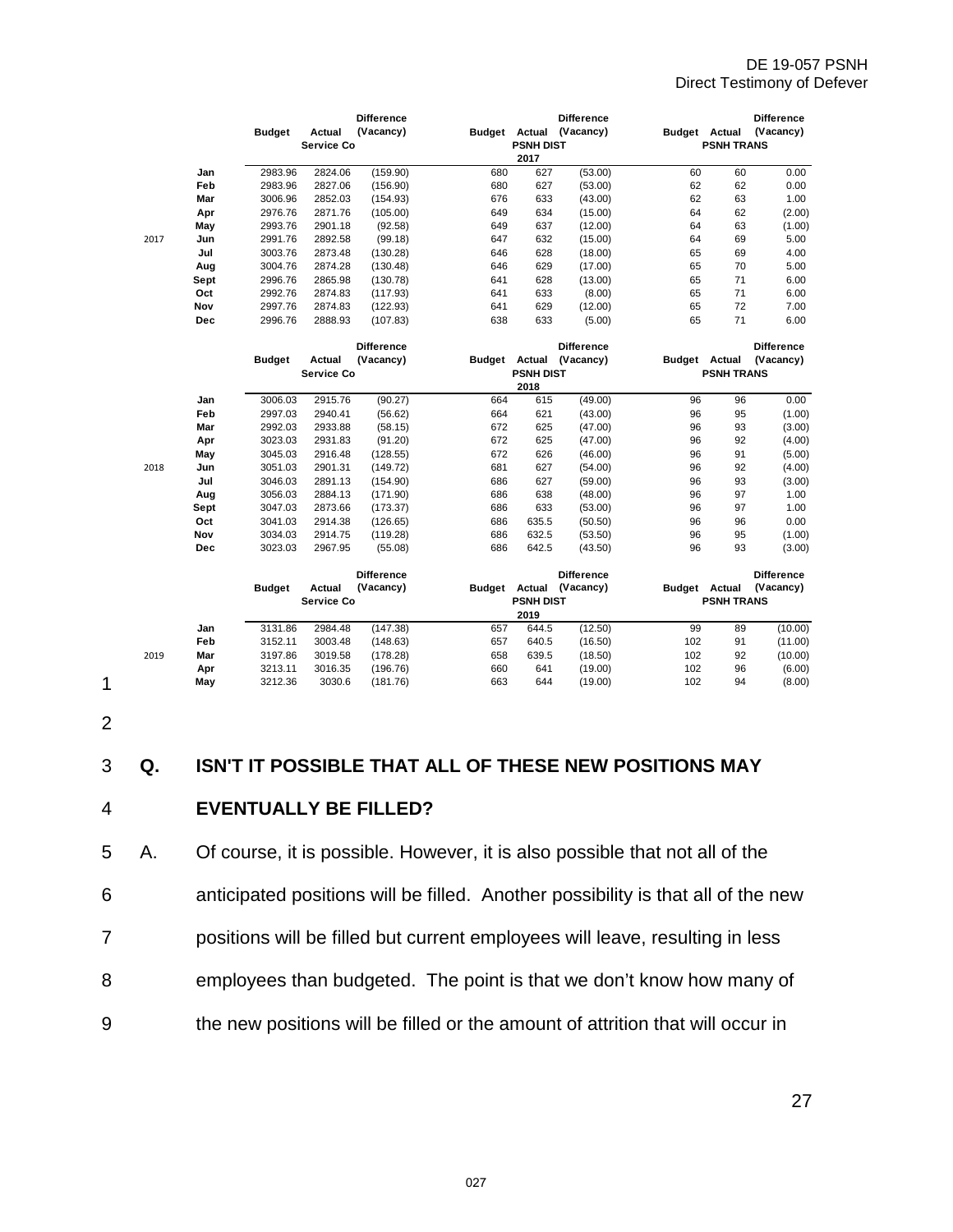- 1 the meantime. As such, the un-hired positions are not known and
- 2 measurable.
- 

# **Q. WHAT IS YOUR ADJUSTMENT TO PAYROLL?**

- 5 A. My adjustment is to include only the employees that are already hired.
- 6 This is the most known and measurable amount. According to the
- 7 response to OCA 1-024, "Of these 19 open FTEs, 4 of the 14
- 8 cybersecurity FTEs and 2 of the 5 troubleshooter FTEs have been hired
- 9 through April 2019." That leaves 13 budgeted positions that the Company
- had not hired. Based on the response to OCA 1-024, the removal of the
- 13 proposed employees is a reduction to payroll of \$388,128. (\$71,190 +
- \$316,938) The OCA's adjustment is shown on Exhibit \_\_\_(L&A-1)
- Schedule C-1. This adjustment will also have corresponding flow through
- adjustments to payroll tax and benefits.
- 
- <span id="page-27-0"></span>

# **D. INSURANCE EXPENSE**

#### <span id="page-27-1"></span>(i). NEIL/EIM CREDITS

#### **Q. PLEASE DISCUSS YOUR ADJUSTMENT TO INSURANCE EXPENSE.**

 A. I have made two adjustments for insurance expense. The first relates to Energy Insurance Mutual Limited ("EIM") and Nuclear Electric Insurance Limited ("NEIL") surplus distribution (credits) which the Company has not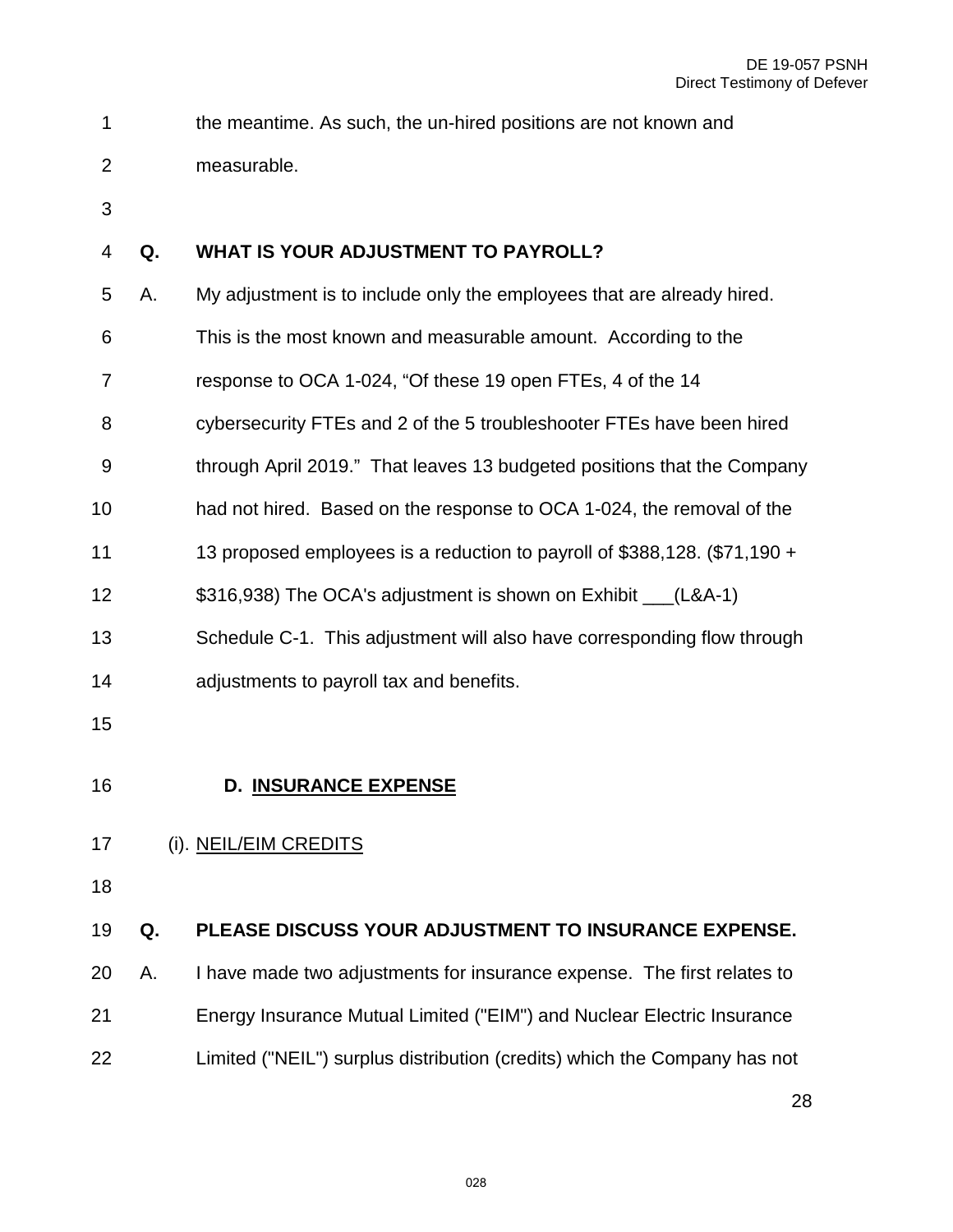1 reflected as an offset to insurance expense in the filing. The response to

2 OCA 8-026 shows the Company has received credits in each year 2015

3 through 2018 as well as year to date 2019 and are shown below:

|    |                     |                         |                              |               |                              |                |            |                                                                              |                | 2019       |                           | 2015-2018  |
|----|---------------------|-------------------------|------------------------------|---------------|------------------------------|----------------|------------|------------------------------------------------------------------------------|----------------|------------|---------------------------|------------|
|    |                     |                         | 2015                         |               | 2016                         |                | 2017       | 2018                                                                         |                | <b>YTD</b> |                           | 4 Year Avg |
|    | <b>EIM Credits</b>  | \$                      | (27, 721)                    | $\mathsf{\$}$ | (27, 922)                    | $\mathfrak{S}$ |            | $(29,391)$ \$ $(142,910)$                                                    | $\mathfrak{S}$ | (108, 280) | $\mathbb{S}$              | (56,986)   |
|    | <b>NEIL Credits</b> | \$                      | (2, 432)                     | \$            | (566)                        | \$             | $(804)$ \$ | $(3,913)$ \$                                                                 |                | (6,740)    | $\boldsymbol{\mathsf{S}}$ | (1,929)    |
|    | Total               | $\overline{\mathbb{S}}$ | $(30, 153)$ \$               |               | $(28, 488)$ \$               |                |            | $(30, 195)$ \$ $(146, 823)$ \$ $(115, 020)$ \$                               |                |            |                           | (58, 915)  |
| 4  |                     |                         |                              |               |                              |                |            |                                                                              |                |            |                           |            |
| 5  |                     |                         |                              |               |                              |                |            | The credits average \$56,986 and \$1,929 for EIM and NEIL, respectively,     |                |            |                           |            |
| 6  |                     |                         |                              |               |                              |                |            | for the years 2015 through 2018. The response also shows that the            |                |            |                           |            |
| 7  |                     |                         |                              |               |                              |                |            | Company has received credits of \$108,280 and \$6,740 year to date for       |                |            |                           |            |
| 8  |                     |                         |                              |               |                              |                |            | 2019. In addition, OCA 8-026 states that EIM and NEIL credits have not       |                |            |                           |            |
| 9  |                     |                         |                              |               |                              |                |            | been reflected in the rate year. As these credits have been received in      |                |            |                           |            |
| 10 |                     |                         |                              |               |                              |                |            | each of the prior five years, they should be reflected as a reduction to the |                |            |                           |            |
| 11 |                     |                         |                              |               | rate year insurance expense. |                |            |                                                                              |                |            |                           |            |
| 12 |                     |                         |                              |               |                              |                |            |                                                                              |                |            |                           |            |
| 13 | Q.                  |                         |                              |               |                              |                |            | WHY SHOULD THE RATE YEAR REVENUE REQUIREMENT REFLECT                         |                |            |                           |            |
| 14 |                     |                         | <b>EIM AND NEIL CREDITS?</b> |               |                              |                |            |                                                                              |                |            |                           |            |
| 15 | А.                  |                         |                              |               |                              |                |            | If the rate year insurance expense doesn't contain an offset for the surplus |                |            |                           |            |
| 16 |                     |                         |                              |               |                              |                |            | distributions, the Company will retain all the credits received. Since       |                |            |                           |            |
| 17 |                     |                         |                              |               |                              |                |            | ratepayers are funding this expense, the credits should be reflected in      |                |            |                           |            |
| 18 |                     |                         | insurance expense.           |               |                              |                |            |                                                                              |                |            |                           |            |
| 19 |                     |                         |                              |               |                              |                |            |                                                                              |                |            |                           |            |
| 20 | Q.                  |                         |                              |               |                              |                |            | WHAT IS THE OCA'S RECOMMENDED ADJUSTMENT?                                    |                |            |                           |            |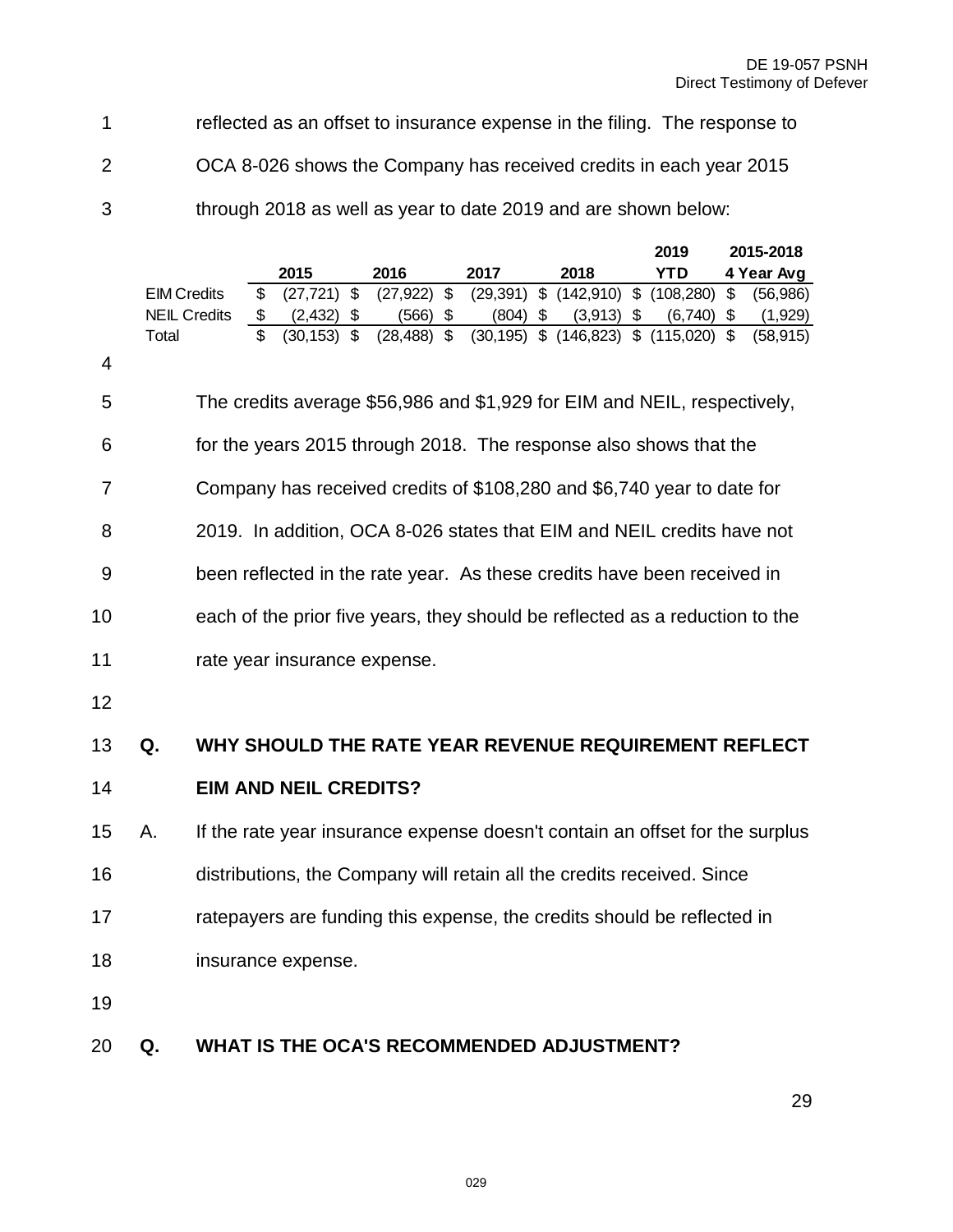- 1 A. The adjustment is to reflect the four-year average of both credits, for a 2 total reduction to insurance expense of \$58,915. This is a conservative 3 estimate as the total NEIL and EIM credits received in 2018 and 2019 are 4 much higher than the four-year average amount. The OCA's adjustment 5 is shown on Exhibit (L&A-1) Schedule C-10. **Q. HAS THIS ISSUE ALSO BEEN RECENTLY ADDRESSED IN ONE OF THE COMPANY'S AFFILIATE'S RATE CASES?** 9 A. Yes. In Docket No. DPU 17-05 (NSTAR Electric and Western Massachusetts Electric Company) rate case in Massachusetts, the Departments Decision dated November 30, 2017 on pages 245-247 stated: The record shows, however, that EIM made policy surplus distributions during the test year and each of the last four consecutive years. Given this recent history of payments, we are not persuaded by the Companies' arguments that the policy surplus distributions are non-recurring and not known and measurable. Rather, the Department
- finds that EIM's policy surplus distributions are analogous to those made by Nuclear Electric Insurance Limited ("NEIL"). As a mutual non-profit carrier, NEIL makes policy holder distributions to recognize a return of a portion of the policy's surplus. The Department has required participants to credit policyholder distributions and other adjustments to customers in a manner approved by the Department. The Department has historically treated such credits as an offset against the current NEIL premiums for ratemaking purposes because "policy holder distribution is a known and measurable change that should be included as an offset to the Company's current NEIL premiums." Consistent with the treatment of NEIL surplus distributions in prior cases, the Department finds that it is appropriate to adjust the Companies' cost of service to recognize the refund of the insurance proceeds from EIM.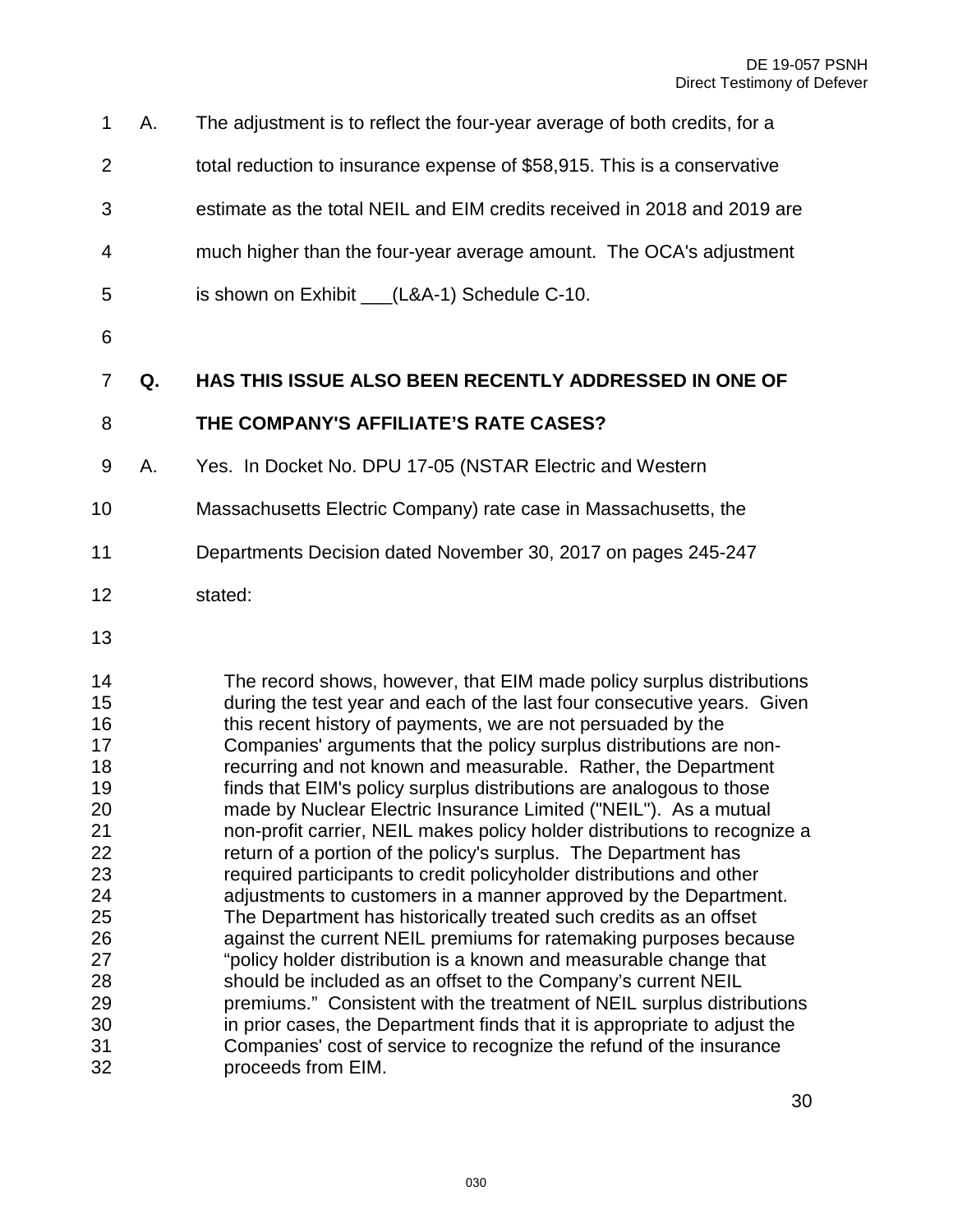<span id="page-30-0"></span>

| 1<br>$\overline{2}$<br>3<br>4<br>5<br>6 |    | Based on the above considerations, the Department will adjust the<br>Companies' cost of service. Accordingly, the Department reduces<br>NSTAR Electric's proposed cost of service by \$158,407, and reduces<br>WMECo's proposed cost of service by \$22,675. (citations omitted) |
|-----------------------------------------|----|----------------------------------------------------------------------------------------------------------------------------------------------------------------------------------------------------------------------------------------------------------------------------------|
| 7                                       |    | (ii). DIRECTORS AND OFFICERS LIABILITY INSURANCE                                                                                                                                                                                                                                 |
| 8                                       |    |                                                                                                                                                                                                                                                                                  |
| 9                                       | Q. | WHAT AMOUNT HAS THE COMPANY INCLUDED FOR DIRECTORS                                                                                                                                                                                                                               |
| 10                                      |    | AND OFFICERS ("D&O") LIABILITY INSURANCE IN THE RATE                                                                                                                                                                                                                             |
| 11                                      |    | <b>YEAR?</b>                                                                                                                                                                                                                                                                     |
| 12                                      | Α. | According to the response to OCA 1-005, the Company has included                                                                                                                                                                                                                 |
| 13                                      |    | \$67,139 in the rate year.                                                                                                                                                                                                                                                       |
| 14                                      |    |                                                                                                                                                                                                                                                                                  |
| 15                                      | Q. | <b>WHAT IS THE PURPOSE OF D&amp;O INSURANCE?</b>                                                                                                                                                                                                                                 |
| 16                                      | Α. | D&O insurance protects the Company's Officers from lawsuits that arise                                                                                                                                                                                                           |
| 17                                      |    | as a result of their actions.                                                                                                                                                                                                                                                    |
| 18                                      |    |                                                                                                                                                                                                                                                                                  |
| 19                                      | Q  | <b>WHO GENERALLY INITIATES SUCH LAWSUITS?</b>                                                                                                                                                                                                                                    |
| 20                                      | Α. | These lawsuits are often brought by the Company's own shareholders.                                                                                                                                                                                                              |
| 21                                      |    |                                                                                                                                                                                                                                                                                  |
| 22                                      | Q. | <b>WHO BENEFITS FROM D&amp;O INSURANCE?</b>                                                                                                                                                                                                                                      |
| 23                                      | А. | Primarily, D&O insurance benefits the Company's Directors and Officers                                                                                                                                                                                                           |
| 24                                      |    | who are protected from lawsuits. The Company's shareholders can also                                                                                                                                                                                                             |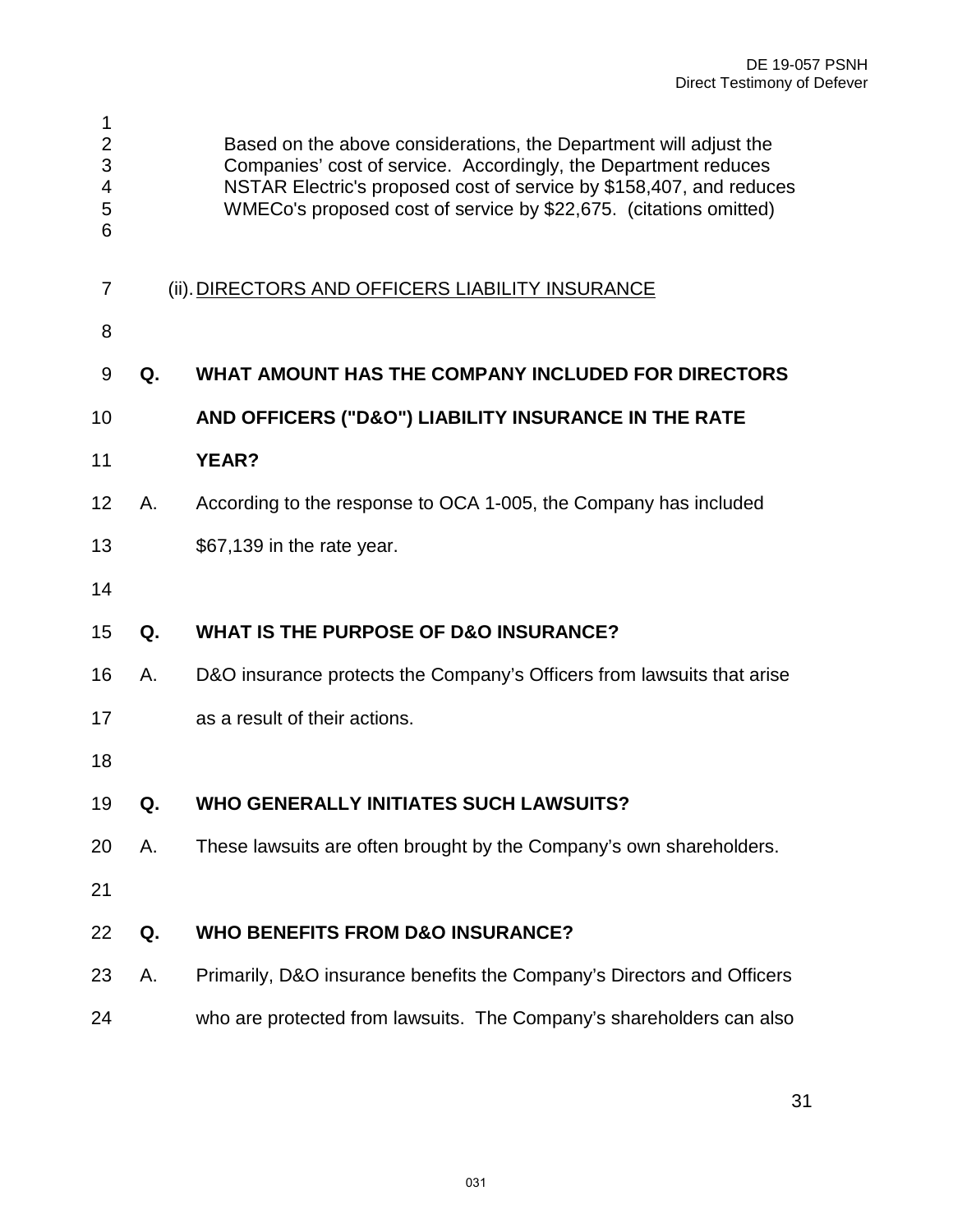| 1  |    | be considered beneficiaries as they would be the recipients of the payouts |
|----|----|----------------------------------------------------------------------------|
| 2  |    | of this insurance. Ratepayers receive very little benefit from this cost.  |
| 3  |    |                                                                            |
| 4  | Q. | WHO SHOULD BE RESPONSIBLE FOR THE COSTS OF THIS                            |
| 5  |    | <b>INSURANCE?</b>                                                          |
| 6  | Α. | In ratemaking, the burden should follow the benefit. As the officers and   |
| 7  |    | shareholders are the main beneficiaries, they should bear the greatest     |
| 8  |    | amount of the cost.                                                        |
| 9  |    |                                                                            |
| 10 | Q. | ARE YOU AWARE OF THE ARGUMENT THAT BECAUSE D&O IS A                        |
| 11 |    | LEGITIMATE BUSINESS EXPENSE ITS COSTS SHOULD BE FULLY                      |
| 12 |    | <b>RECOVERED FROM RATEPAYERS?</b>                                          |
| 13 | А. | This argument is not compelling. In ratemaking, not all legitimate         |
| 14 |    | business expenses are recoverable from ratepayers. For example, both       |
| 15 |    | lobbying and advertising aimed at building a company's image can be        |
| 16 |    | considered legitimate business expenses but neither is typically           |
| 17 |    | recoverable from ratepayers.                                               |
| 18 |    |                                                                            |
| 19 | Q. | <b>WHAT IS YOUR RECOMMENDATION FOR D&amp;O COSTS?</b>                      |
| 20 | А. | A 75/25 split between shareholders and ratepayers, respectively, is        |
| 21 |    | recommended, which results in a reduction of \$50,354 (\$67,139 X 75%).    |
| 22 |    | The OCA's adjustment is shown on Exhibit __(L&A-1) Schedule C-12.          |
| 23 |    |                                                                            |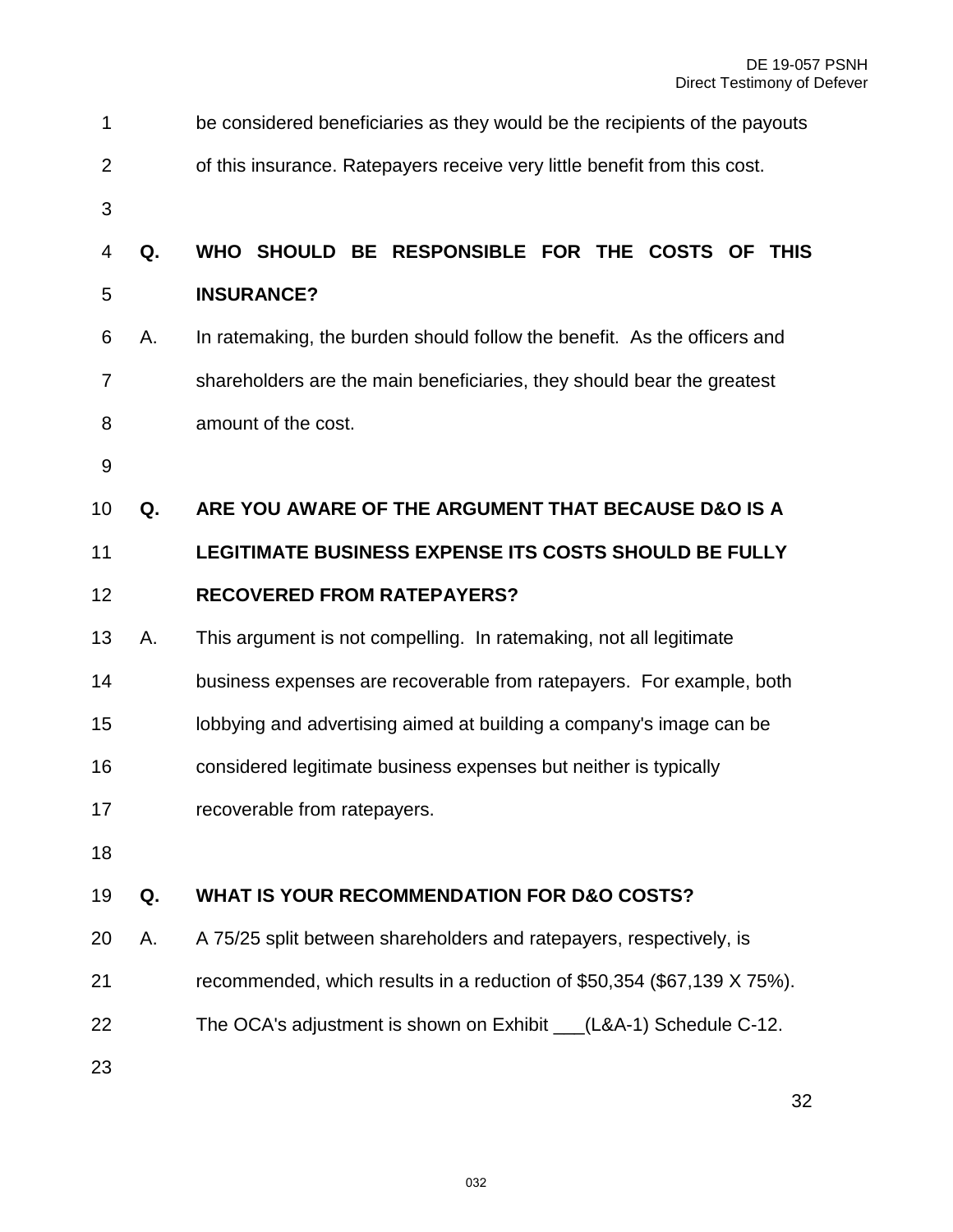# **Q. HAVE SIMILAR ADJUSTMENTS BEEN APPROVED IN OTHER**

# **JURISDICTIONS?**

<span id="page-32-0"></span>

| 3  | Α. | Yes, for example in Connecticut, a 75/25 split was found to be appropriate    |
|----|----|-------------------------------------------------------------------------------|
| 4  |    | by the Public Utilities Regulatory Authority, in Docket No. 16-06-04. This    |
| 5  |    | recommendation is consistent with the Authority's findings in a number of     |
| 6  |    | other Dockets (e.g., 13-06-08, 13-01-19, 08-07-04, and 05-06-04) where,       |
| 7  |    | it was determined that only 25 percent of D&O cost would be allowed to        |
| 8  |    | be recovered by the utility. I am aware that the following jurisdictions have |
| 9  |    | also limited the amount of D&O expense in rate cases: Arkansas,               |
| 10 |    | California, Florida, and New York.                                            |
| 11 |    |                                                                               |
| 12 |    | E. SUPPLEMENTAL EXECUTIVE RETIREMENT PLAN ("SERP")                            |
|    |    |                                                                               |
| 13 | Q. | WHAT AMOUNT HAS THE COMPANY INCLUDED FOR SERP                                 |
| 14 |    | <b>EXPENSE IN THE RATE YEAR?</b>                                              |
| 15 | Α. | According to the response to OCA 1-053, the Company has included              |
| 16 |    | \$897,287 of SERP expense in the Rate Year.                                   |
| 17 |    |                                                                               |
| 18 | Q. | <b>WHAT IS SERP?</b>                                                          |
| 19 | Α. | SERP is a supplemental retirement benefit. In general, SERP includes          |
| 20 |    | benefits beyond the Company's standard retirement plan and is received        |
| 21 |    | by a select group of highly compensated employees. Further, as stated in      |
| 22 |    | the reply to OCA 1-054, the SERP benefits go beyond the limits set by the     |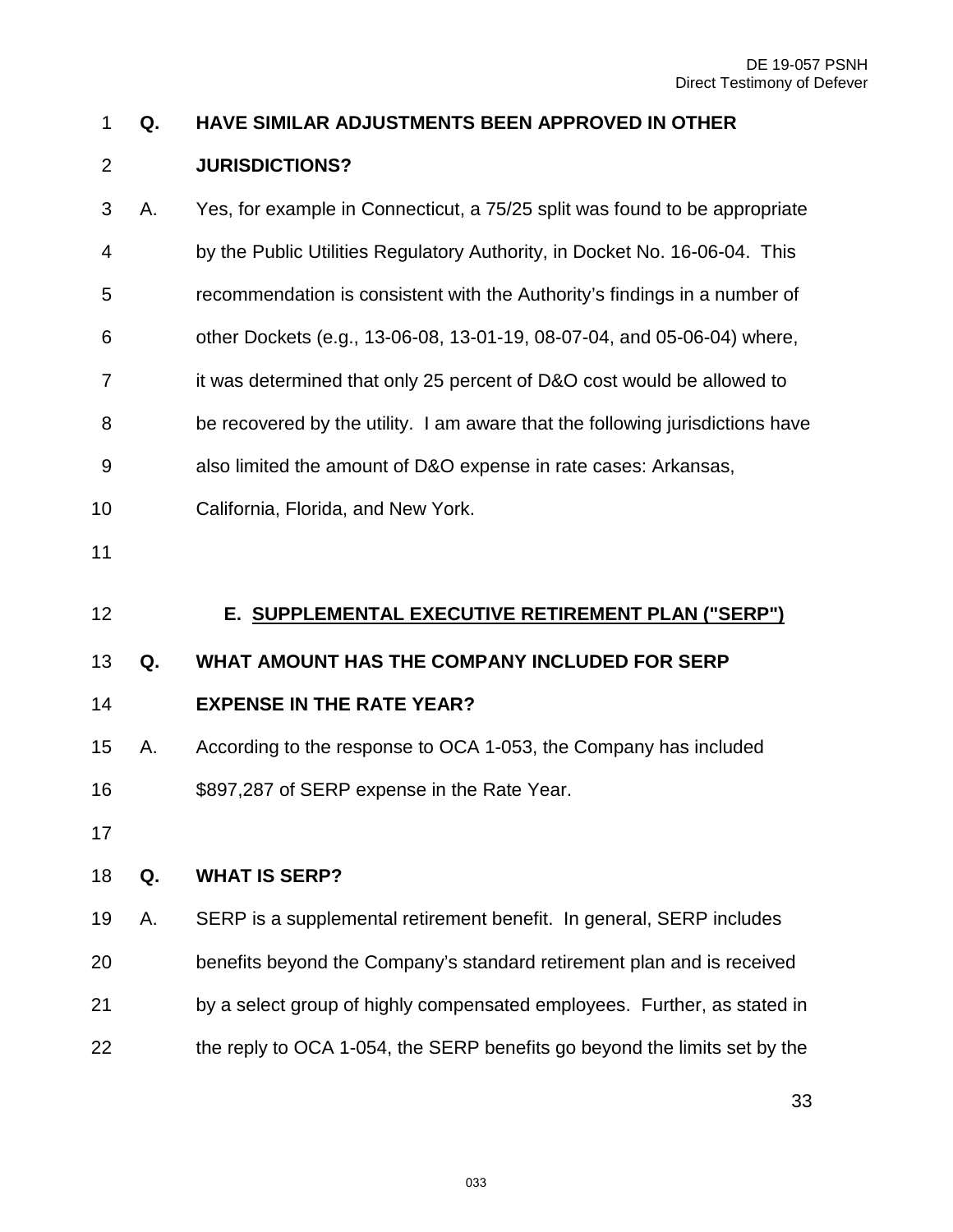| 1              |    | Internal Revenue Service for qualified pension plans. These excessive    |
|----------------|----|--------------------------------------------------------------------------|
| $\overline{2}$ |    | benefits are in addition to those already received through the Company's |
| 3              |    | standard retirement plan.                                                |
| 4              |    |                                                                          |
| 5              | Q. | <b>SHOULD THIS EXPENSE BE RECOVERED FROM RATEPAYERS?</b>                 |
| 6              | Α. | No. The employees covered by the SERP plan are already receiving         |
| 7              |    | ratepayer funded retirement plans. Ratepayers should not be responsible  |
| 8              |    | for this additional excessive benefit.                                   |
| 9              |    |                                                                          |
| 10             | Q. | <b>WHAT IS YOUR RECOMMENDED ADJUSTMENT?</b>                              |
| 11             | Α. | The recommendation is to disallow the entire SERP expense, a reduction   |
| 12             |    | of \$897,287 in the rate year.  The OCA's adjustment is shown on Exhibit |
| 13             |    | (L&A-1) Schedule C-7.                                                    |
| 14             |    |                                                                          |
| 15             | Q. | HAVE SIMILAR ADJUSTMENTS BEEN APPROVED IN OTHER                          |
| 16             |    | <b>JURISDICTIONS?</b>                                                    |
| 17             | А. | Yes. For example, in Docket No. 13-02-20, before the Connecticut Public  |
| 18             |    | Utilities Authority, PURA removed 100 percent of SERP. While I have not  |
| 19             |    | conducted an exhaustive search, I am aware that the following            |
| 20             |    | jurisdictions have either disallowed or limited the amount of SERP       |
| 21             |    | expense in rate cases: Arizona, District of Columbia, Idaho, Maryland,   |
| 22             |    | Nevada, Oklahoma, Oregon, Texas, and Washington.                         |
| 23             |    |                                                                          |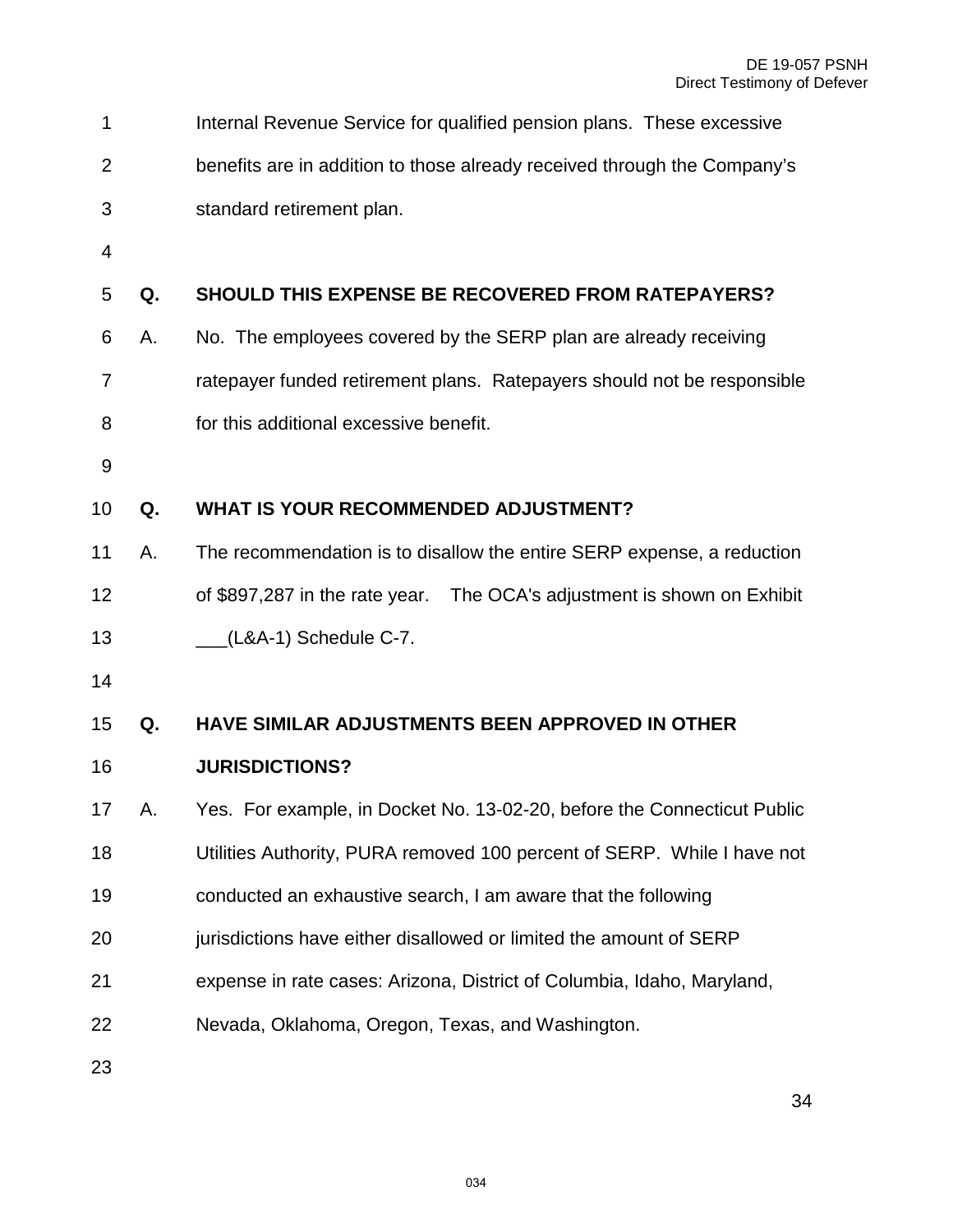#### <span id="page-34-0"></span>**F. NON-SERP**

#### **Q. WHAT AMOUNT HAS THE COMPANY INCLUDED FOR NON-SERP**

#### **EXPENSE IN THE RATE YEAR?**

- 4 A. The response to OCA 8-037 states that \$339,992 has been included in the
- 5 rate year for Non-SERP.
- 

#### **Q. WHAT IS NON-SERP?**

- 8 A. Similar to SERP, Non-SERP is an extravagant retirement benefit,
- 9 generally for a select few well-compensated employees. The response to
- OCA 8-036 stated:

#### Non-SERP benefits are related to specifically negotiated post- employment benefits, which may include pension enhancements not covered by the EESCO Retirement Plan or the SERP.

# **Q. SHOULD THE COMPANY'S CUSTOMERS BE RESPONSIBLE FOR**

#### **THIS EXPENSE?**

- A. No, for the same reasons provided in the preceding section on SERP, it
- would be inappropriate to shoulder ratepayers with the costs for this
- additional retirement benefit.
- 

#### **Q. HAVE YOU MADE AN ADJUSTMENT FOR NON-SERP?**

- A. Yes, I recommend the disallowance of all Non-SERP expense. This is a
- reduction of \$339,992 in the rate year. The OCA's adjustment is shown on
- 24 Exhibit (L&A-1) Schedule C-8.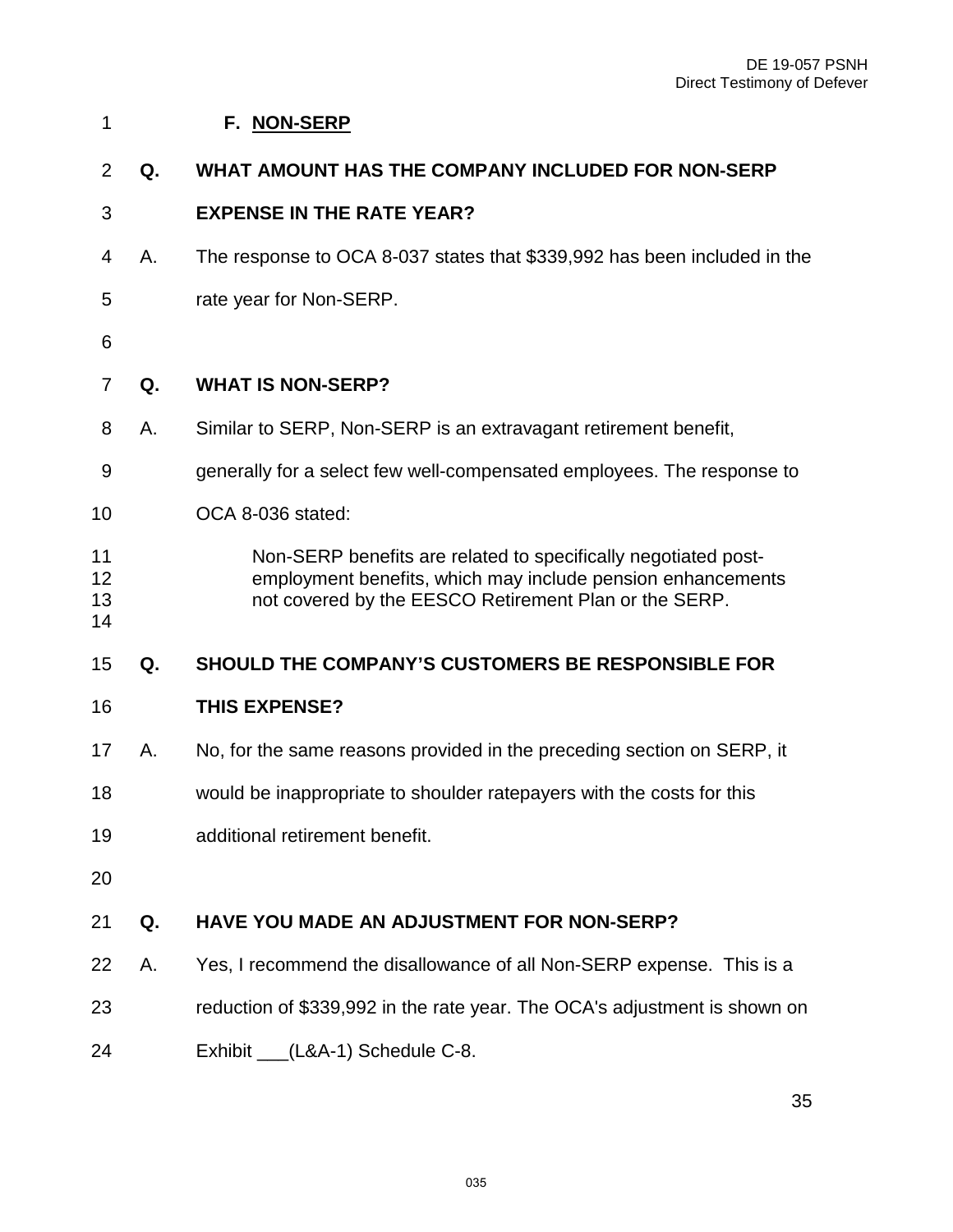<span id="page-35-0"></span>

| 1                                            |    | <b>G. VEGETATION MANAGEMENT</b>                                                                                                                                                                                                                                                                                                                                                                                                                             |
|----------------------------------------------|----|-------------------------------------------------------------------------------------------------------------------------------------------------------------------------------------------------------------------------------------------------------------------------------------------------------------------------------------------------------------------------------------------------------------------------------------------------------------|
| $\overline{2}$                               |    |                                                                                                                                                                                                                                                                                                                                                                                                                                                             |
| 3                                            | Q. | DO YOU AGREE WITH THE COMPANY'S REQUESTED LEVEL OF                                                                                                                                                                                                                                                                                                                                                                                                          |
| 4                                            |    | <b>VEGETATION MANAGEMENT EXPENSE?</b>                                                                                                                                                                                                                                                                                                                                                                                                                       |
| 5                                            | Α. | No. The rate year amount includes \$1,213,743 for unpaid debt from the                                                                                                                                                                                                                                                                                                                                                                                      |
| 6                                            |    | Telephone Operating Company of Vermont d/b/a Consolidated                                                                                                                                                                                                                                                                                                                                                                                                   |
| 7                                            |    | Communications. ("Consolidated")                                                                                                                                                                                                                                                                                                                                                                                                                            |
| 8                                            |    |                                                                                                                                                                                                                                                                                                                                                                                                                                                             |
| 9                                            | Q. | PLEASE EXPLAIN WHAT THE "UNPAID DEBT" REPRESENTS.                                                                                                                                                                                                                                                                                                                                                                                                           |
| 10                                           | Α. | The direct testimony of Mr. Chung and Mr. Dixon states the following on                                                                                                                                                                                                                                                                                                                                                                                     |
| 11                                           |    | page 26:                                                                                                                                                                                                                                                                                                                                                                                                                                                    |
| 12<br>13<br>14<br>15<br>16<br>17<br>18<br>19 |    | the Company made an adjustment of \$1,213,743 to account for<br>tree-trimming maintenance services that the Company performs on<br>behalf of a third-party pole owner. These services are critical to<br>maintain the reliability of the electric distribution system. The<br>amount of \$1,213,743 is an actual expense incurred in the Test<br>Year and represents the balance of billings to the third-party pole<br>owner that currently remain unpaid. |
| 20                                           | Q. | DOES THE COMPANY EXPECT TO RECEIVE THE AMOUNT IT IS                                                                                                                                                                                                                                                                                                                                                                                                         |
| 21                                           |    | <b>OWED?</b>                                                                                                                                                                                                                                                                                                                                                                                                                                                |
| 22                                           | Α. | No. The Company stated in the response to OCA 6-018 (b), "The                                                                                                                                                                                                                                                                                                                                                                                               |
| 23                                           |    | Company does not expect that Consolidated will pay this amount."                                                                                                                                                                                                                                                                                                                                                                                            |
| 24                                           |    |                                                                                                                                                                                                                                                                                                                                                                                                                                                             |
| 25                                           |    | In addition, the initial response to OCA 2-050(e) also stated that the                                                                                                                                                                                                                                                                                                                                                                                      |
| 26                                           |    | Company did not expect to collect the unpaid debt: The response states:                                                                                                                                                                                                                                                                                                                                                                                     |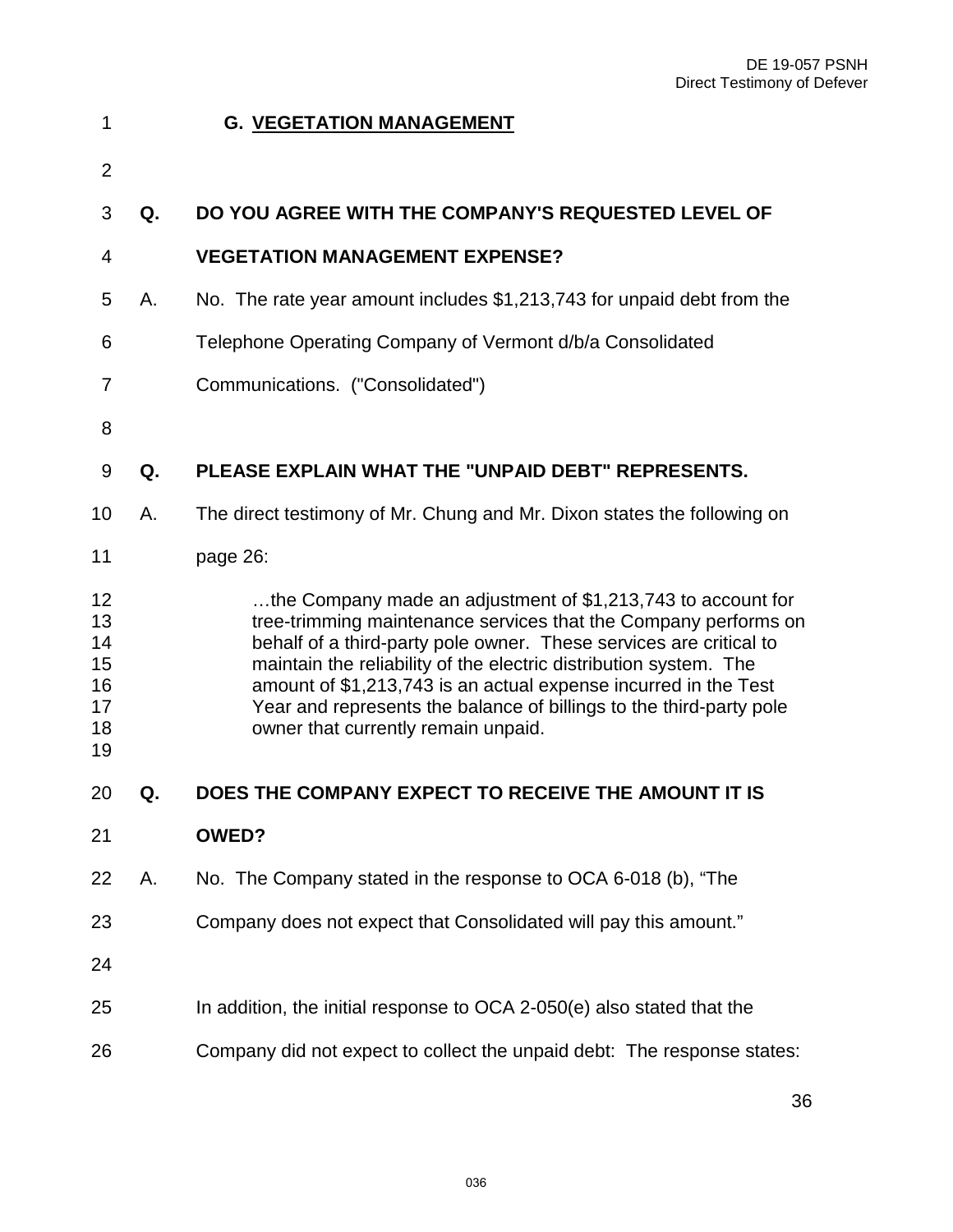1 Consolidated is disputing the 2018 increase over 2017 on the basis 2 of the diminishing correlation of those activities and costs to any 3 benefit for its system. PSNH will not issue a refund to Consolidated 4 for previously paid amounts; but has also determined that it will not 5 collect the unpaid balance. 

- 7 However, the supplemental response to OCA 2-050-SP01 states that the
- 8 Company is still working with Consolidated to address related issues. It is
- 9 not clear whether the \$1,213,743 debt is still part of the discussion. The
- supplemental response states:
- 

 PSNH is currently engaged in a committed, collaborative effort with Consolidated Communications to resolve the operating differences **that have arisen in relation to the Intercompany Operating**  Agreement. On February 11, 2019, PSNH received a letter from Consolidated regarding the magnitude of the expense amounts for 2018 (Attachment OCA 2-050A). The Company met with Consolidated on February 14, 2019, February 27, 2019 and March 19, 2019 to make progress on outstanding operating issues and is currently working through the issues under discussion. On June 25, 2019, PSNH replied in writing to Consolidated's claims that it is owed a refund and should not have to pay any amounts over the base budget amounts (Attachment OCA 2-050B). PSNH is committed to working with Consolidated to address open issues and is hopeful that a consensus resolution can be reached on a going forward basis.

#### **Q. IS IT APPROPRIATE TO INCLUDE THIS COST FOR RECOVERY**

**FROM RATEPAYERS?** 

- A. No. The Company maintains that this amount is owed by Consolidated.
- As such, the Company should receive reimbursement for this work from
- Consolidated, not the ratepayers. To simply transfer the debt from
- Consolidated to ratepayers would remove incentive to collect this debt and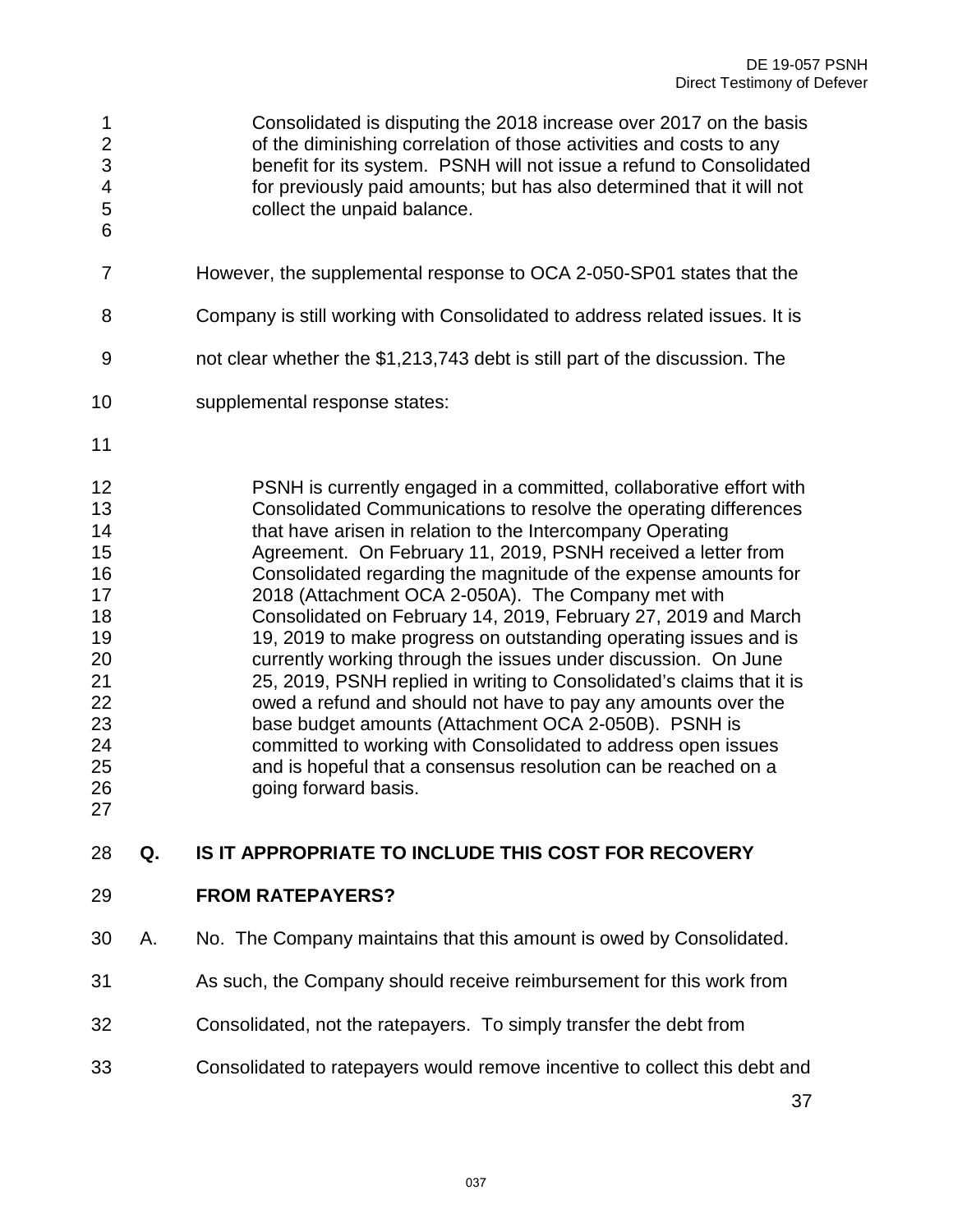| 1                                                                                      |    | possibly provide a disincentive to collect future debts. In short, this would                                                                                                                                                                                                                                                                                                                                                                                                                                                                                                                                                                                                                                                                                                                                                                                                                                                 |
|----------------------------------------------------------------------------------------|----|-------------------------------------------------------------------------------------------------------------------------------------------------------------------------------------------------------------------------------------------------------------------------------------------------------------------------------------------------------------------------------------------------------------------------------------------------------------------------------------------------------------------------------------------------------------------------------------------------------------------------------------------------------------------------------------------------------------------------------------------------------------------------------------------------------------------------------------------------------------------------------------------------------------------------------|
| $\overline{2}$                                                                         |    | make it too easy for the Company and Consolidated. The Company and                                                                                                                                                                                                                                                                                                                                                                                                                                                                                                                                                                                                                                                                                                                                                                                                                                                            |
| 3                                                                                      |    | Consolidated continue to have a business relationship; this issue should                                                                                                                                                                                                                                                                                                                                                                                                                                                                                                                                                                                                                                                                                                                                                                                                                                                      |
| 4                                                                                      |    | be resolved between the parties involved without resorting to a bailout                                                                                                                                                                                                                                                                                                                                                                                                                                                                                                                                                                                                                                                                                                                                                                                                                                                       |
| 5                                                                                      |    | from ratepayers.                                                                                                                                                                                                                                                                                                                                                                                                                                                                                                                                                                                                                                                                                                                                                                                                                                                                                                              |
| 6                                                                                      |    |                                                                                                                                                                                                                                                                                                                                                                                                                                                                                                                                                                                                                                                                                                                                                                                                                                                                                                                               |
| $\overline{7}$                                                                         | Q. | <b>HOW MUCH EFFORT HAS THE COMPANY MADE IN ITS ATTEMPT</b>                                                                                                                                                                                                                                                                                                                                                                                                                                                                                                                                                                                                                                                                                                                                                                                                                                                                    |
| 8                                                                                      |    | TO COLLECT THE OWED AMOUNT?                                                                                                                                                                                                                                                                                                                                                                                                                                                                                                                                                                                                                                                                                                                                                                                                                                                                                                   |
| 9                                                                                      | А. | It does not appear that the Company has made an extraordinary effort to                                                                                                                                                                                                                                                                                                                                                                                                                                                                                                                                                                                                                                                                                                                                                                                                                                                       |
| 10                                                                                     |    | recover this debt before attempting to transfer it to ratepayers. The                                                                                                                                                                                                                                                                                                                                                                                                                                                                                                                                                                                                                                                                                                                                                                                                                                                         |
| 11                                                                                     |    | Company was asked in OCA 2-050(b) to describe the efforts made by                                                                                                                                                                                                                                                                                                                                                                                                                                                                                                                                                                                                                                                                                                                                                                                                                                                             |
| 12                                                                                     |    | PSNH to receive payment from the third-party pole owner. The response                                                                                                                                                                                                                                                                                                                                                                                                                                                                                                                                                                                                                                                                                                                                                                                                                                                         |
| 13                                                                                     |    | stated:                                                                                                                                                                                                                                                                                                                                                                                                                                                                                                                                                                                                                                                                                                                                                                                                                                                                                                                       |
| 14                                                                                     |    |                                                                                                                                                                                                                                                                                                                                                                                                                                                                                                                                                                                                                                                                                                                                                                                                                                                                                                                               |
| 15<br>16<br>17<br>18<br>19<br>20<br>21<br>22<br>23<br>24<br>25<br>26<br>27<br>28<br>29 |    | PSNH billed Consolidated consistent with its routine billing<br>practices to third-party joint pole owners. The Company typically<br>compiles information on the work completed by its tree contractors<br>in the franchise areas of the telecommunications companies on a<br>monthly basis. The IOP provides guidance as to the percentage of<br>reimbursable work by program type. Invoices are created with<br>backup documentation (by town and program type) and are then<br>sent to Eversource's Sundry Billing group for issuance to the<br>telecommunications companies. Invoices are usually created on a<br>quarterly basis, although there are sometimes delays associated<br>with compiling third-party vendor invoices and reviewing charges<br>when work (and billing) volumes are high. There is typically a 3 to<br>6-month lag for payment. Sundry Billing sends reminder billing for<br>any unpaid amounts. |

This appears to be standard billing practice.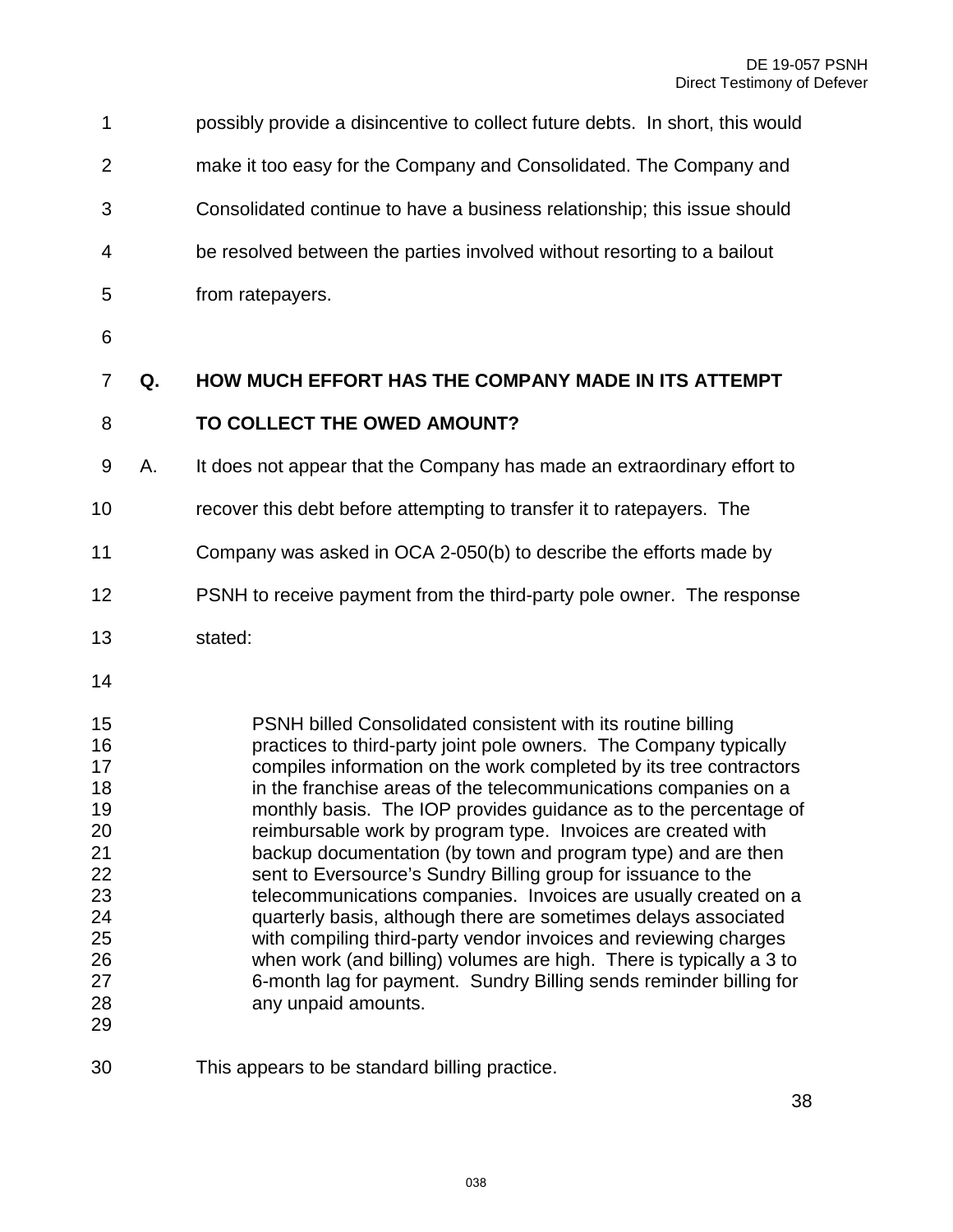<span id="page-38-0"></span>

| 1              |    |                                                                             |
|----------------|----|-----------------------------------------------------------------------------|
| 2              | Q. | <b>WHAT IS YOUR RECOMMENDED ADJUSTMENT?</b>                                 |
| 3              | Α. | The adjustment is to remove the entire amount related to the unpaid debt    |
| 4              |    | from Consolidated. This is a reduction of \$1,213,743 to the rate year. The |
| 5              |    | OCA's adjustment is shown on Exhibit ___(L&A-1) Schedule C-3.               |
| 6              |    |                                                                             |
| $\overline{7}$ |    | H. AMORTIZATIONS OF DEFERRED ASSETS                                         |
| 8              | Q. | WHAT AMOUNT OF AMORTIZATION EXPENSE HAS THE COMPANY                         |
| 9              |    | <b>INCLUDED IN THE RATE YEAR?</b>                                           |
| 10             | Α. | According to Attachment EHC/TMD-1 (Perm), Schedule EHC/TMD-30               |
| 11             |    | (Perm) and WP, the Company has included \$19,015,397 of amortization        |
| 12             |    | expense which is comprised of the following five components:                |
| 13             |    |                                                                             |

|                                |                   |    |               | Amortization        |    |            |
|--------------------------------|-------------------|----|---------------|---------------------|----|------------|
|                                | <b>Total Cost</b> |    | <b>Period</b> | <b>Amount in RY</b> |    |            |
| <b>Rehab Tax Credit</b>        |                   | \$ | (34, 044)     |                     | \$ | (34, 044)  |
| Deferred Storm Cost            |                   | \$ | 77,563,042    | 5                   | \$ | 15,512,608 |
| <b>NH PUC Consultant Costs</b> |                   | \$ | 336,630       | 1                   | \$ | 336,630    |
| Merger Costs                   |                   | \$ | 9,090,203     | 10                  | \$ | 909,020    |
| Environmental                  |                   | S  | 9,164,729     | 4                   | S  | 2,291,182  |
|                                | Total             |    | 96,120,560    |                     | S  | 19,015,397 |

15

# 16 **Q. PLEASE DISCUSS YOUR ADJUSTMENTS TO THE COMPANY'S**

17 **AMORTIZATIONS.**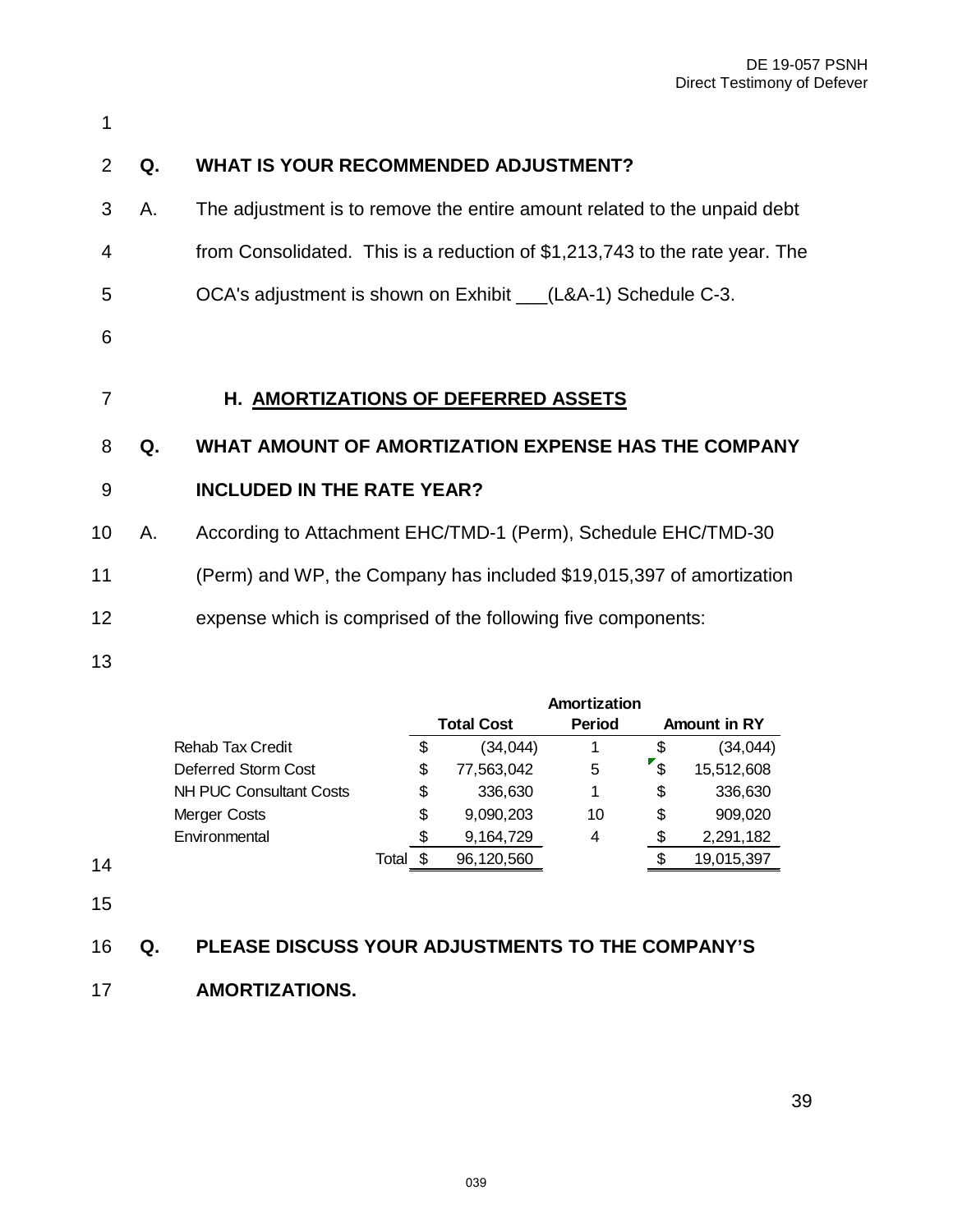| 1                                                                    | Α. | The first issue is with the NH PUC Consultant Costs. It appears that the                                                                                                                                                                                                                                                                                                                                                                                                                            |
|----------------------------------------------------------------------|----|-----------------------------------------------------------------------------------------------------------------------------------------------------------------------------------------------------------------------------------------------------------------------------------------------------------------------------------------------------------------------------------------------------------------------------------------------------------------------------------------------------|
| $\overline{2}$                                                       |    | \$336,630 should be a decrease, not an increase to rates. The direct                                                                                                                                                                                                                                                                                                                                                                                                                                |
| 3                                                                    |    | testimony of Mr. Chung and Mr. Dixon on page 63 states the following:                                                                                                                                                                                                                                                                                                                                                                                                                               |
| 4                                                                    |    |                                                                                                                                                                                                                                                                                                                                                                                                                                                                                                     |
| 5<br>$\,$ 6 $\,$<br>$\overline{7}$<br>8<br>9<br>10<br>11<br>12<br>13 |    | The net of those two changes represented a decrease of<br>\$673,260, which the Company proposed to remove from rates. In<br>Order No 26,206 (Dec. 28, 2018), the Commission approved the<br>Company's proposal to remove \$673,260 from rates. The<br>\$336,630 shown on Attachment EHC/TMD-1 (Perm), Schedule<br>EHC/TMD-30 (Perm), page 2, line 25, Column C is necessary to<br>reflect this \$673,260 decrease and is proposed to be amortized<br>over a two-year period, or \$336,630 per year. |
| 14                                                                   |    | As the testimony states that the amount should be removed from rates,                                                                                                                                                                                                                                                                                                                                                                                                                               |
| 15                                                                   |    | the Company's increase of \$336,630 should actually be a reduction.                                                                                                                                                                                                                                                                                                                                                                                                                                 |
|                                                                      |    |                                                                                                                                                                                                                                                                                                                                                                                                                                                                                                     |
| 16                                                                   |    |                                                                                                                                                                                                                                                                                                                                                                                                                                                                                                     |
| 17                                                                   | Q. | PLEASE DISCUSS YOUR OTHER ADJUSTMENTS TO THE                                                                                                                                                                                                                                                                                                                                                                                                                                                        |
| 18                                                                   |    | <b>AMORTIZATION OF DEFERRED ASSETS.</b>                                                                                                                                                                                                                                                                                                                                                                                                                                                             |
| 19                                                                   | А. | I am also recommending that the deferred storm costs of \$77,563,042 and                                                                                                                                                                                                                                                                                                                                                                                                                            |
| 20                                                                   |    | the environmental remediation costs of \$9,164,729 be amortized over 10                                                                                                                                                                                                                                                                                                                                                                                                                             |
| 21                                                                   |    | years. As shown in the table above, the Company is amortizing the                                                                                                                                                                                                                                                                                                                                                                                                                                   |
| 22                                                                   |    | deferred storm costs over a five-year period and amortizing the                                                                                                                                                                                                                                                                                                                                                                                                                                     |
| 23                                                                   |    | environmental costs over a four-year period. These costs are significant,                                                                                                                                                                                                                                                                                                                                                                                                                           |
| 24                                                                   |    | totaling over \$86 million. The OCA's recommendation of a ten-year                                                                                                                                                                                                                                                                                                                                                                                                                                  |
| 25                                                                   |    | amortization period for each of these costs will ease the burden on                                                                                                                                                                                                                                                                                                                                                                                                                                 |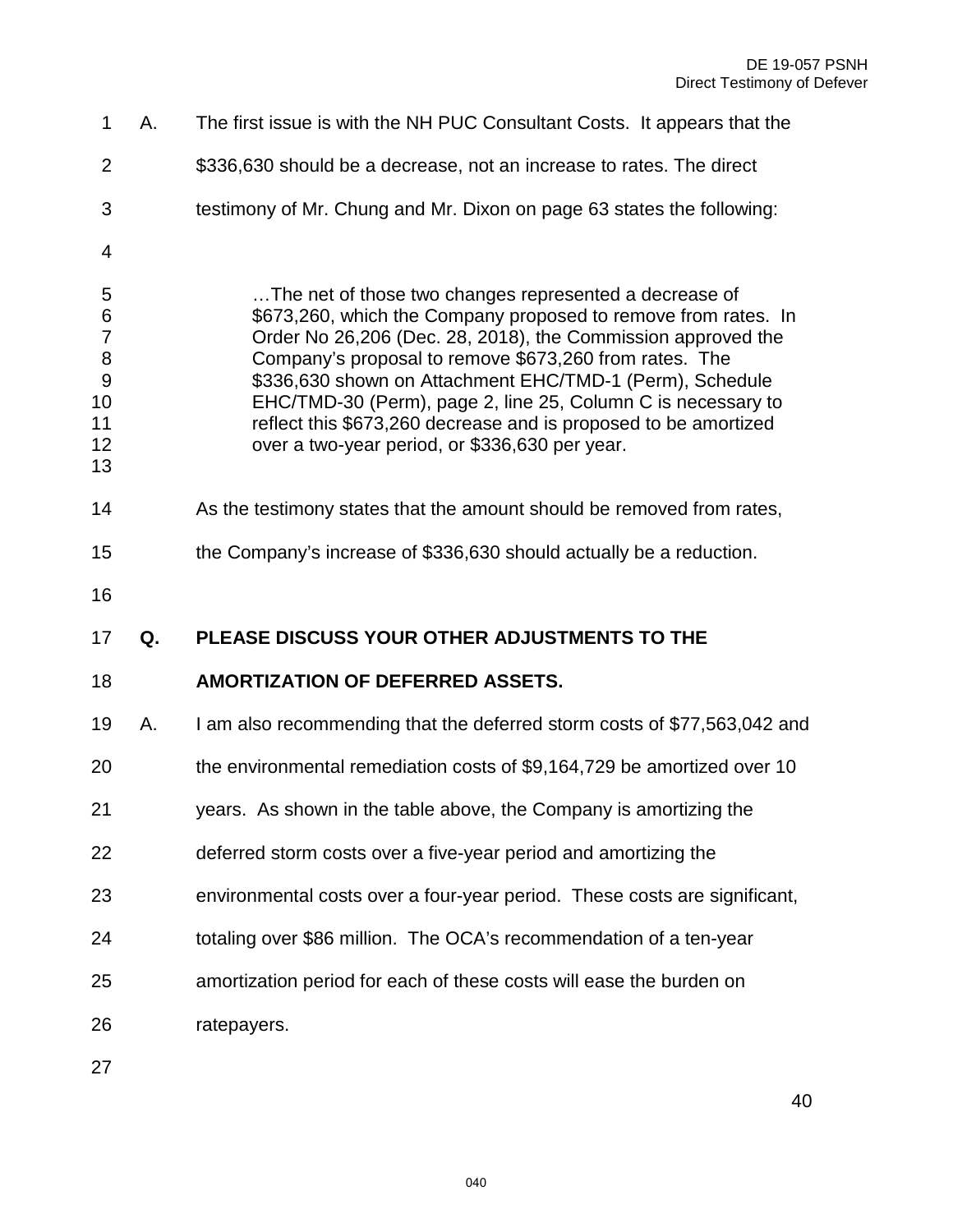<span id="page-40-0"></span>

| 1                | Q. | WHAT IS THE IMPACT OF YOUR RECOMMENDED ADJUSTMENT?                           |
|------------------|----|------------------------------------------------------------------------------|
| $\overline{2}$   | Α. | My recommended adjustment of removing the NH PUC Consultant costs            |
| 3                |    | of \$336,630 and extending the amortization periods for deferred storm       |
| 4                |    | costs and environmental remediation to 10 years reduces amortization         |
| 5                |    | expense by \$9,467,644 which is illustrated on Schedule C-2.                 |
| 6                |    |                                                                              |
| $\overline{7}$   |    | <b>SEVERANCE EXPENSE</b><br>L.                                               |
| 8                | Q. | HAS THE COMPANY INCLUDED SEVERANCE EXPENSE IN THE                            |
| $\boldsymbol{9}$ |    | <b>RATE YEAR?</b>                                                            |
| 10               | Α. | Yes, the Company states in the response to OCA 1-068 that \$57,136 of        |
| 11               |    | severance expense has been included in the rate year.                        |
| 12               |    |                                                                              |
| 13               | Q. | <b>SHOULD THIS COST BE BORNE BY RATEPAYERS?</b>                              |
| 14               | Α. | No. Ratepayers should not bear the cost for severance pay for workers        |
| 15               |    | that are no longer providing service to the utility. If the Company wants to |
| 16               |    | provide compensation beyond that earned during employment, that              |
| 17               |    | expense should be the responsibility of the shareholders, not the            |
| 18               |    | customers.                                                                   |
| 19               |    |                                                                              |
| 20               | Q. | WHAT IS YOUR ADJUSTMENT FOR THIS EXPENSE.                                    |
| 21               | Α. | The complete disallowance of this expense is recommended. This is a          |
| 22               |    | reduction of \$57,136 which is shown on Schedule C-9.                        |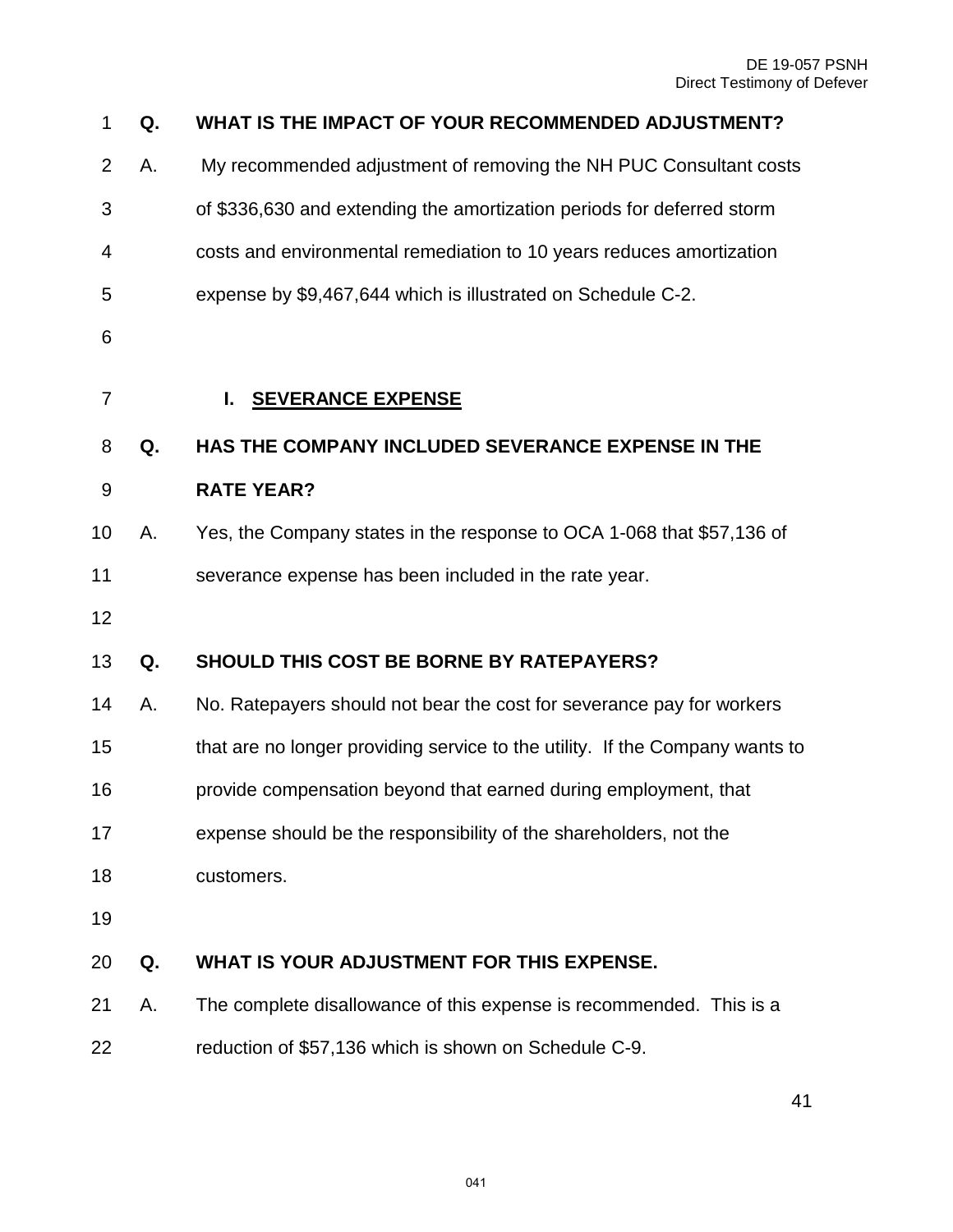<span id="page-41-0"></span>

| $\overline{2}$ |    | J. BOARD OF DIRECTORS EXPENSE                                             |
|----------------|----|---------------------------------------------------------------------------|
| 3              | Q. | HAS THE COMPANY INCLUDED BOARD OF DIRECTORS EXPENSE                       |
| 4              |    | IN THE RATE YEAR?                                                         |
| 5              | Α. | Yes, according to OCA 1-066, the Company has included \$226,310 for       |
| 6              |    | Board of Directors ("BOD") expense in the rate year.                      |
| 7              |    |                                                                           |
| 8              | Q. | WHAT TYPES OF COSTS ARE INCLUDED IN BOD EXPENSE?                          |
| 9              | Α. | BOD expense typically includes costs for BOD meetings, travel, and fees   |
| 10             |    | paid to the BOD.                                                          |
| 11             |    |                                                                           |
| 12             | Q. | HAVE YOU RECOMMENDED AN ADJUSTMENT TO THAT AMOUNT?                        |
| 13             | Α. | Yes. It is recommended that this expense be shared 75/25 between          |
| 14             |    | shareholders and ratepayers, respectively. This results in a reduction of |
| 15             |    | \$169,733 which is shown on Schedule C-4.                                 |
| 16             |    |                                                                           |
| 17             | Q. | WHY IS A SHARING OF BOD EXPENSE BETWEEN SHAREHOLDERS                      |
| 18             |    | <b>AND RATEPAYERS APPROPRIATE?</b>                                        |
| 19             | Α. | The Board of Directors serve primarily the interests of the Company's     |
| 20             |    | shareholders. As the shareholders receive most of the benefits of this    |
| 21             |    | expense, they should shoulder most of the costs.                          |
| 22             |    |                                                                           |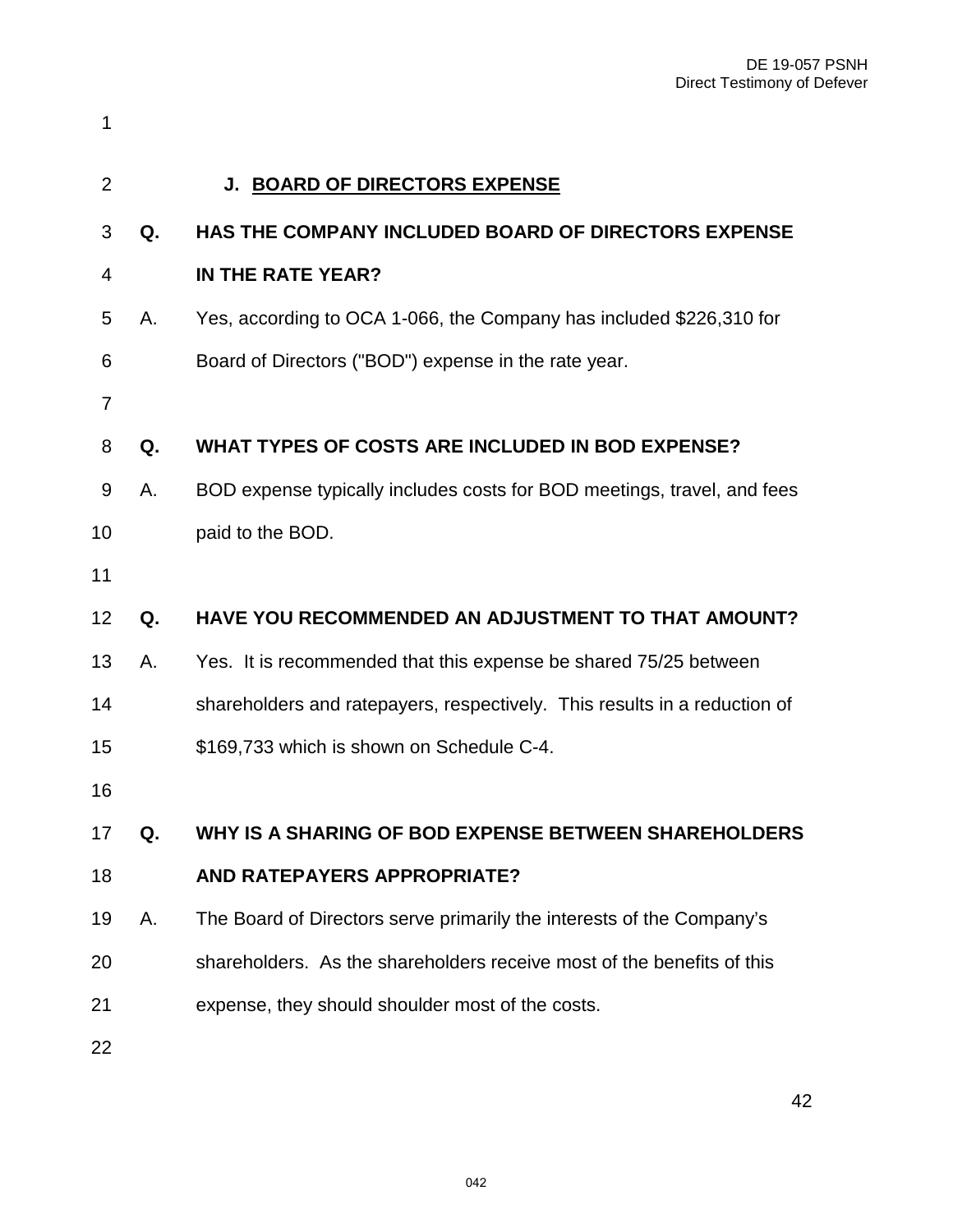# **Q. HAVE SIMILAR ADJUSTMENTS BEEN MADE IN OTHER**

#### **JURISDICTIONS?**

- 3 A. Yes, for example, in Connecticut, a 75/25 split between shareholder and
- 4 ratepayers has been determined to be appropriate for BOD expense.
- 5 Page 73 of the Authority's decision in Docket No. 13-01-19 stated:
- 7 UI proposed total allocated BOD costs of \$0.888 million for RY1 8 and \$0.885 million for RY2. Schedule WP C-3.31 A- B. These 9 costs included restricted stock expense for BOD, UIL legal and consulting matters, director stocks, director retirement pension and 11 director expenses.
- The main objective of the BOD is to protect the interest of the Company's investors or shareowners. Ratepayers may tangentially garner benefits from the activities of the BOD; however, they are not the focus of the BOD decisions. Consistent with the determinations regarding public company costs discussed above, 18 the Authority allows only 25% of BOD costs in rates.
- <span id="page-42-0"></span>**K. PAYROLL TAX**
- **Q. PLEASE EXPLAIN YOUR ADJUSTMENT TO PAYROLL TAX.**
- A. The adjustment to payroll tax is a flow through adjustment resulting from
- the OCA's adjustment to payroll. This adjustment is illustrated on
- Schedule C-15
- 

- <span id="page-42-1"></span>**L. BENEFITS**
- **Q. PLEASE EXPLAIN YOUR ADJUSTMENT TO EMPLOYEE BENEFITS.**